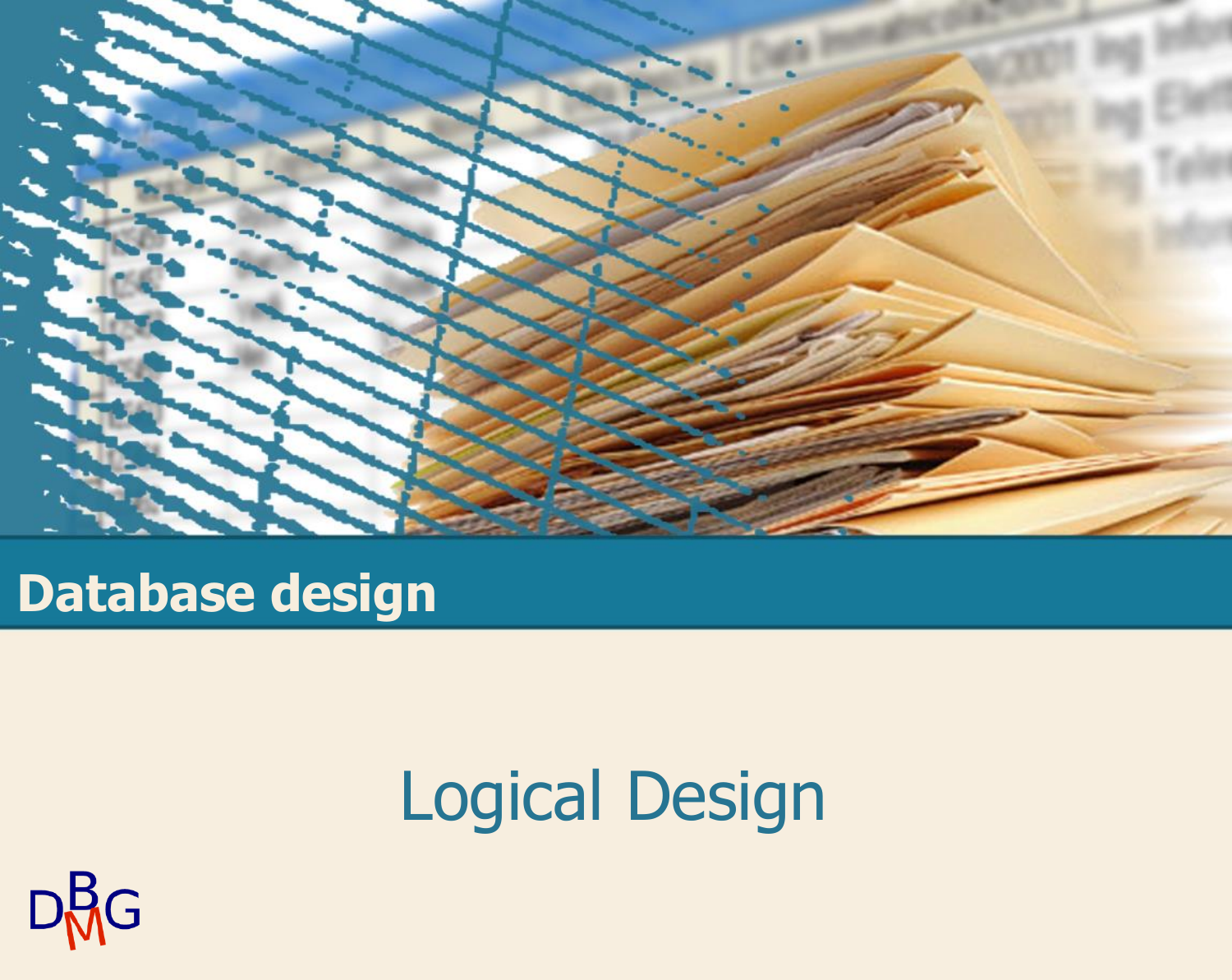## **Logical Design (1/2)**

- **Introduction**
- Restructuring of the Entity-Relationship schema
- Removing generalizations
- Partitioning of concepts
- Removing multivalued attributes
- Removing composed attributes
- Selection of primary identifiers

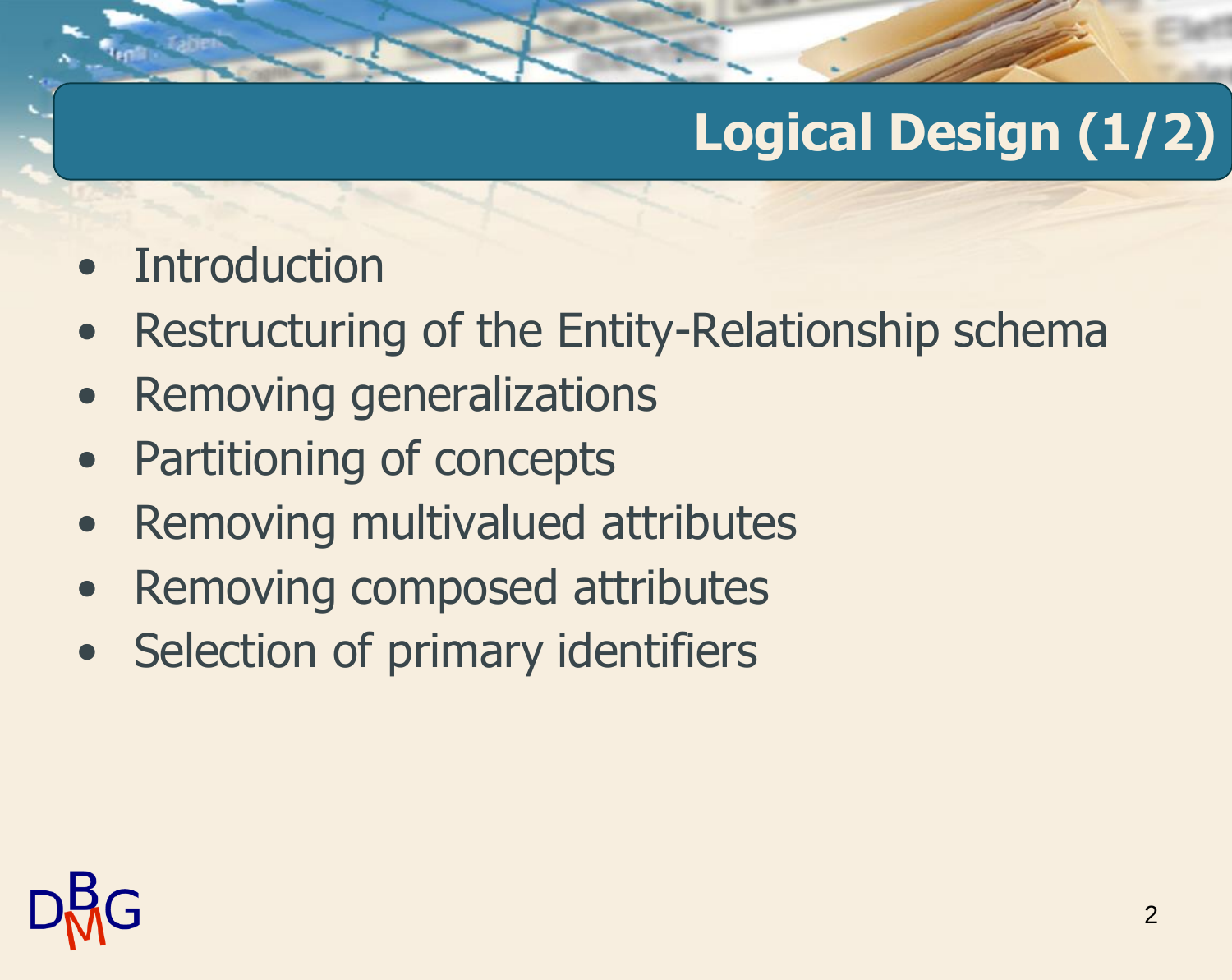### **Logical Design (2/2)**

- Translation into the relational model
	- entity and many-to-many relationships
	- one-to-many relationships
	- one-to-one relationships
	- entity with external identifier
	- ternary relationships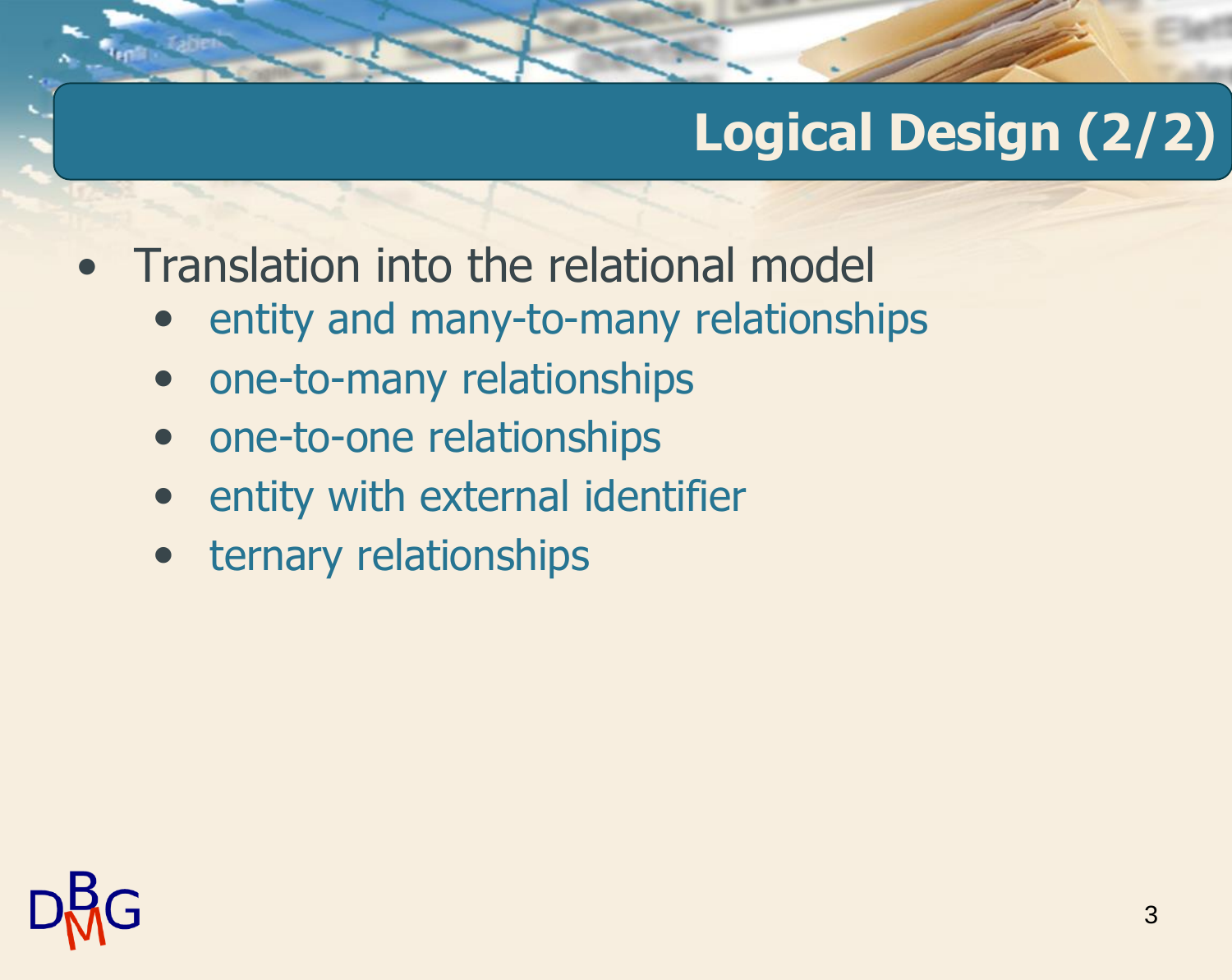

#### **Logical Design**

## **Introduction**

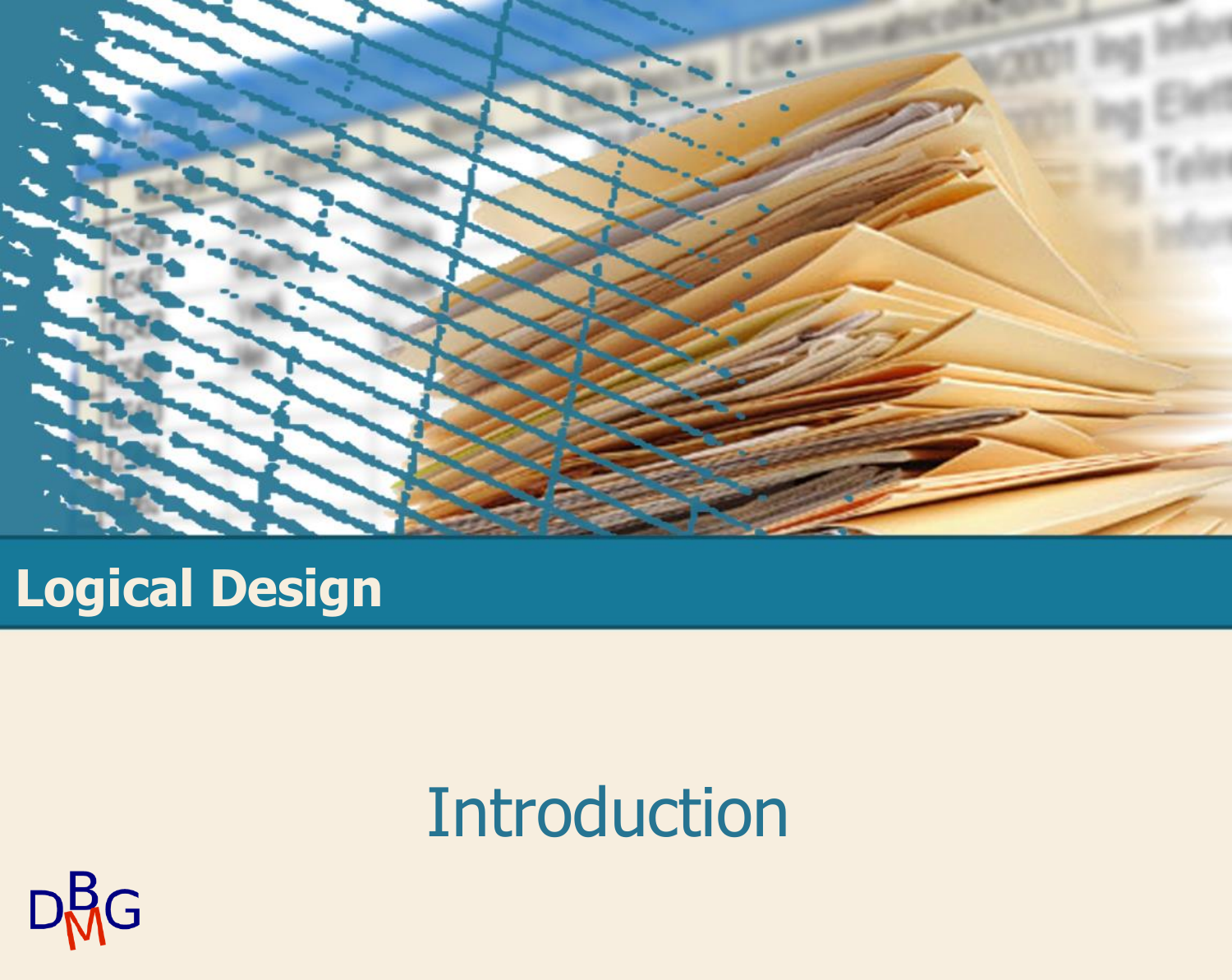#### **Logical Design**

- Select a logical model
	- in our case, the relational model
- Goal
	- build a relational schema that correctly and efficiently represents all the information described by the ER schema
- Not just a simple translation
	- simplification of the scheme to make it compatible with the relational model
	- optimization to increase the efficiency of queries

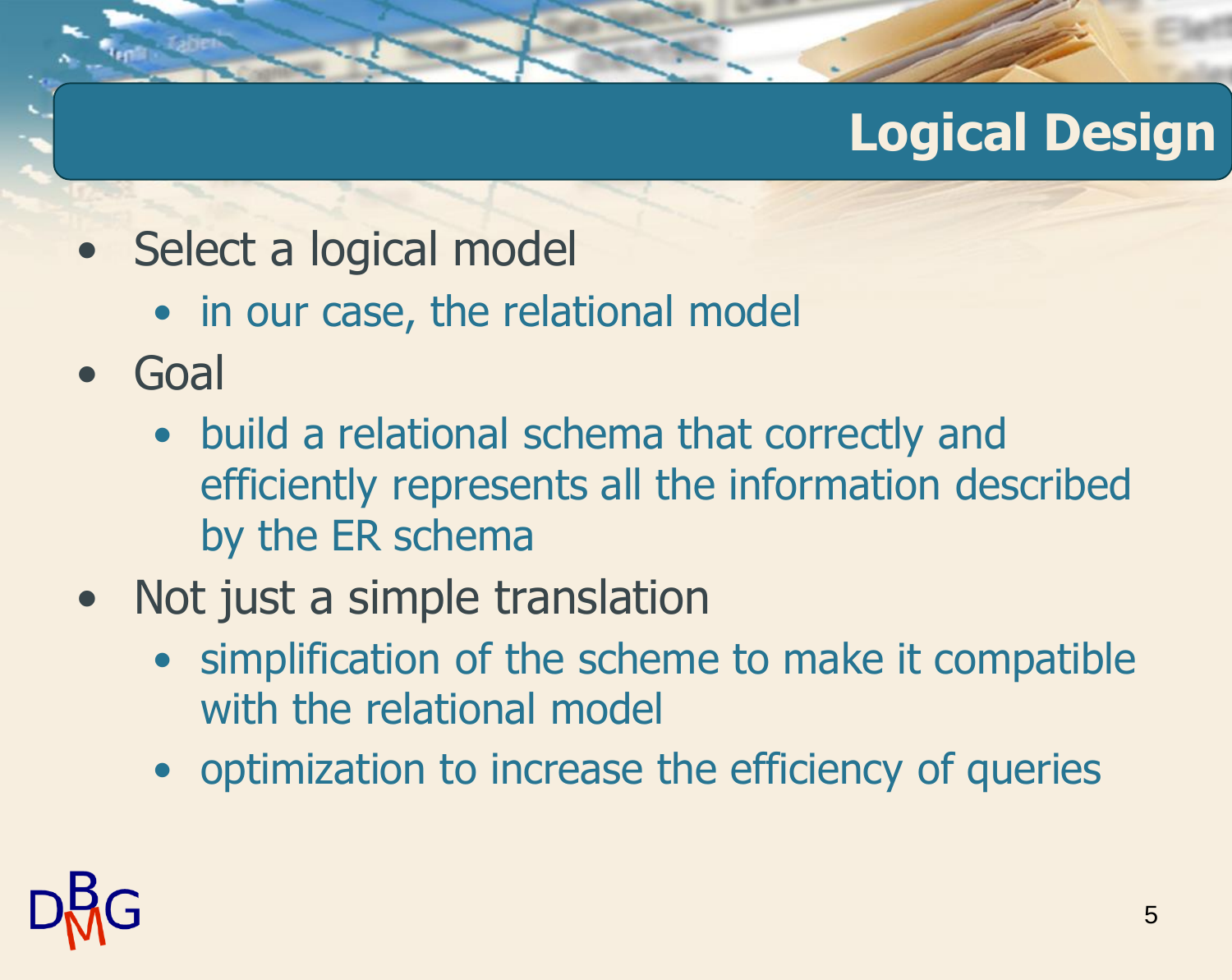### **Logical design steps**

#### ER Schema



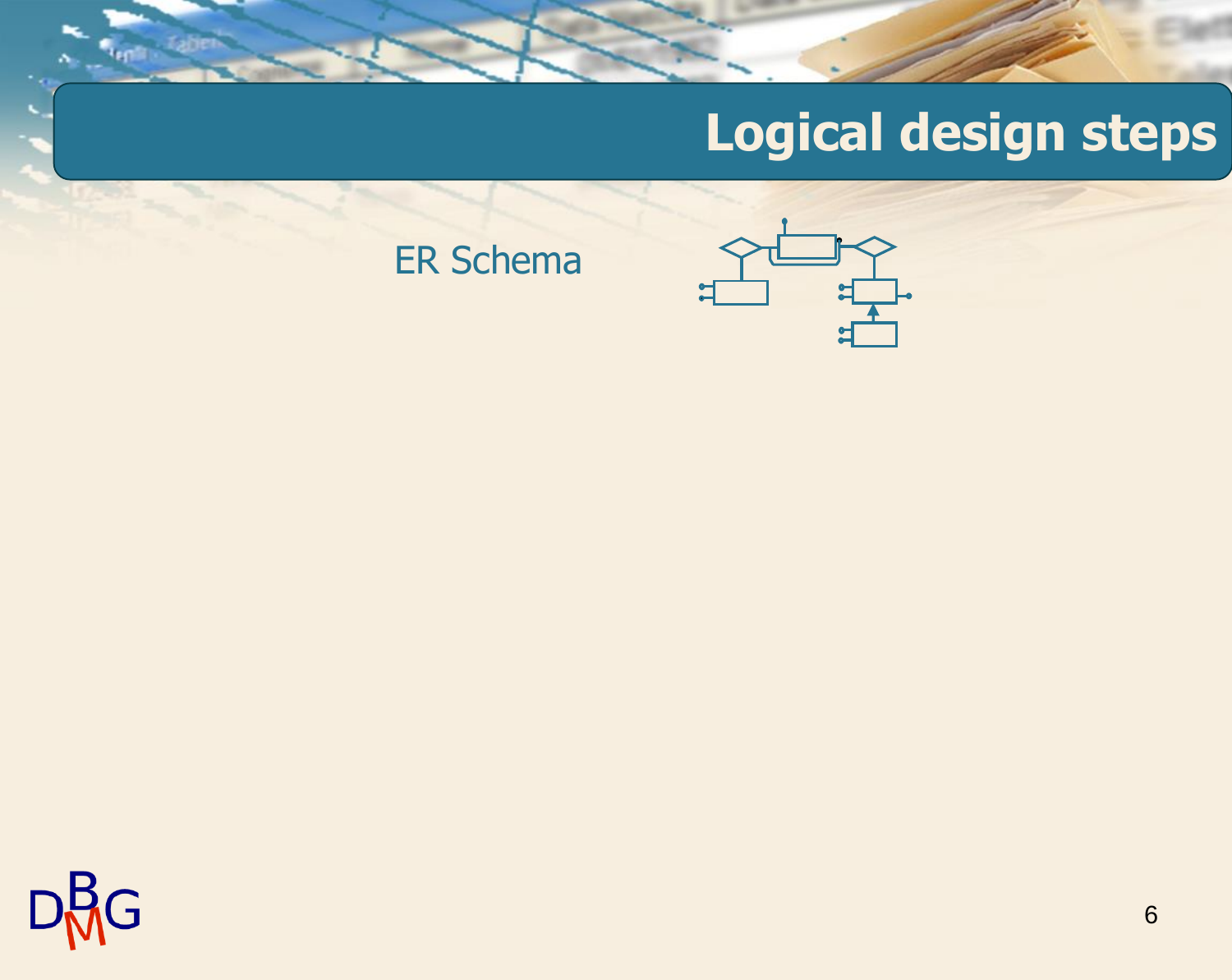### **Logical design steps**



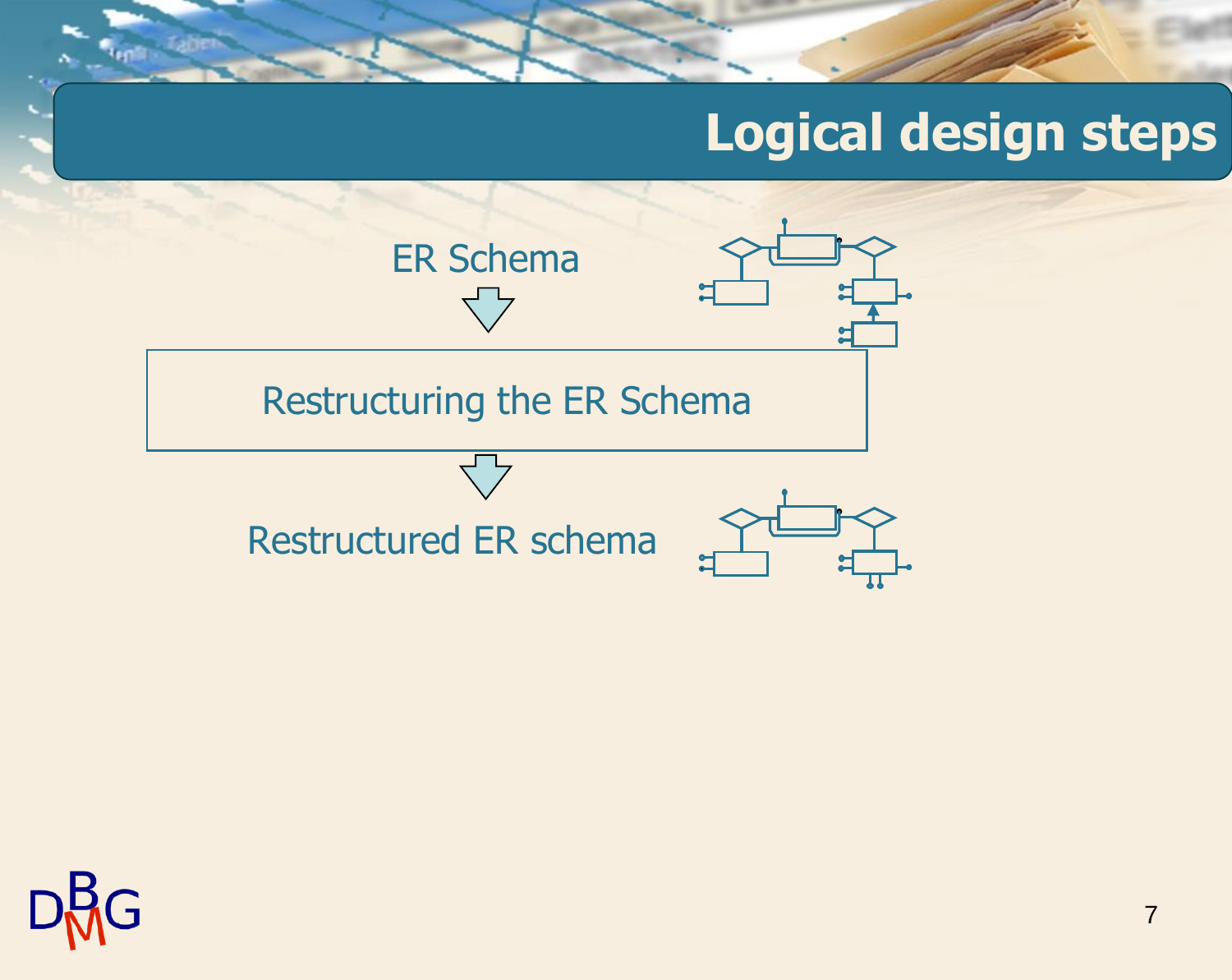#### **Logical design steps**

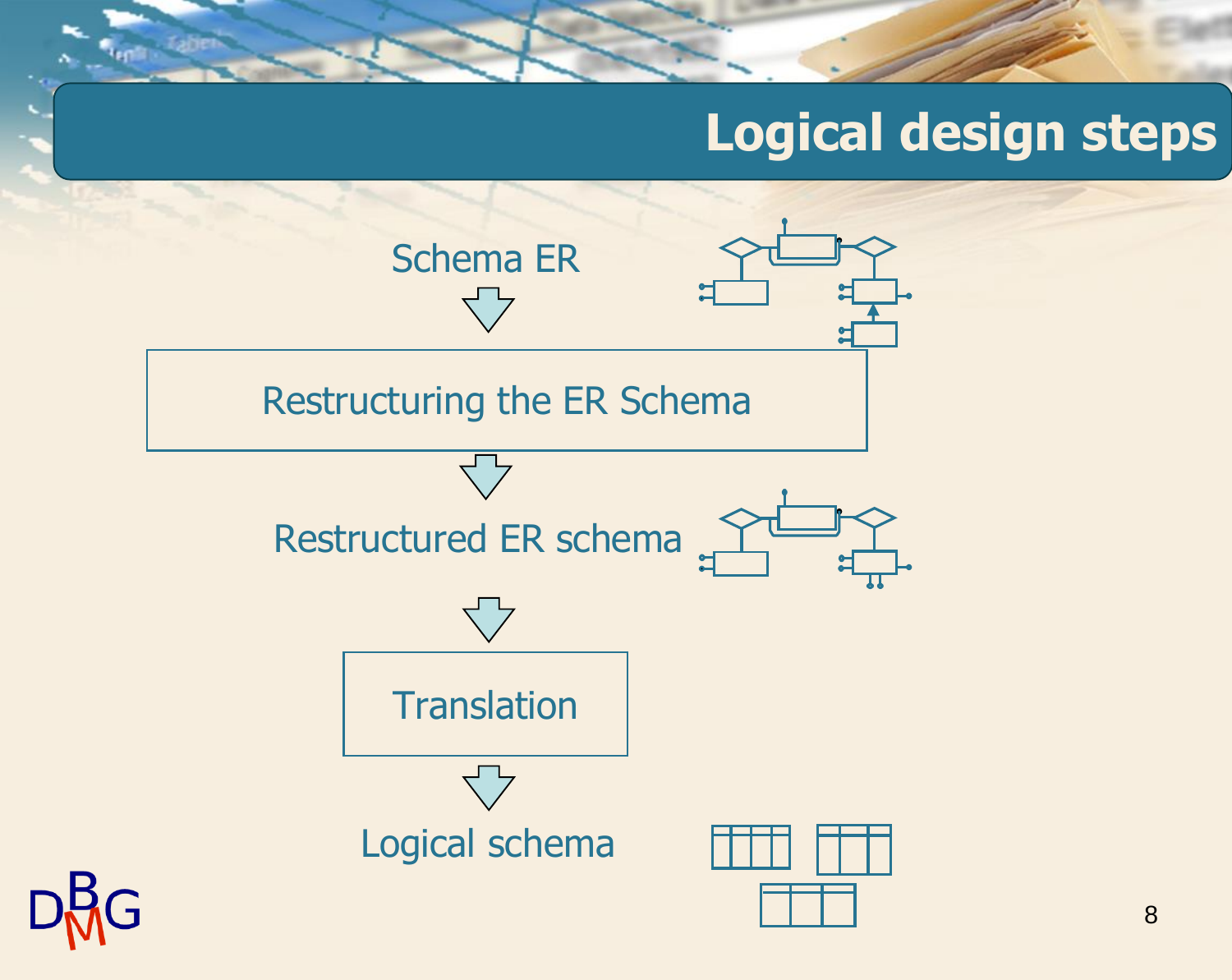

#### **Logical Design**

# Restructuring an ER schema

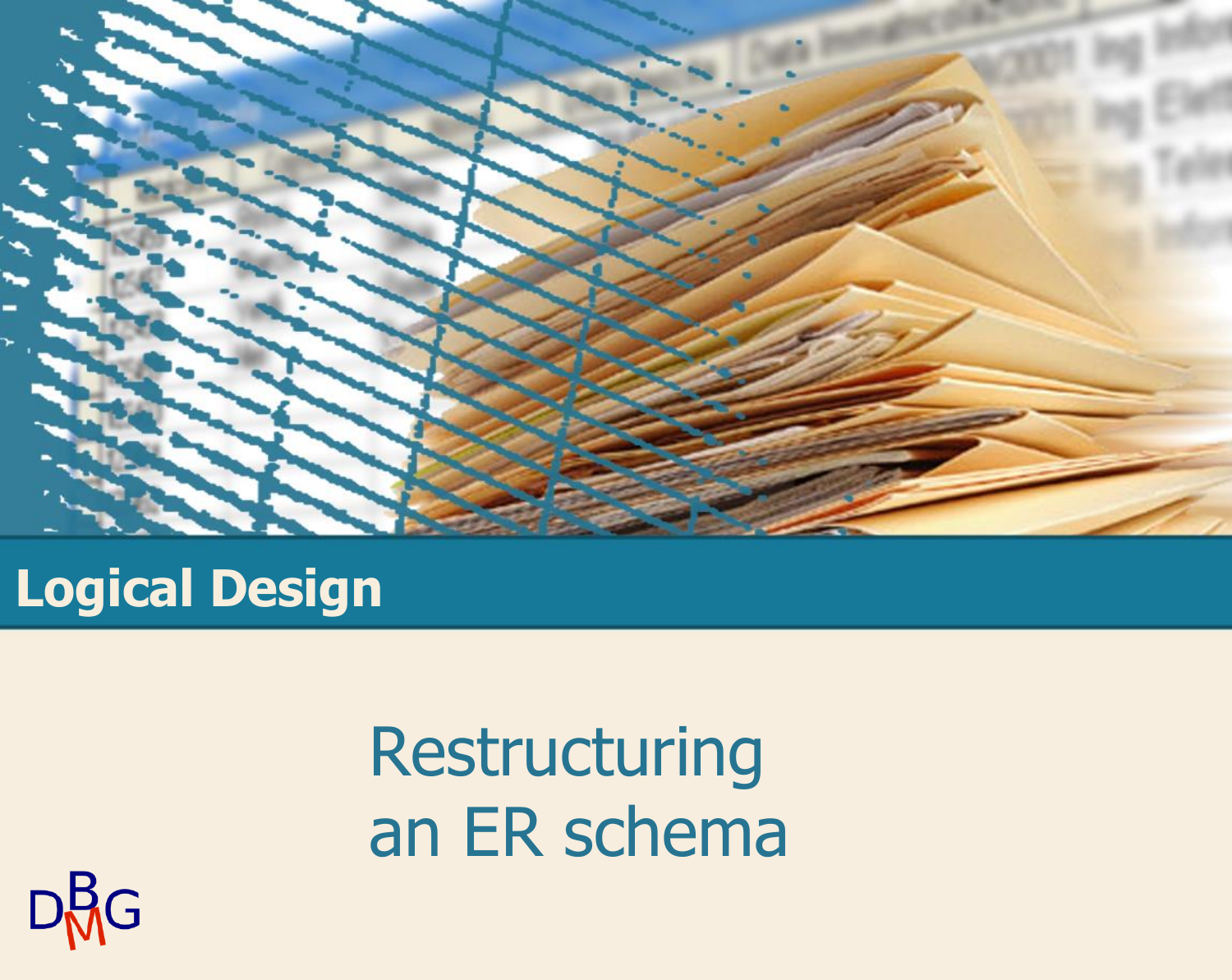#### **ER scheme restructuring**

- Implementation aspects
	- This is not a conceptual schema
- Goals
	- Removing costructs for which there is no direct representation in the relational model
	- Optimize data access

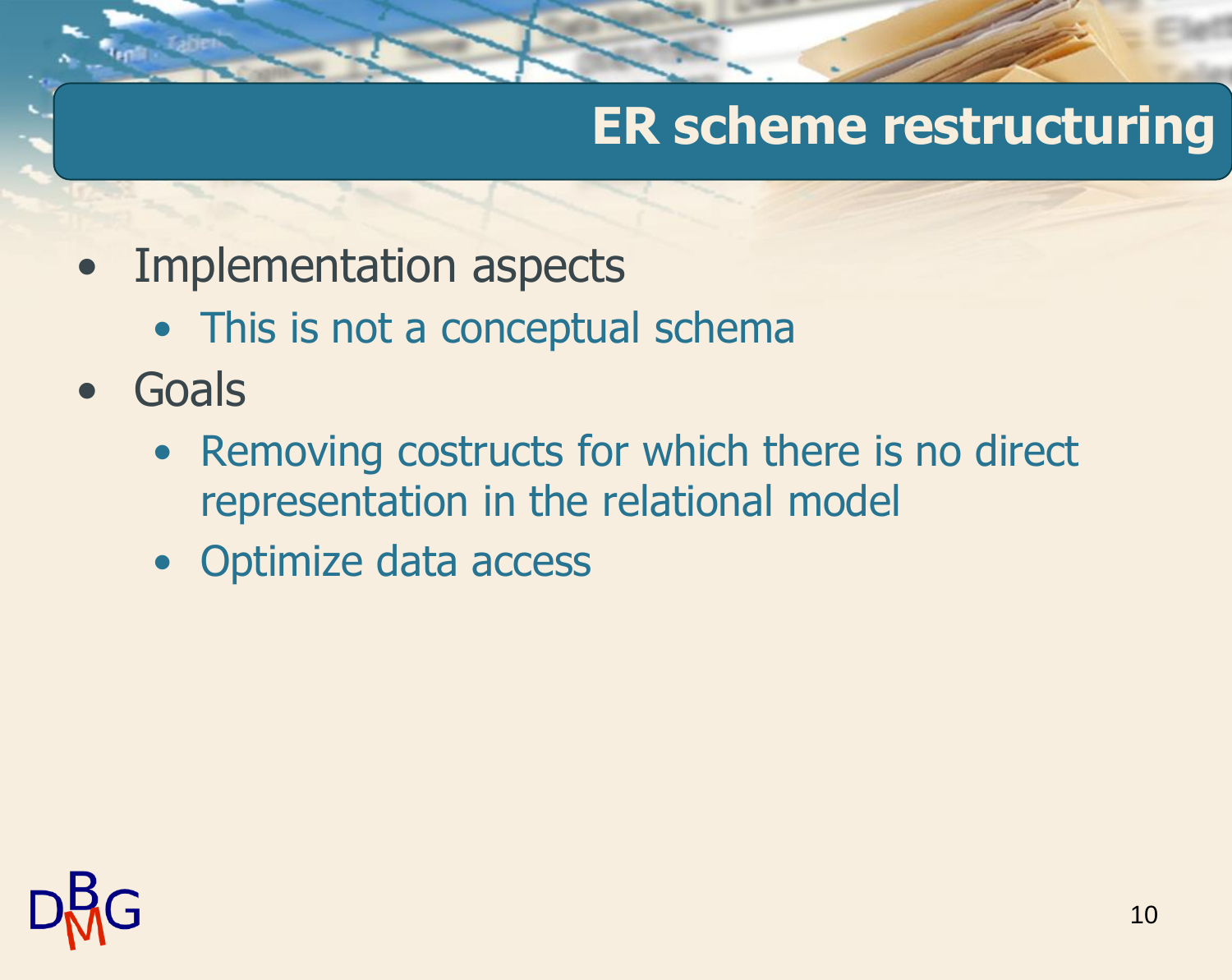#### **Restructuring tasks**

- Analysis of redundancies
- Removing generalizations
- Partitioning and merging of entities and relationships
- Selection of primary identifiers

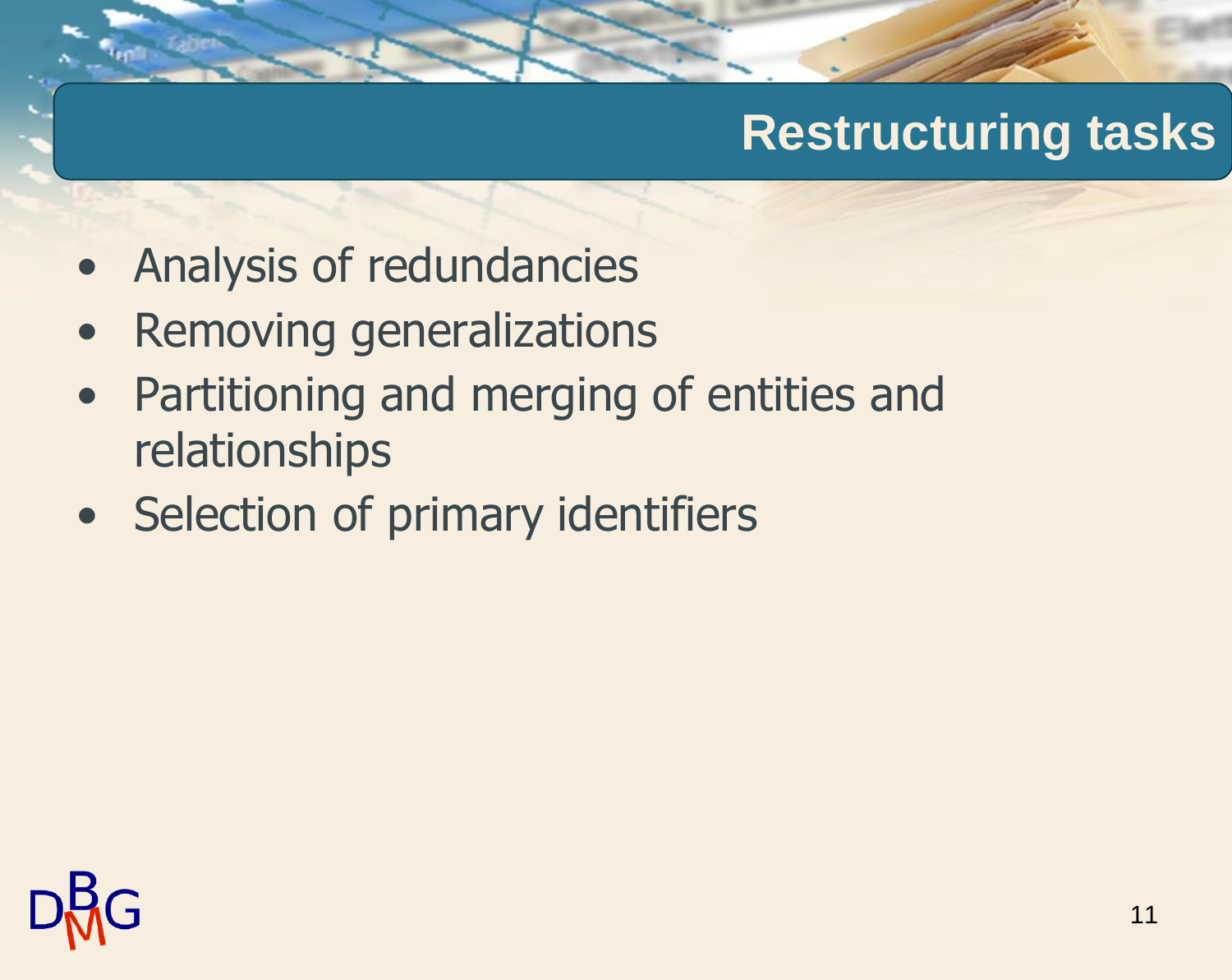#### **Analysis of redundancies**

- **Issue** 
	- To represent informations that can be derived from other data
	- Decide whether to keep or remove them
- Advantages
	- Speed up and simplify queries
- Disadvantages
	- increased complexity of updates
	- slowing down of updates
	- more storage space required

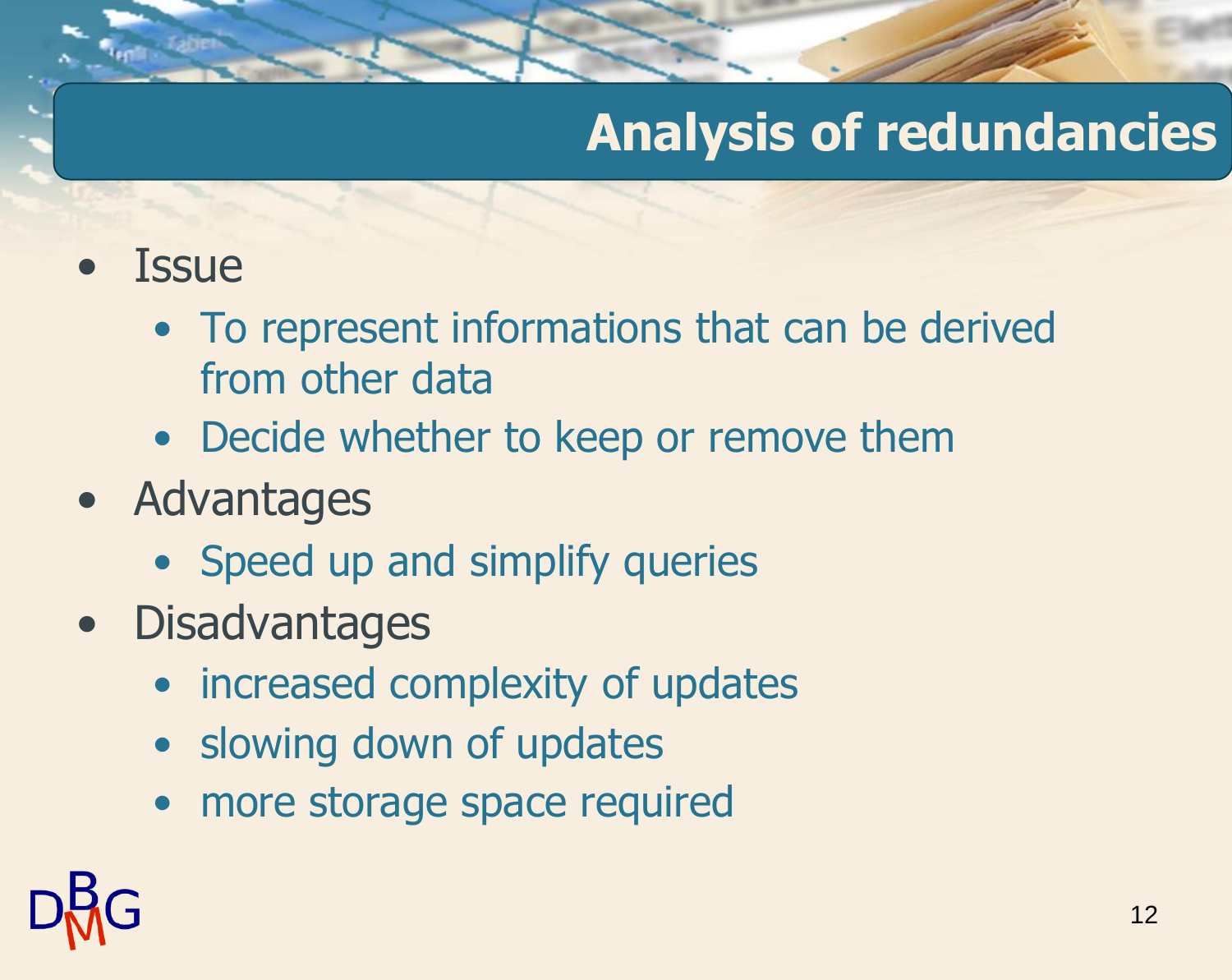#### **Redundant attribute: example**



- In this schema the attribute Average is redundant
	- It is useful for speeding up queries to calculate studendt's average.
	- if kept, the redundancy indication must be added in the relational schema.

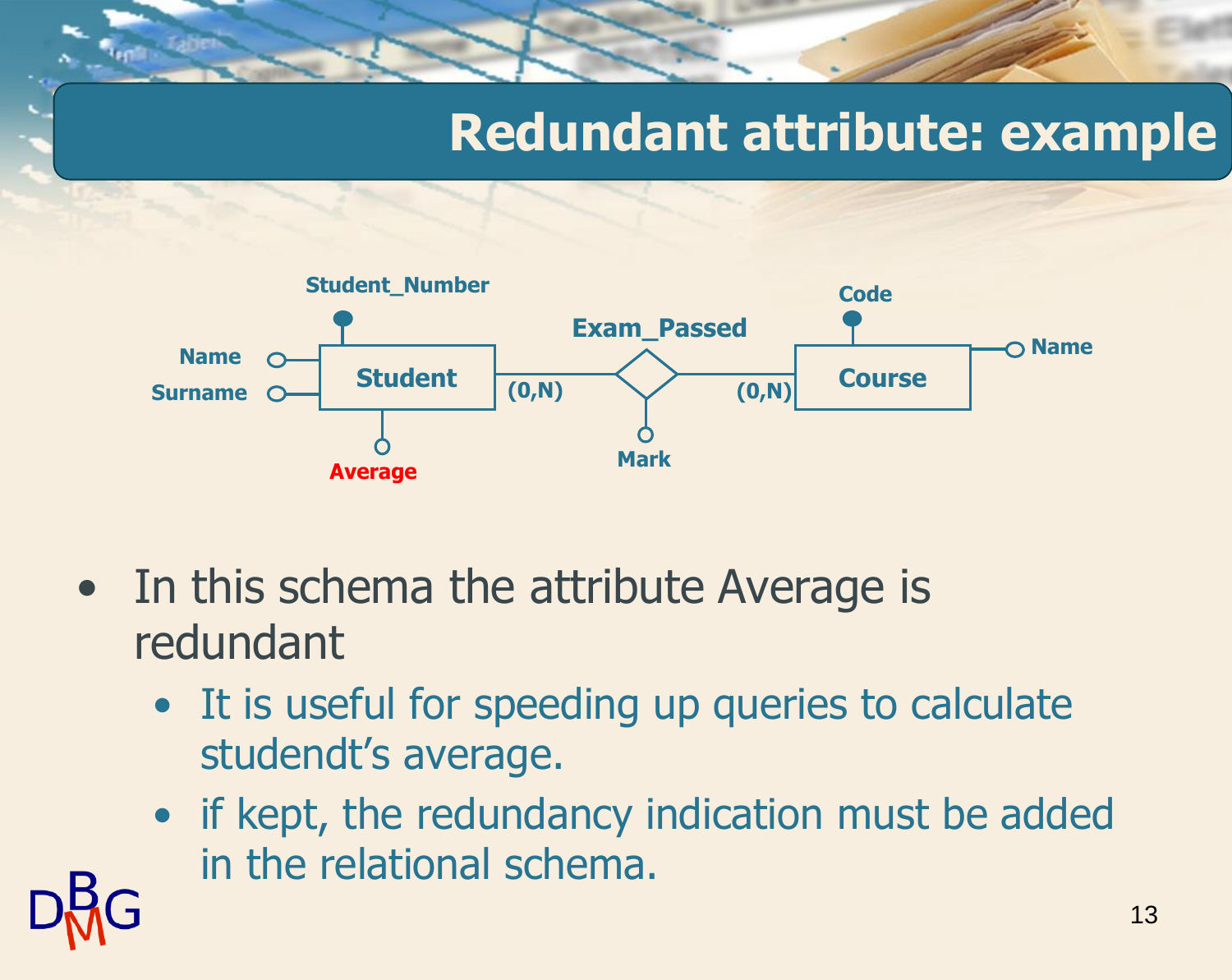

#### **Logical Design**

# Removing generalizations

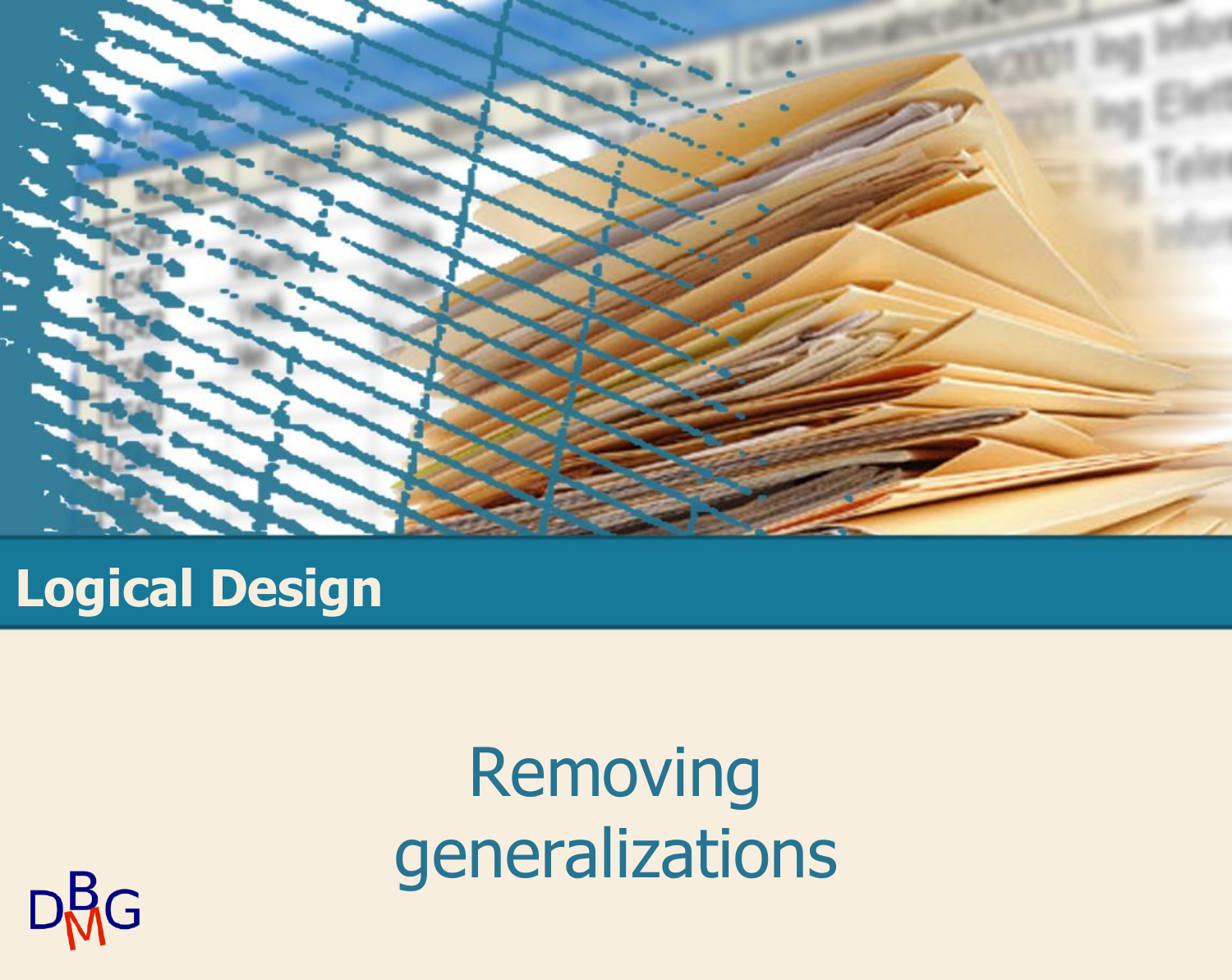### **Removing Generalization**

- The relational model does not allow the direct representation of generalizations of the ER model
- We need, therefore, to trasform these into entities and relationships
- Possible restructurings methods:
	- Child entities merged into parent entity
	- Parent entity merged into child entities
	- Generalization translated into relatioships

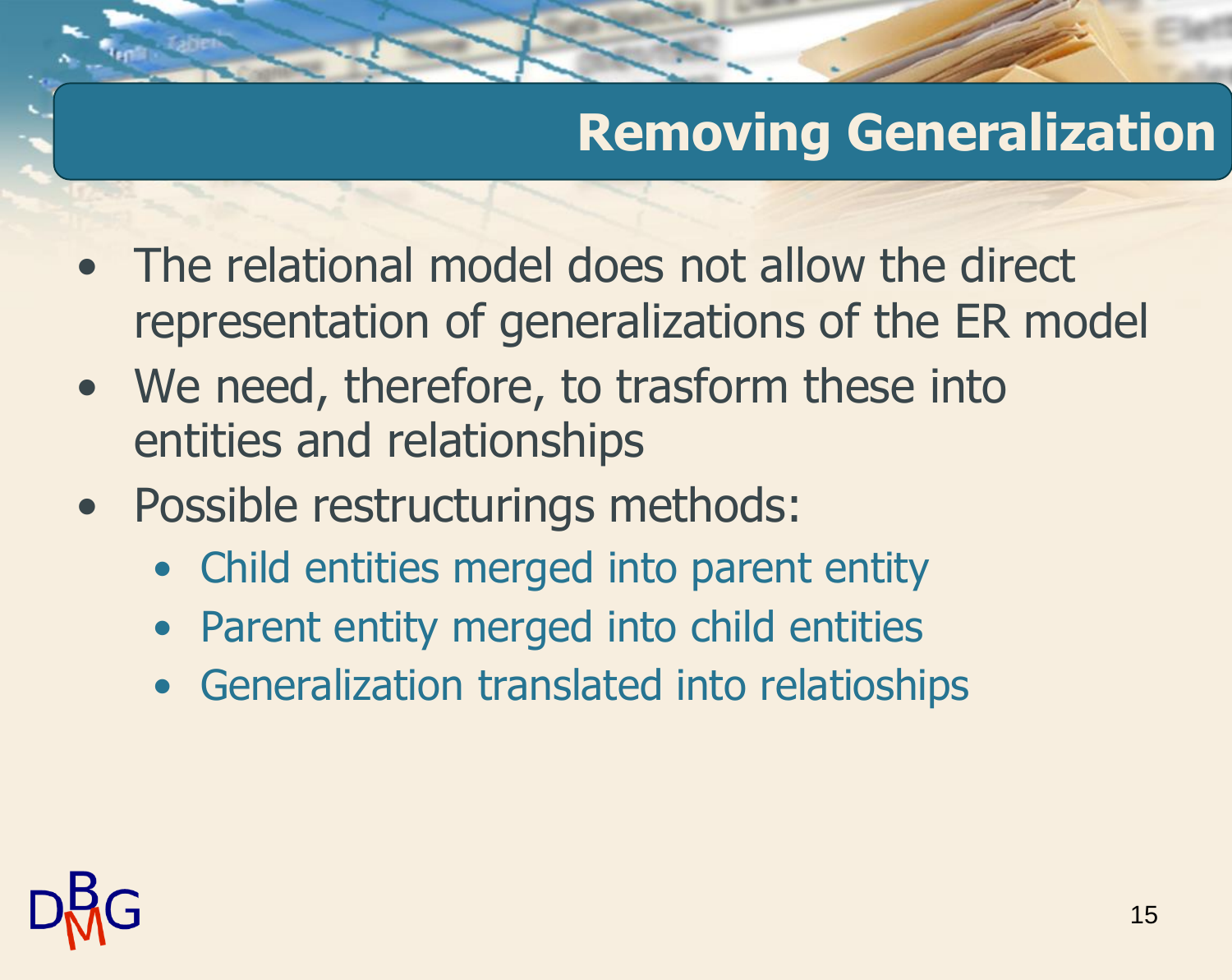#### **Example**





۸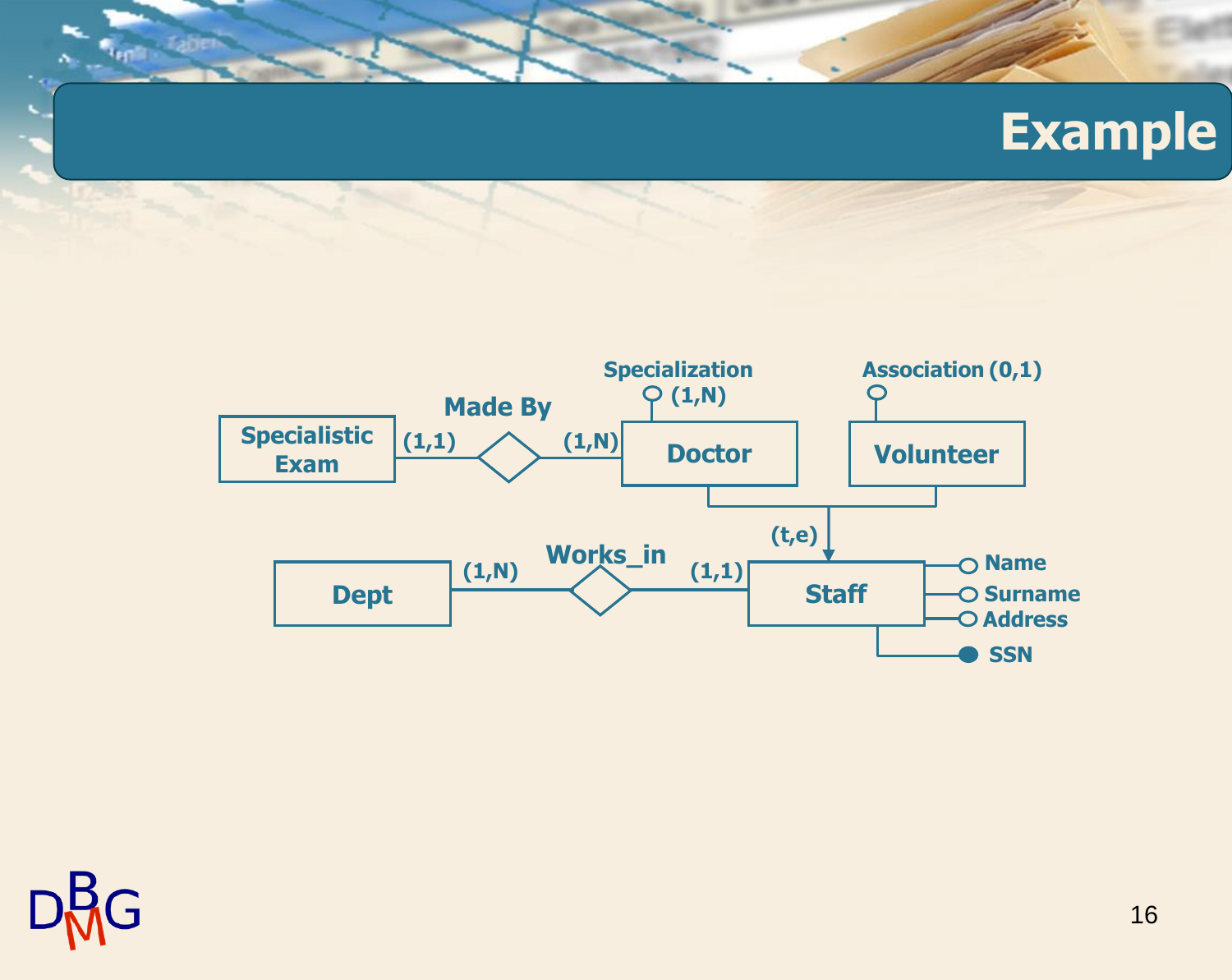#### **Child->Parent**



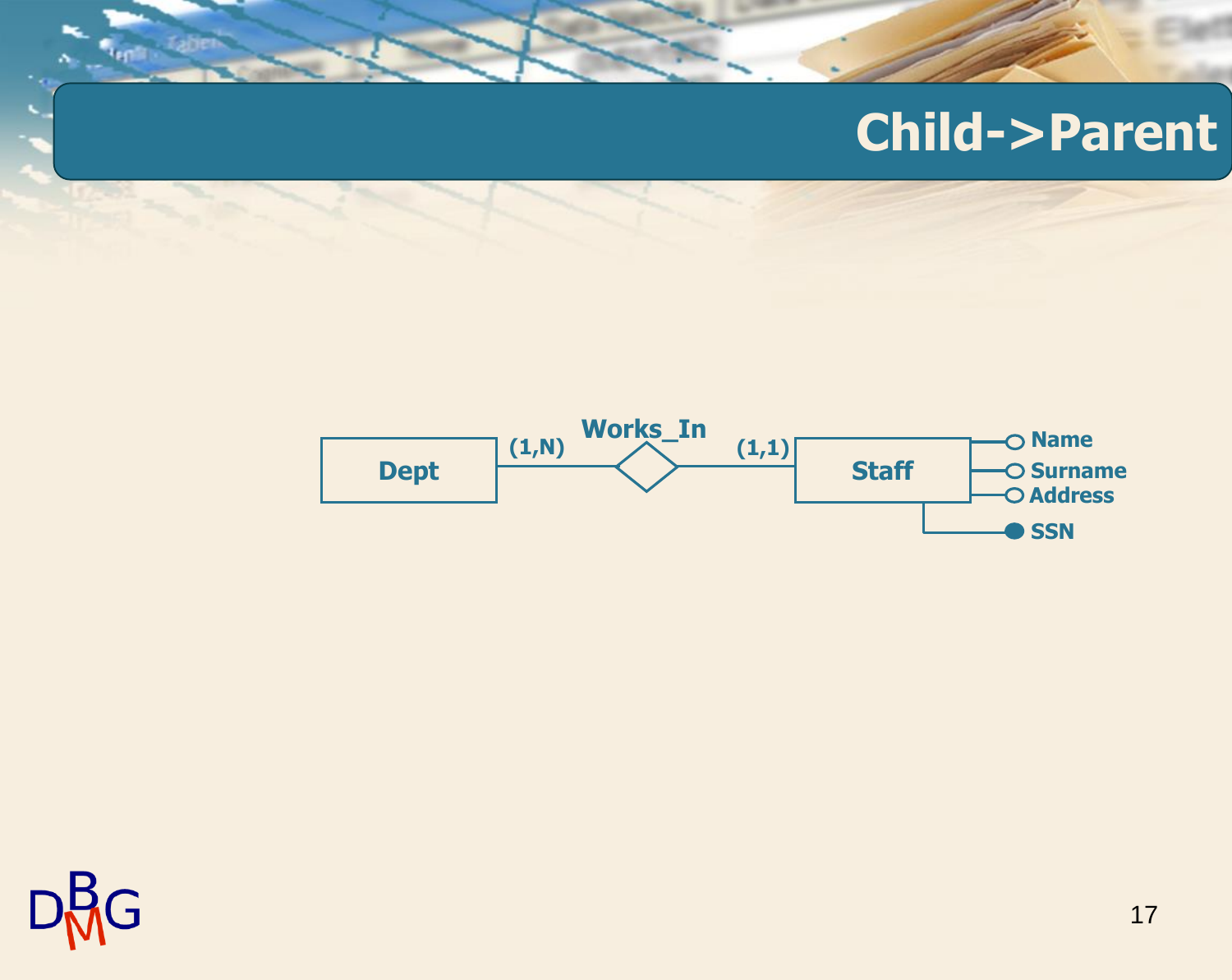#### **Child entities' attributes**



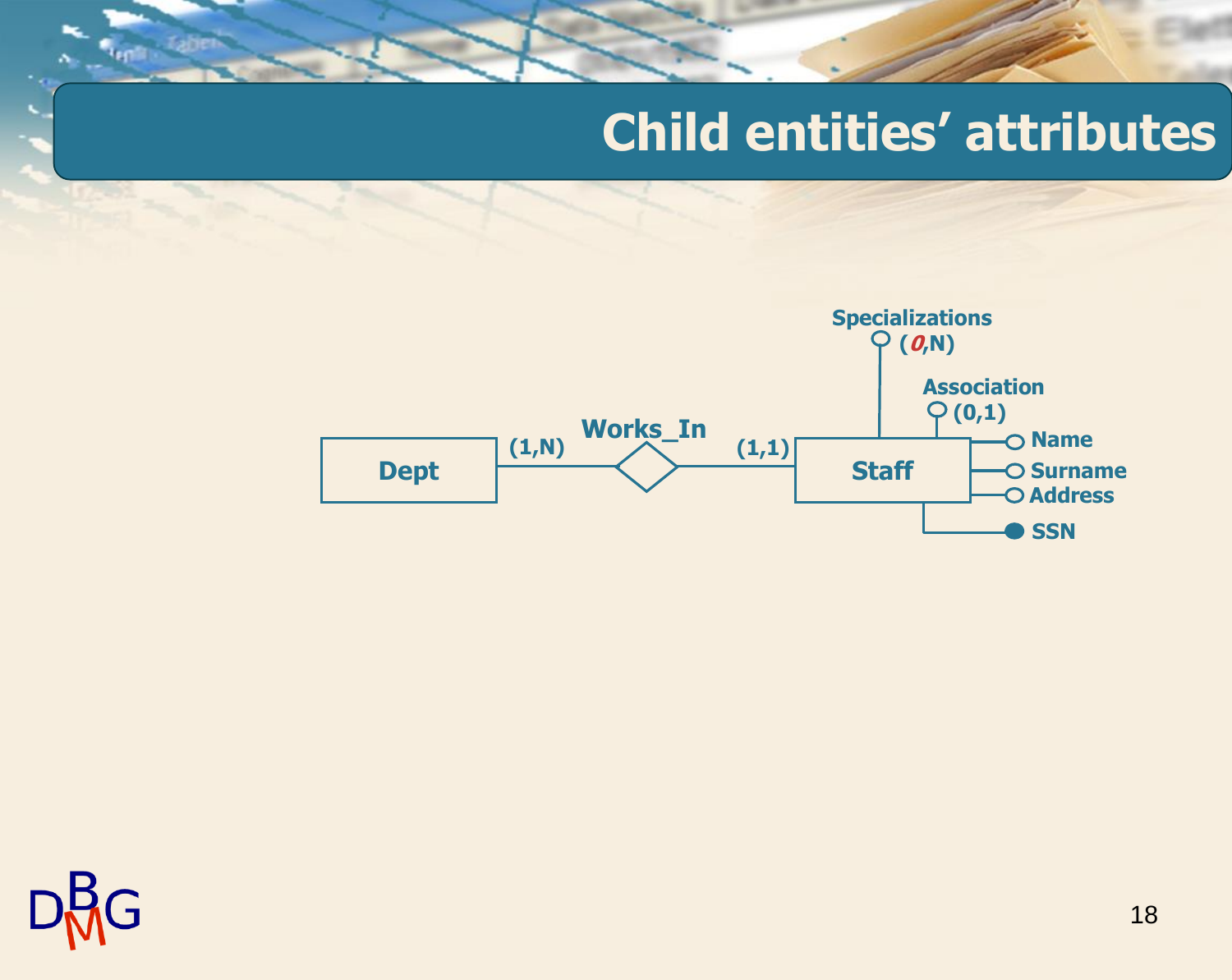#### **Relations with child entities**



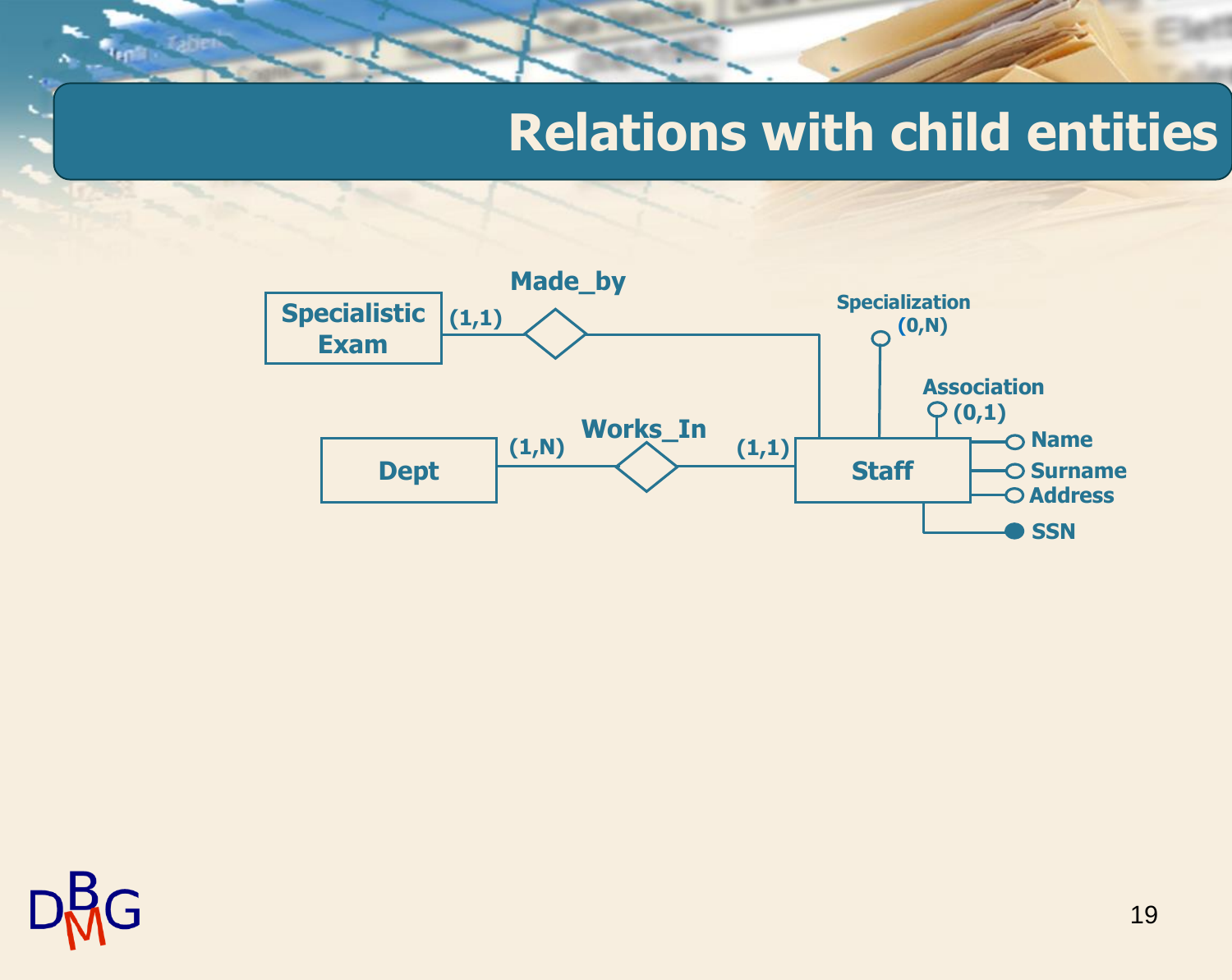#### **Relations with child entities**



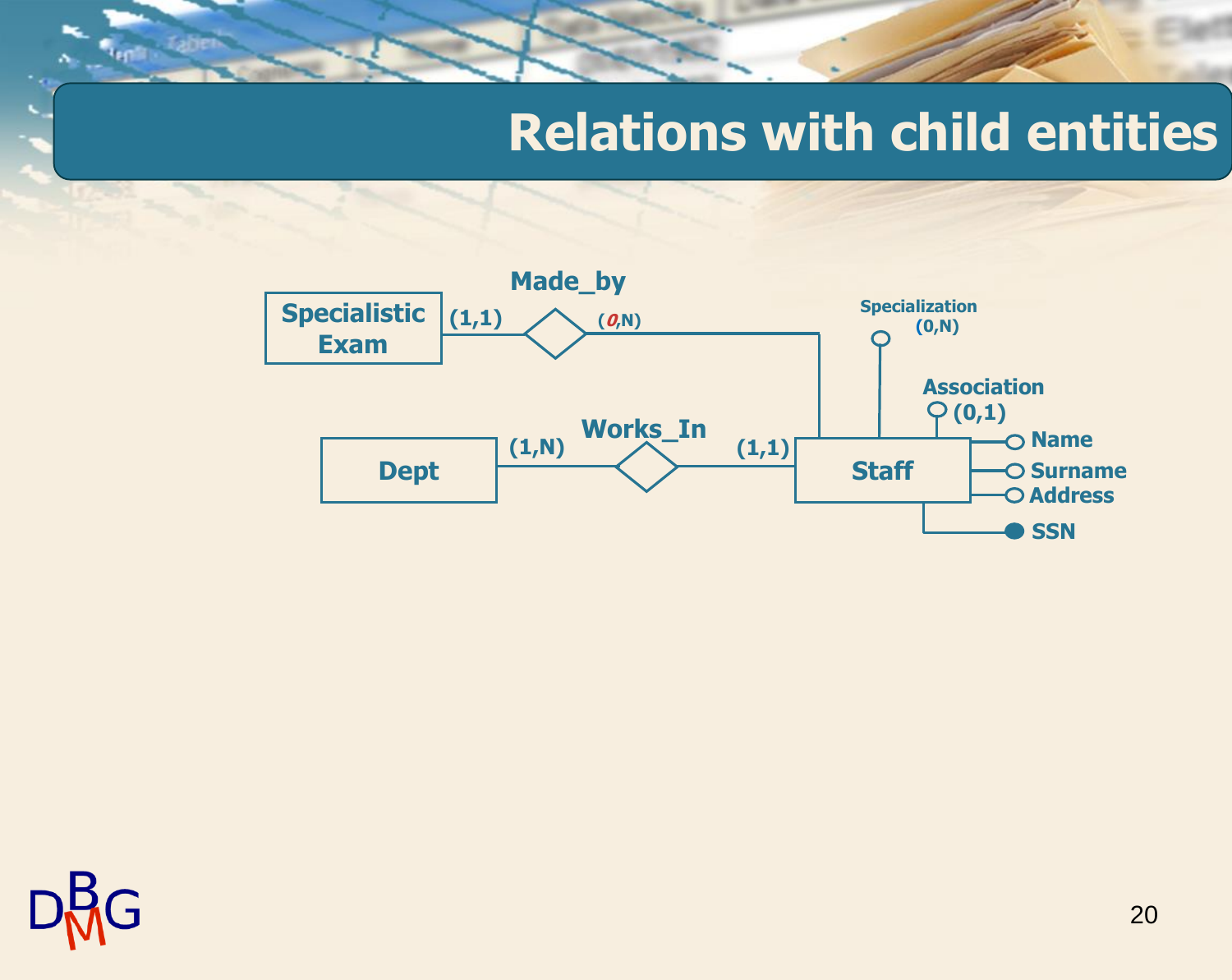#### **The «Type» attribute**



• «Type» indicates the original entity: doctor or volunteer

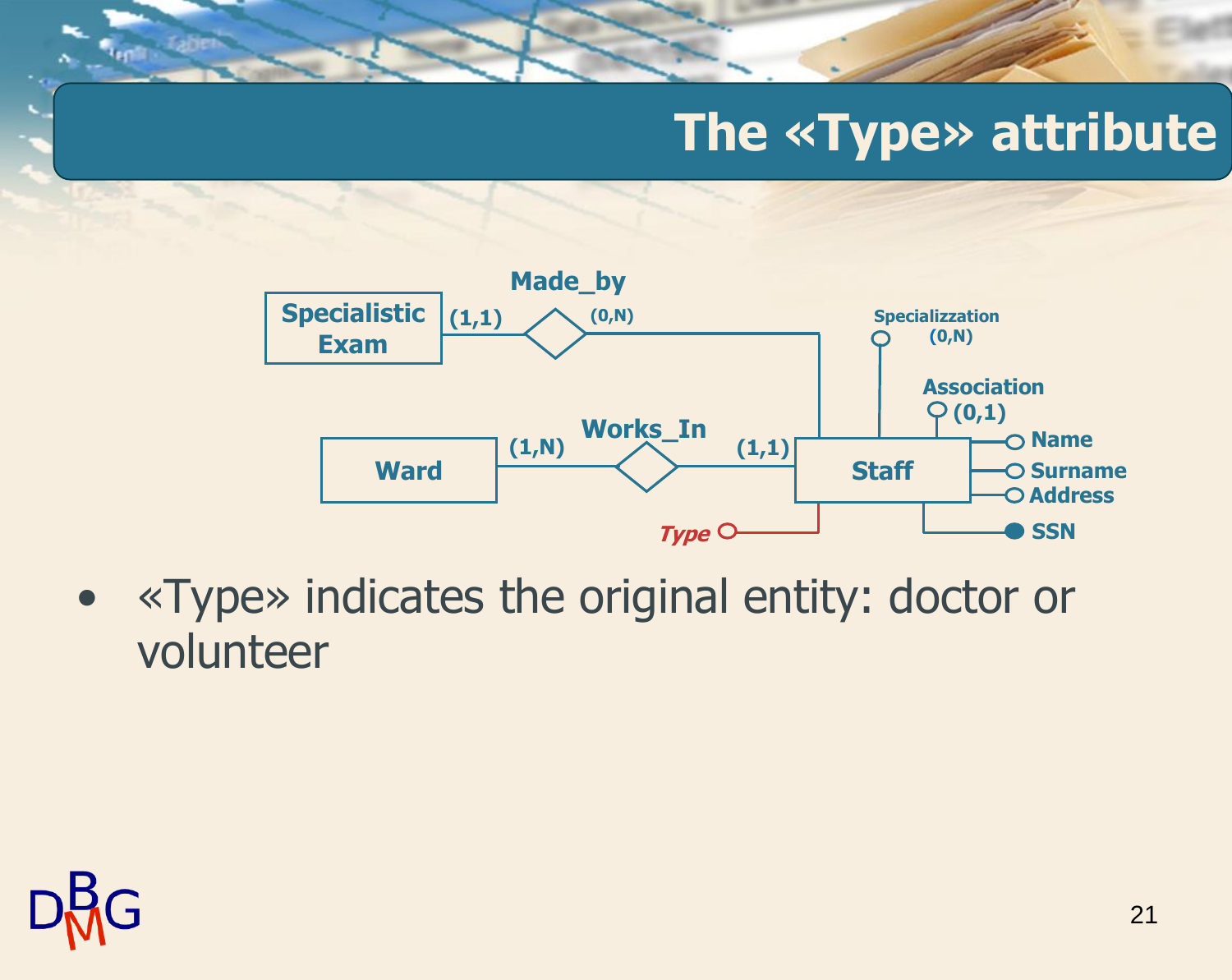#### **Child->Parent**



- Always usable
	- in case of overlapped entities, many combinations are possible as Type values, e.g., skier and sailor

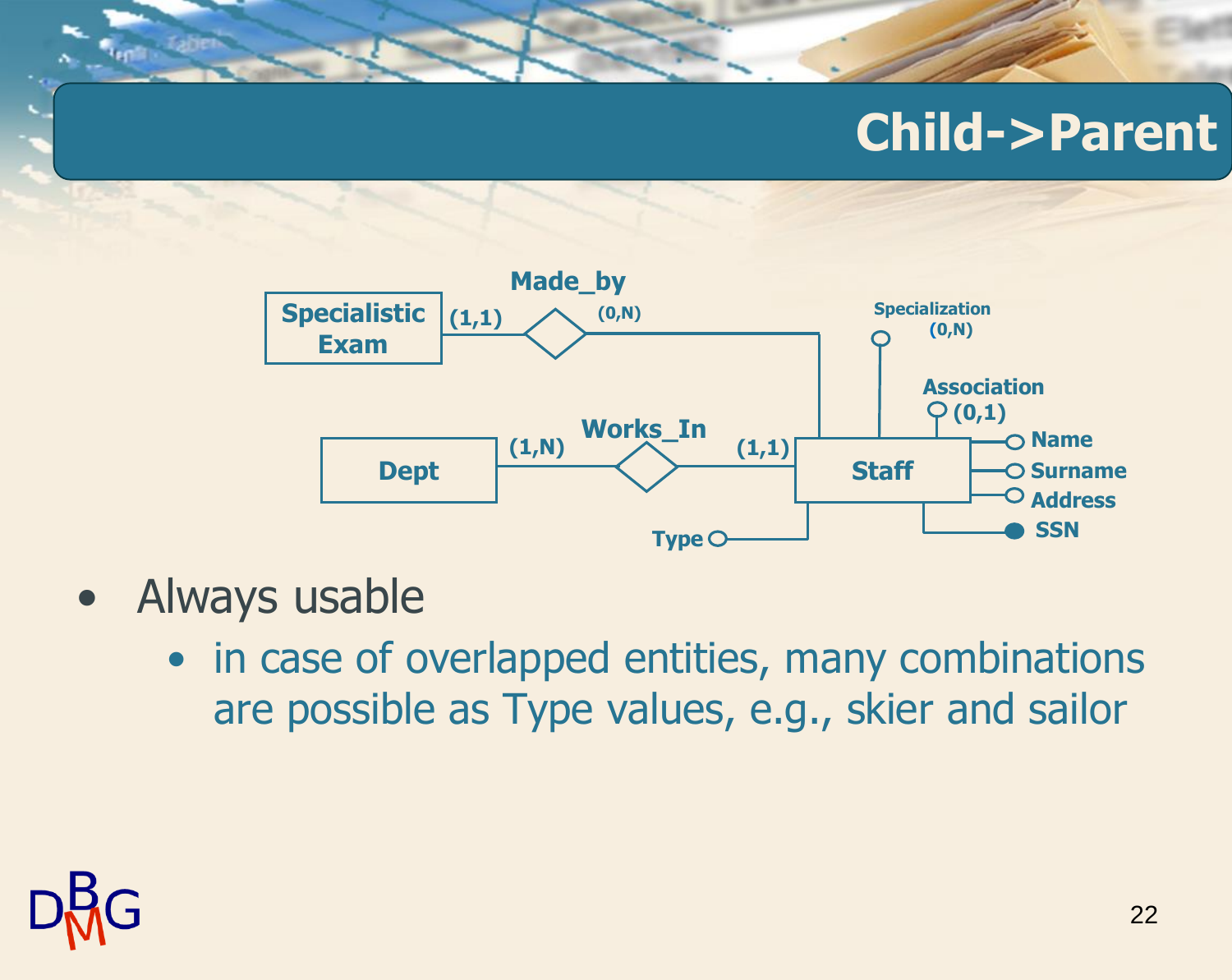#### **Example**





Ä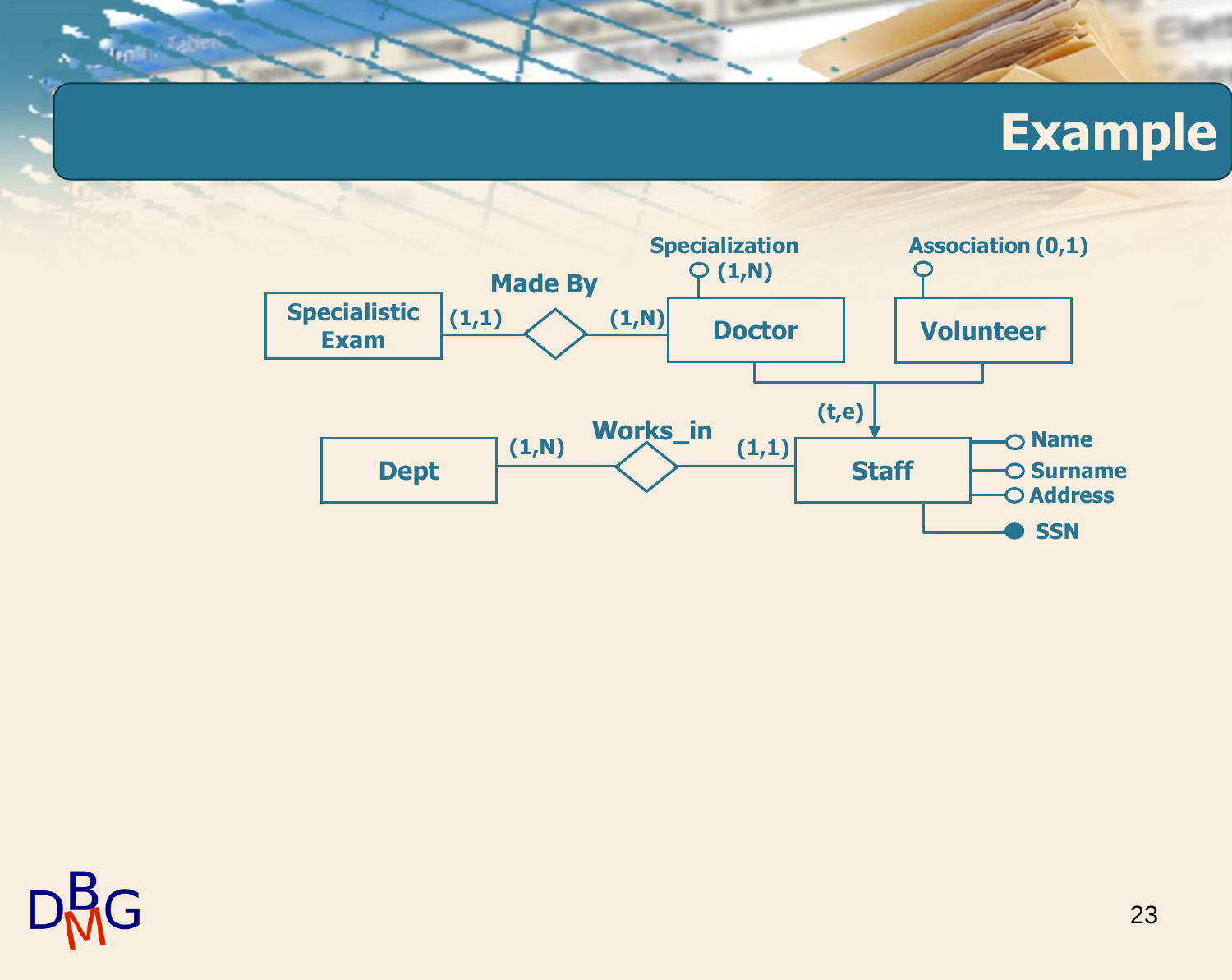#### **Parent->Child**



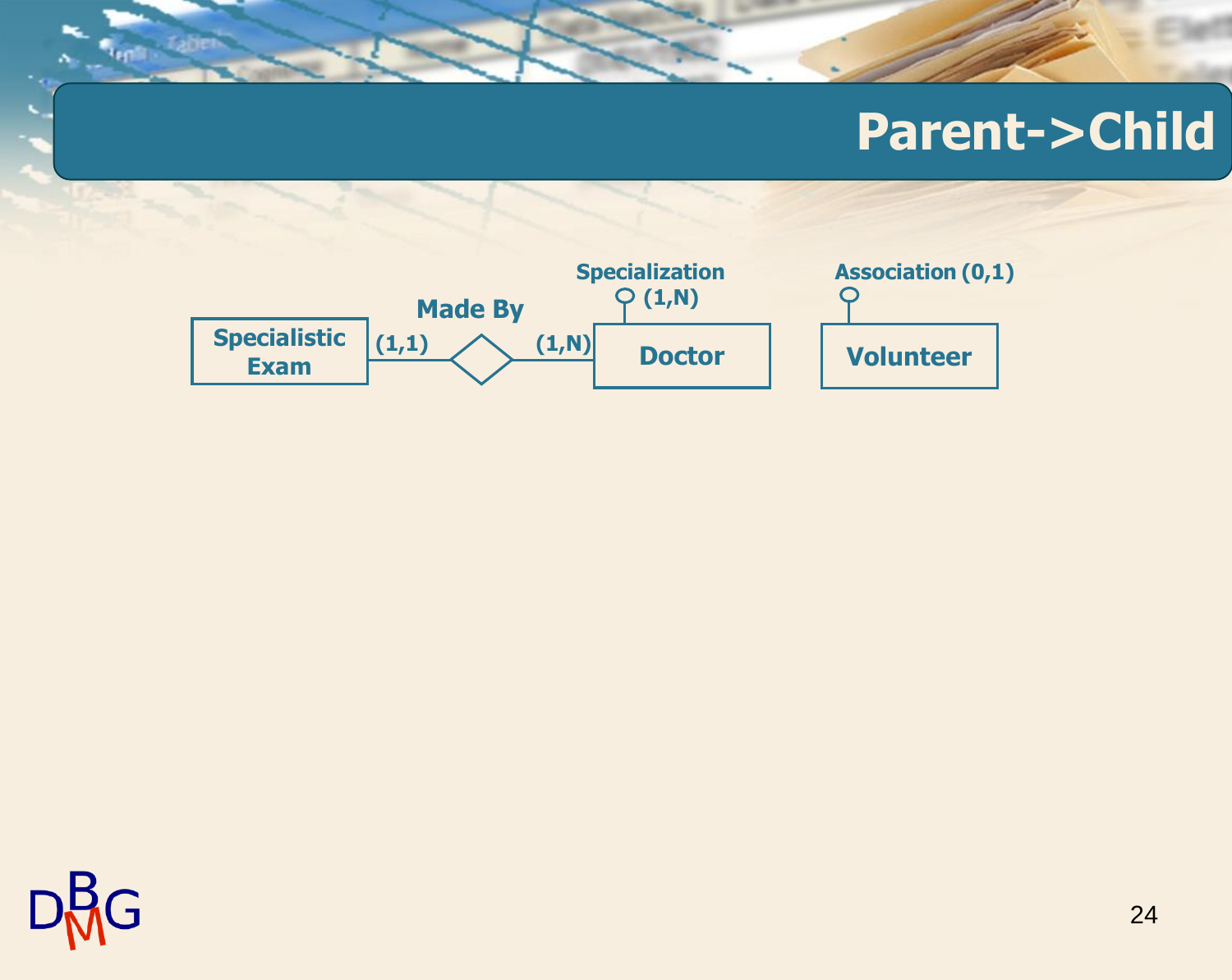#### **Parent's attributes**



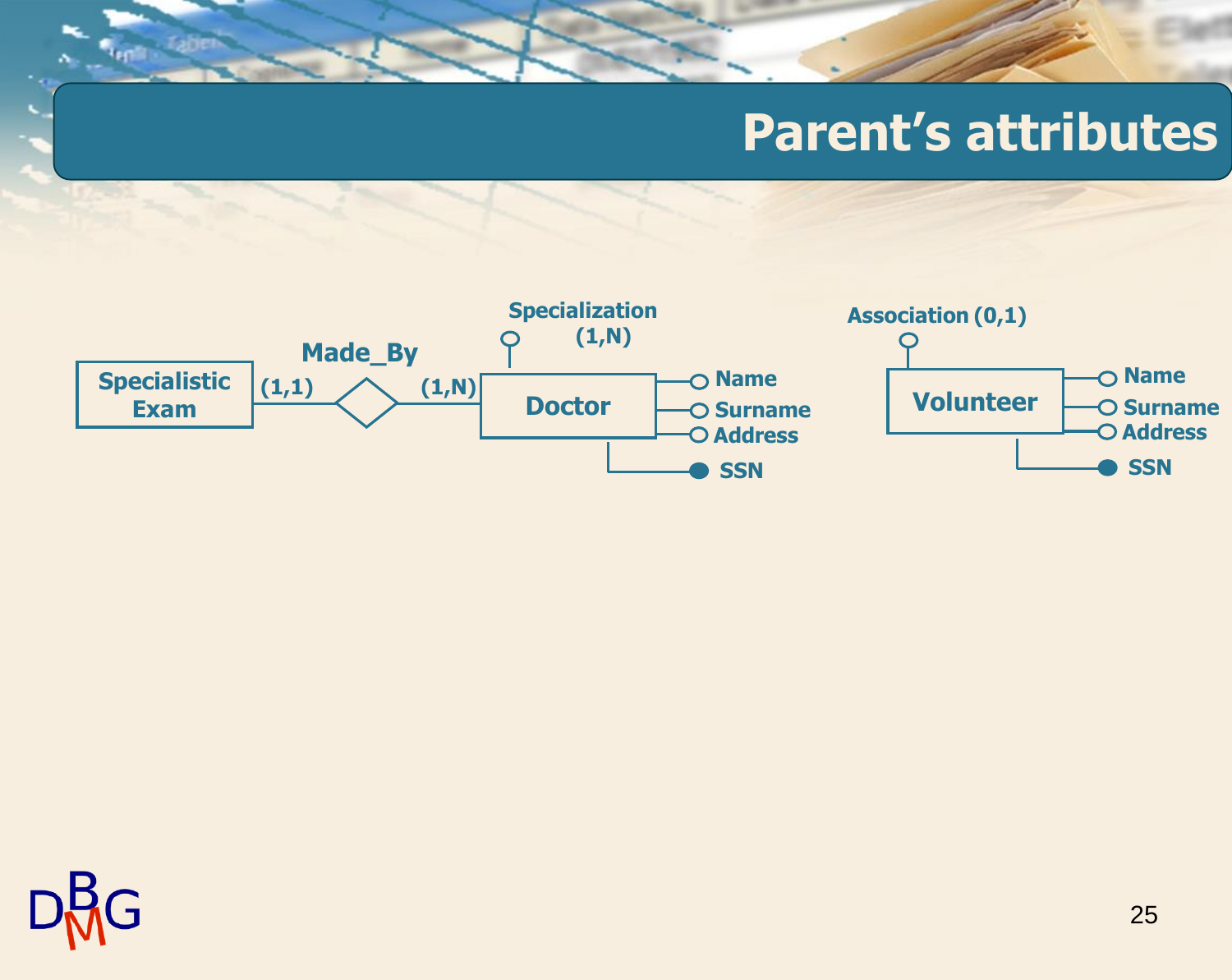#### **Relationships with parent**



• Relations with the parent entity need to be split

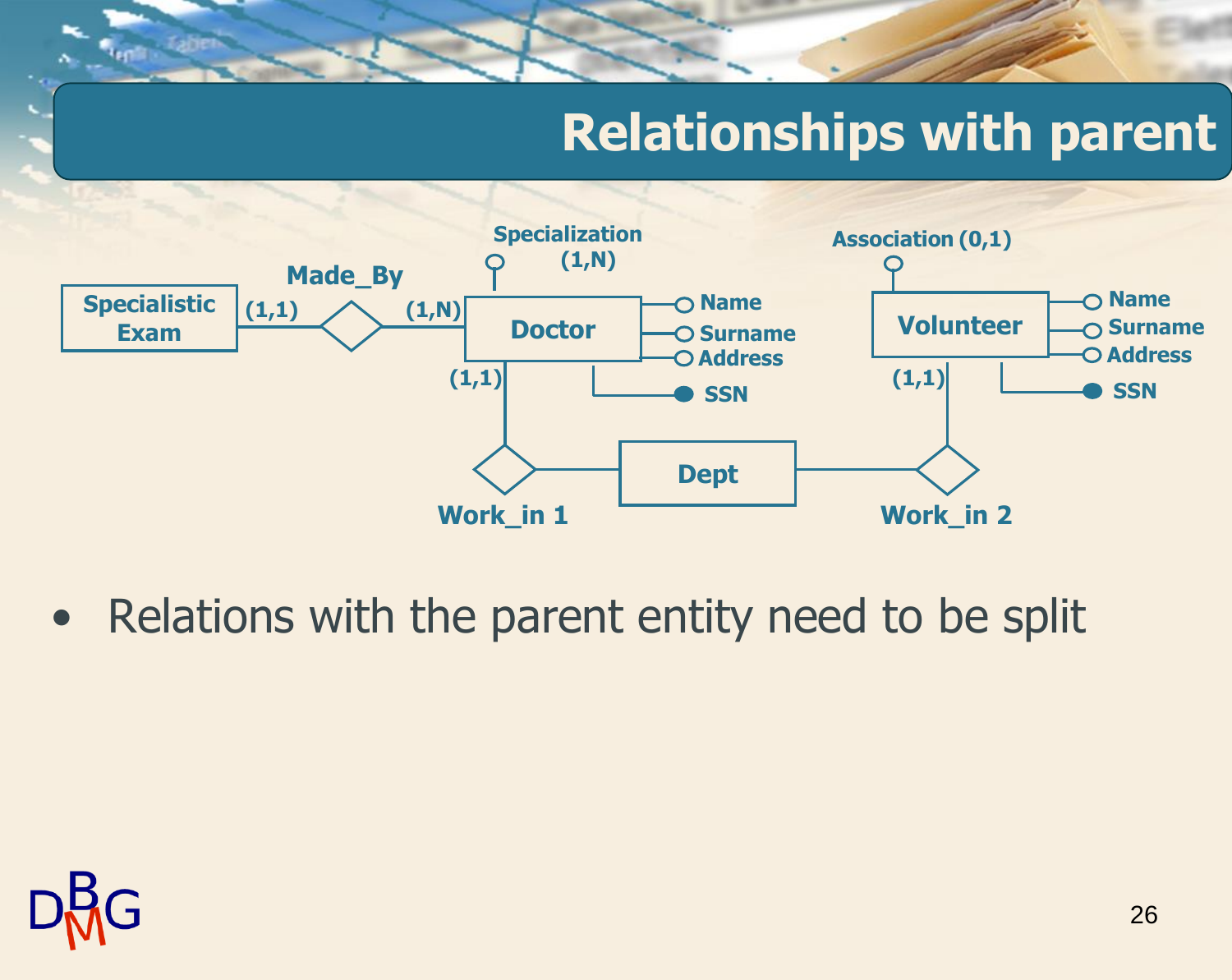### **Cardinality of «work in»**



• Relations with the parent entity need to be split

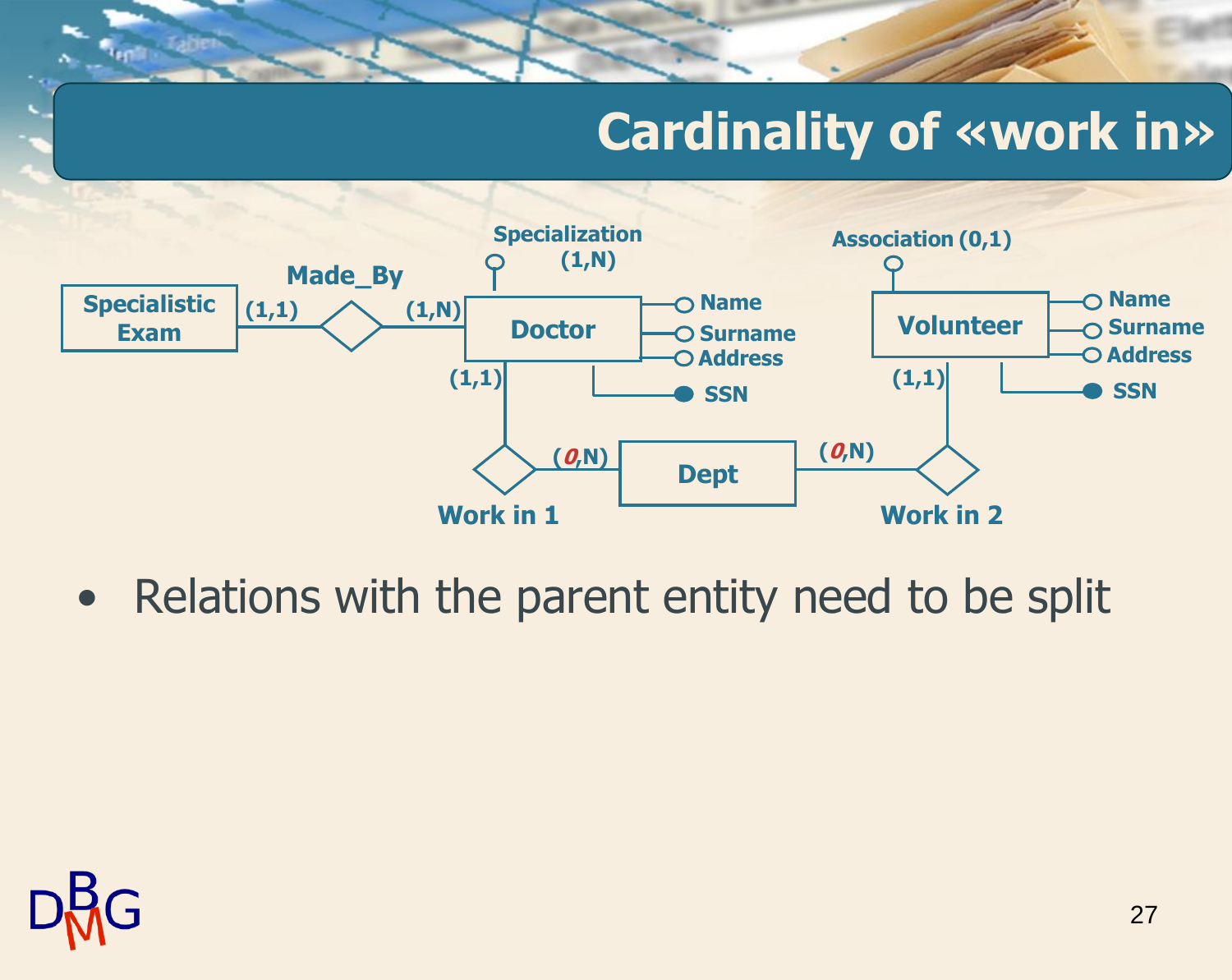#### **Parent -> Child**



- Cannot be used for **partial** generalizzation
	- However, we can trasform partial generalizzation into total, adding a new entity called «Others»

28 • Cannot be used for **overlapping** generalizzation • Duplicate identifiers cause problems.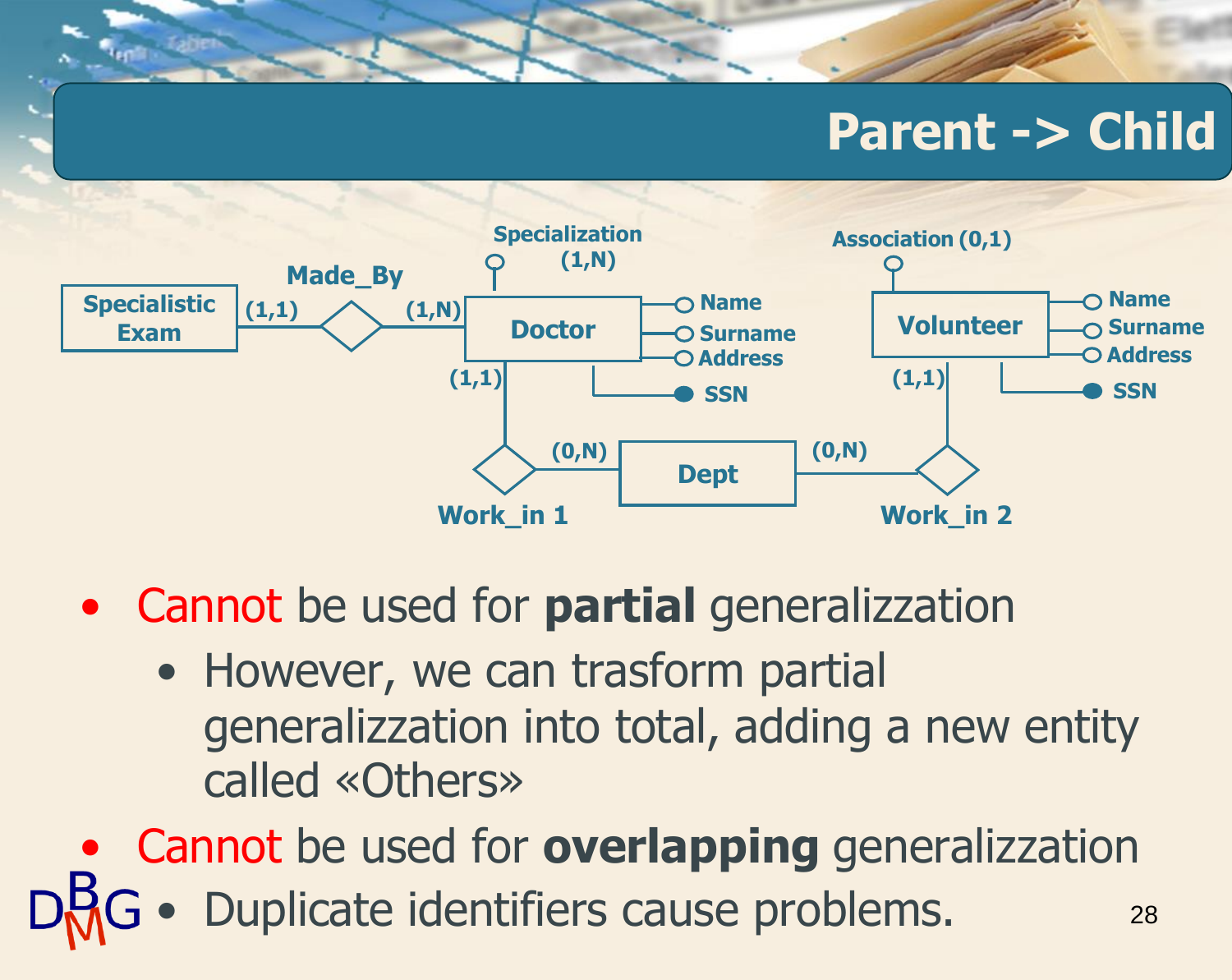#### **Example**





۸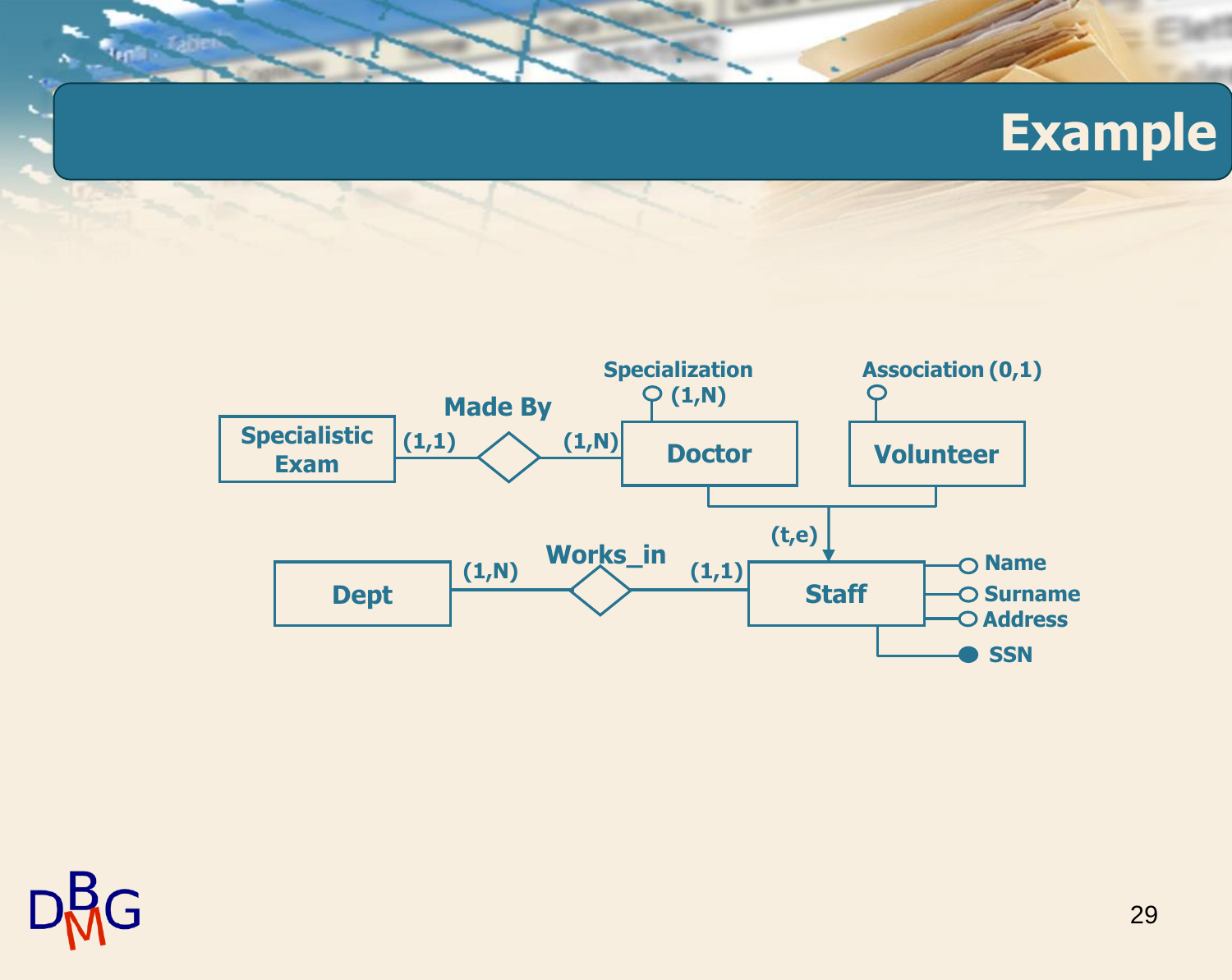#### **Example**





۸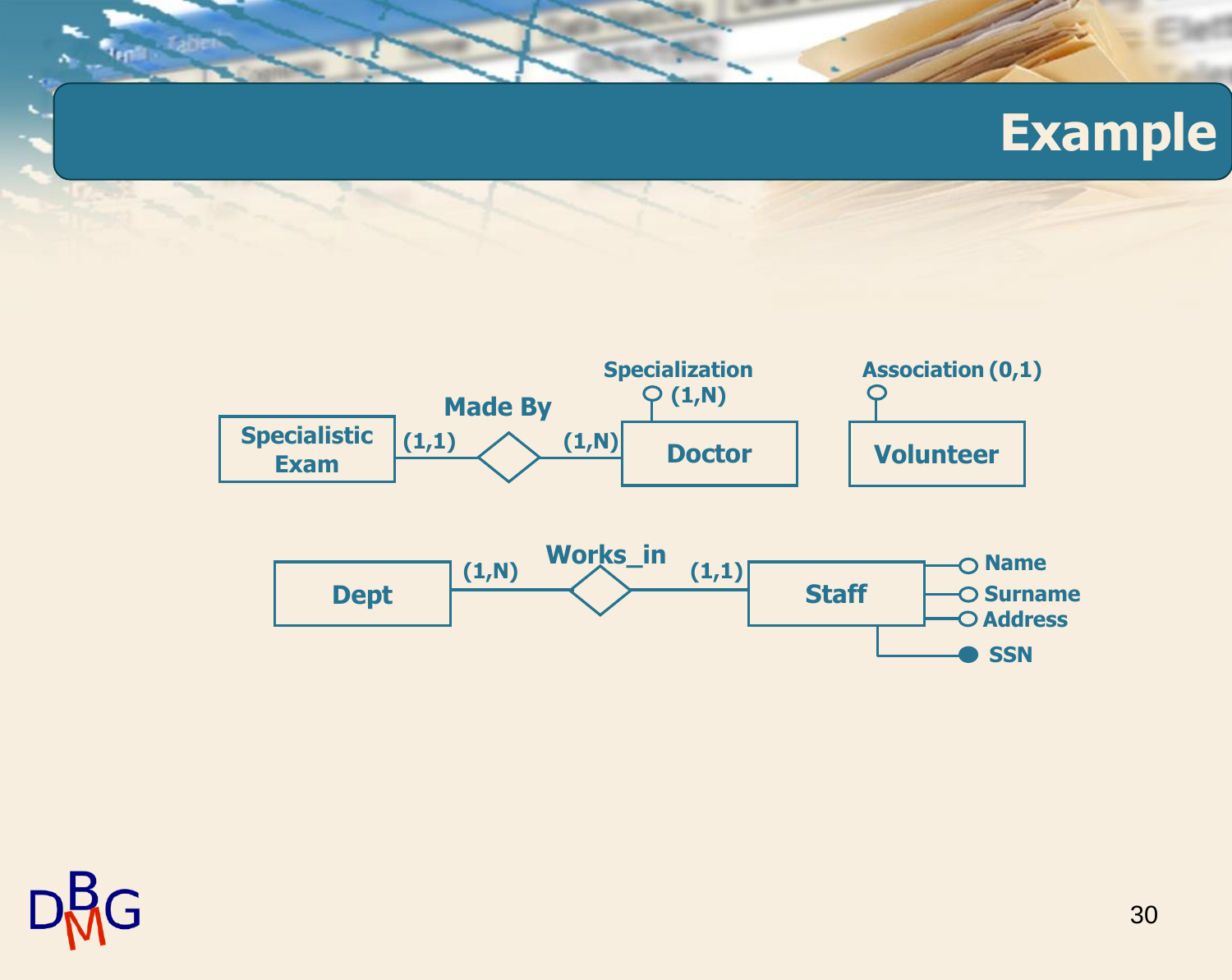#### **Relations between parent and child entities**



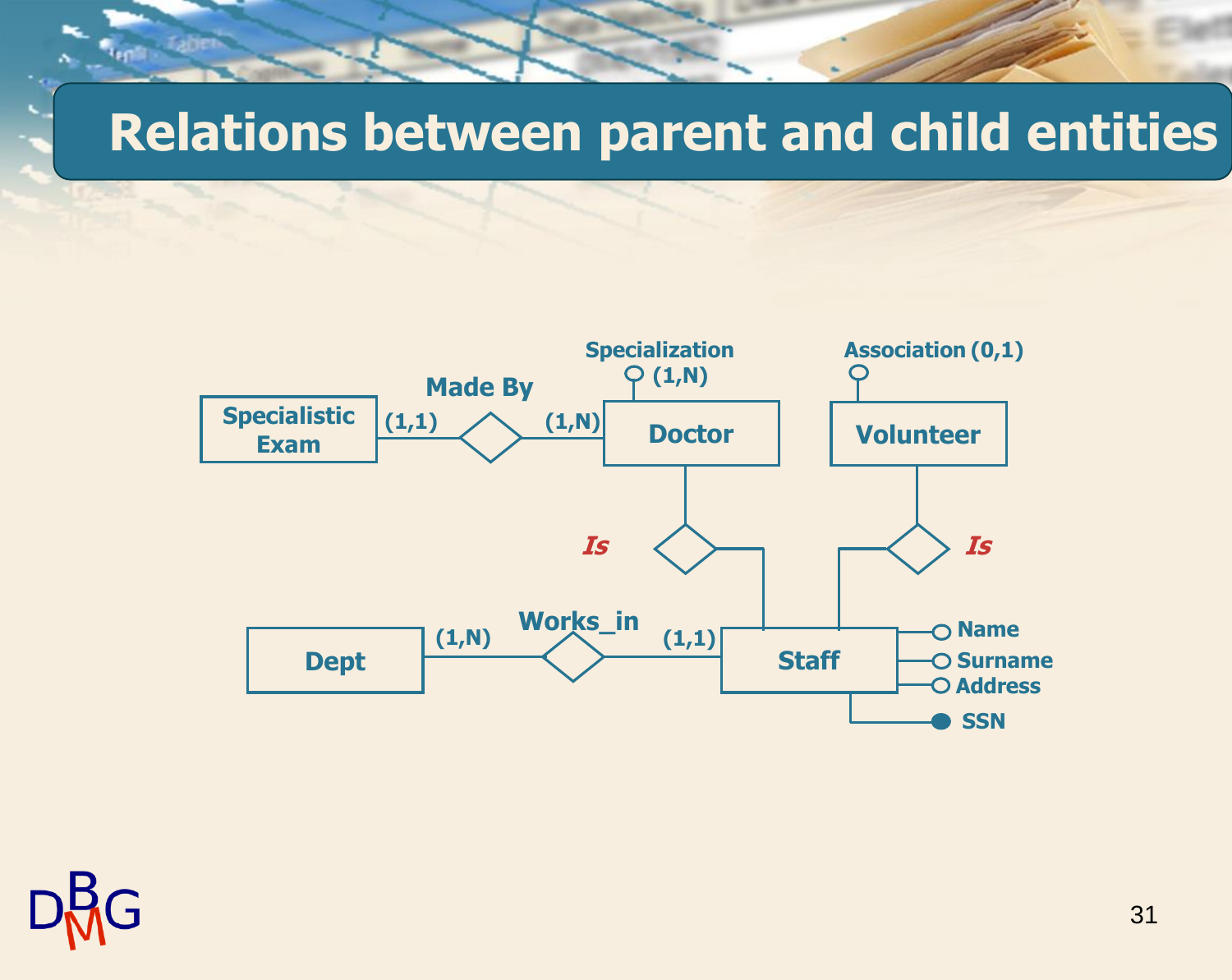#### **Child entities' identification**



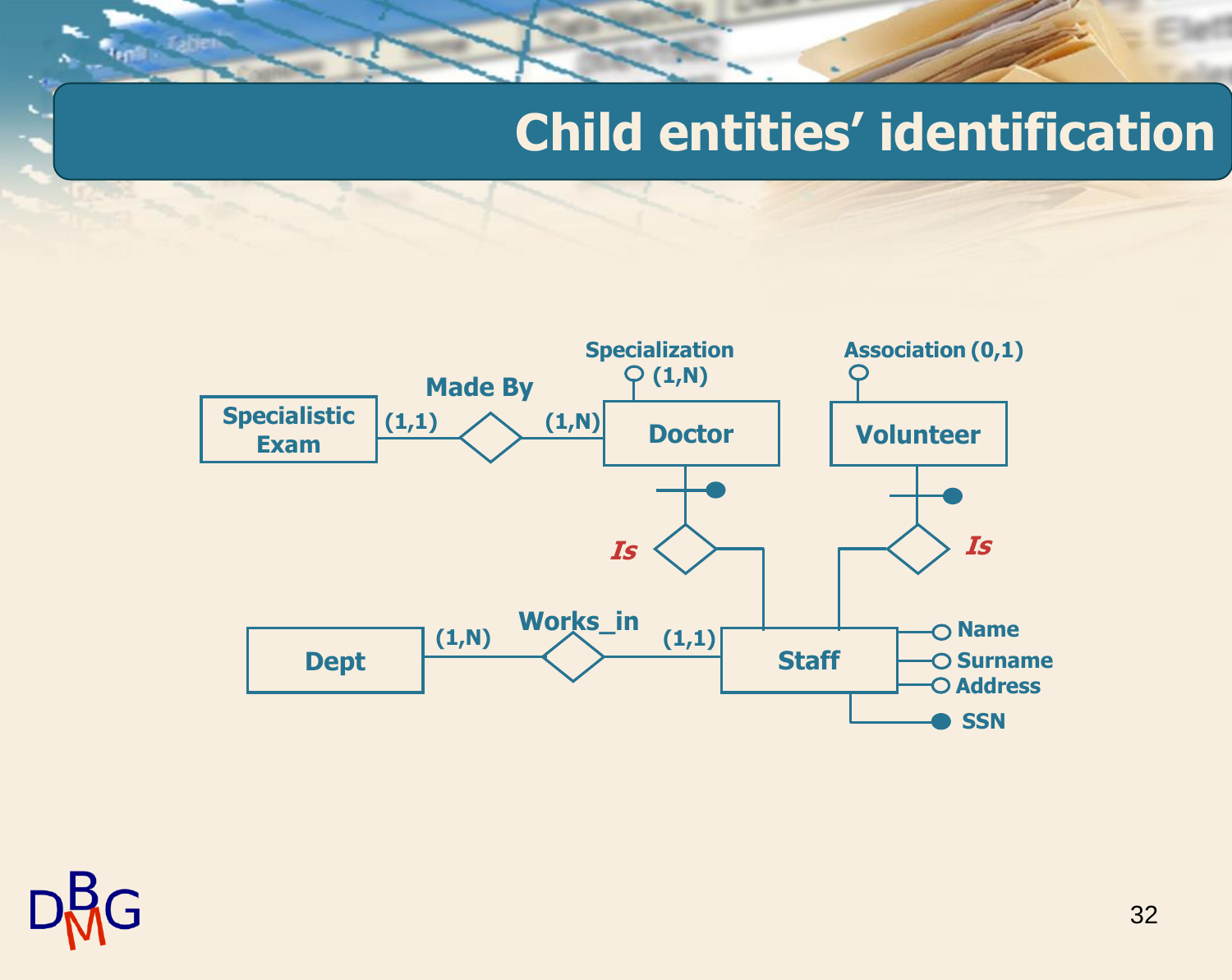#### **Cardinality of «is»**



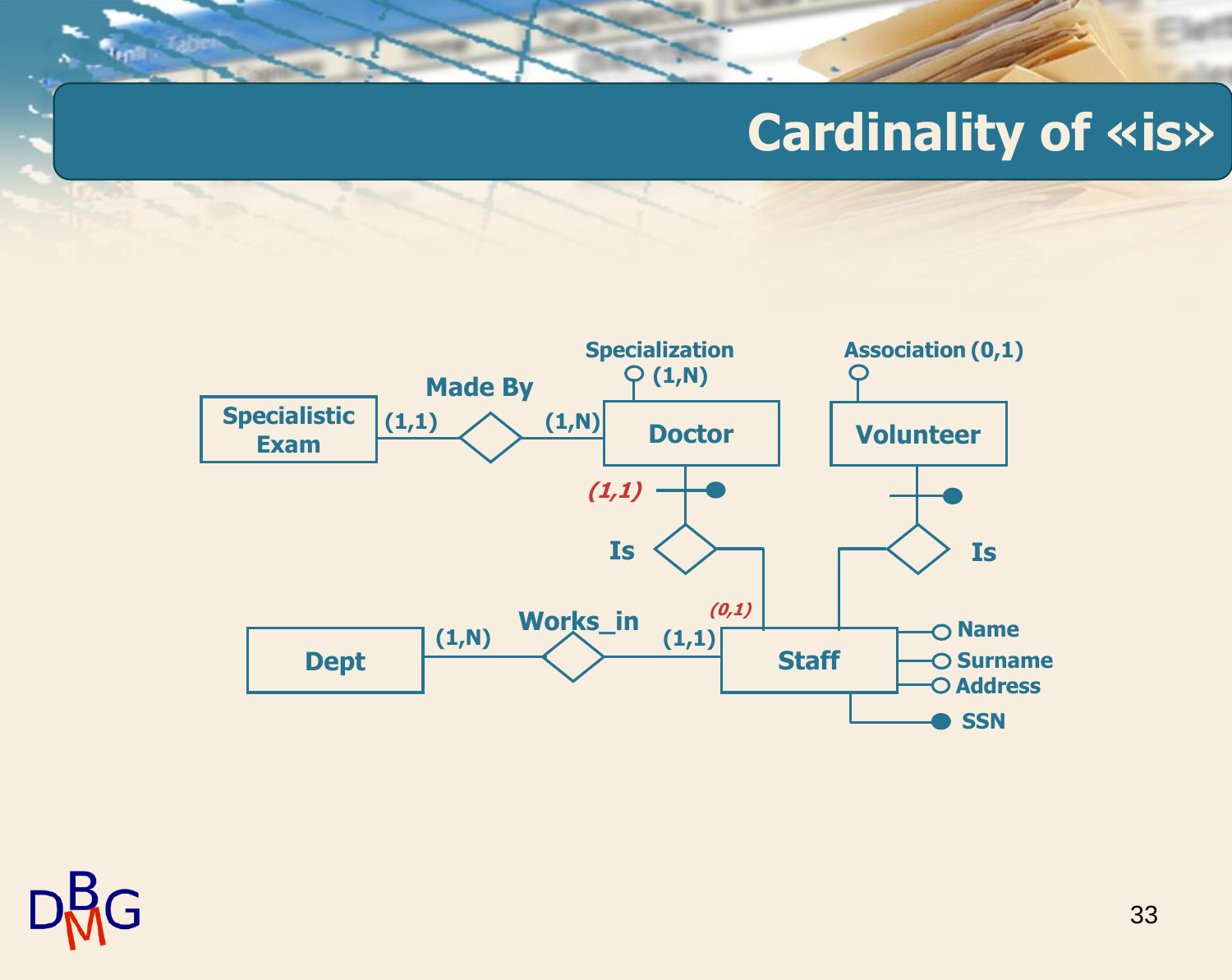#### **Cardinality of «is»**





۸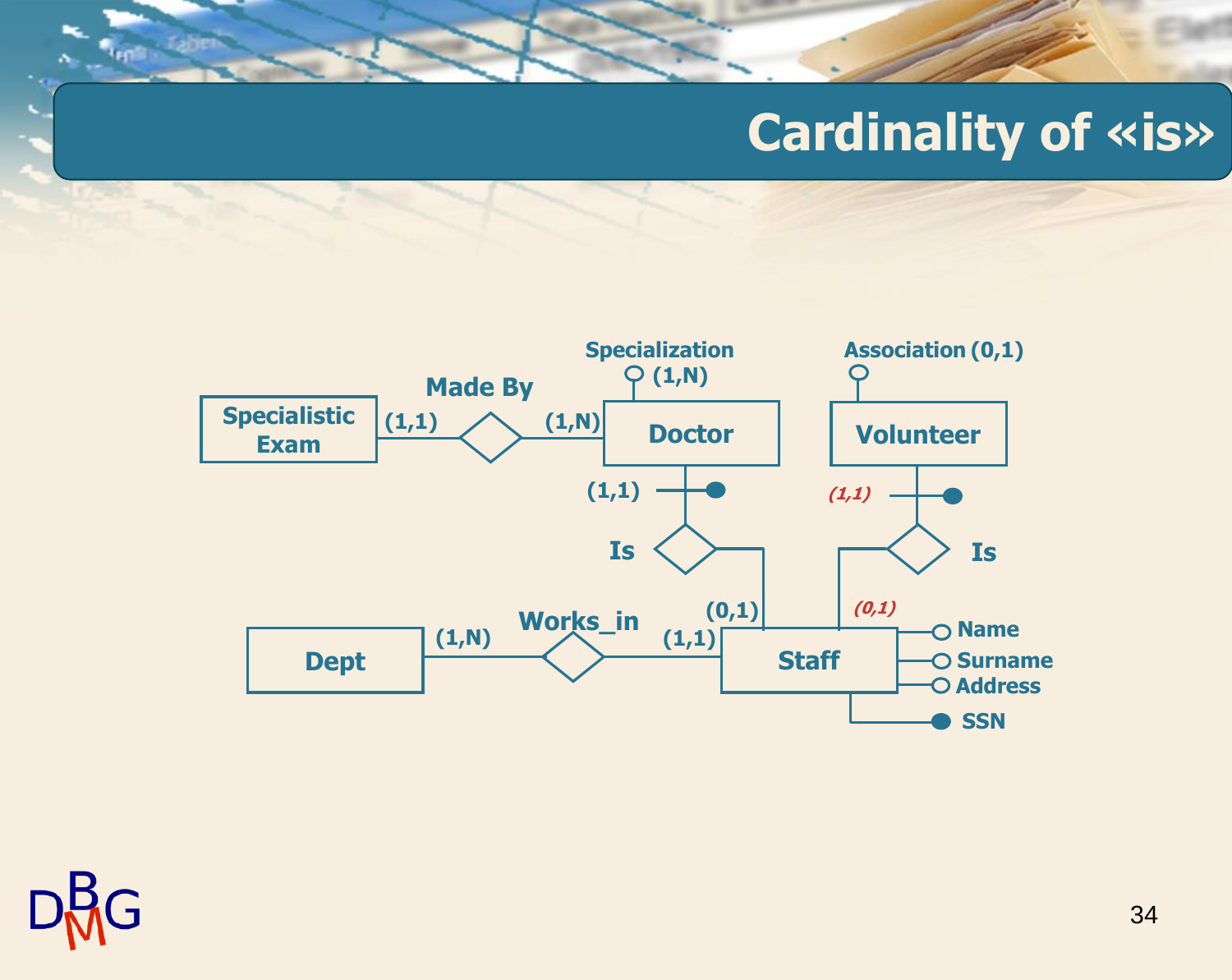#### **Generalization translated into relatioships**



- This is the general solution.
- This kind of solution is always usable.
	- può essere dispendiosa per ricostruire l'informazione di partenza
- But the restructuring process could be expensive..35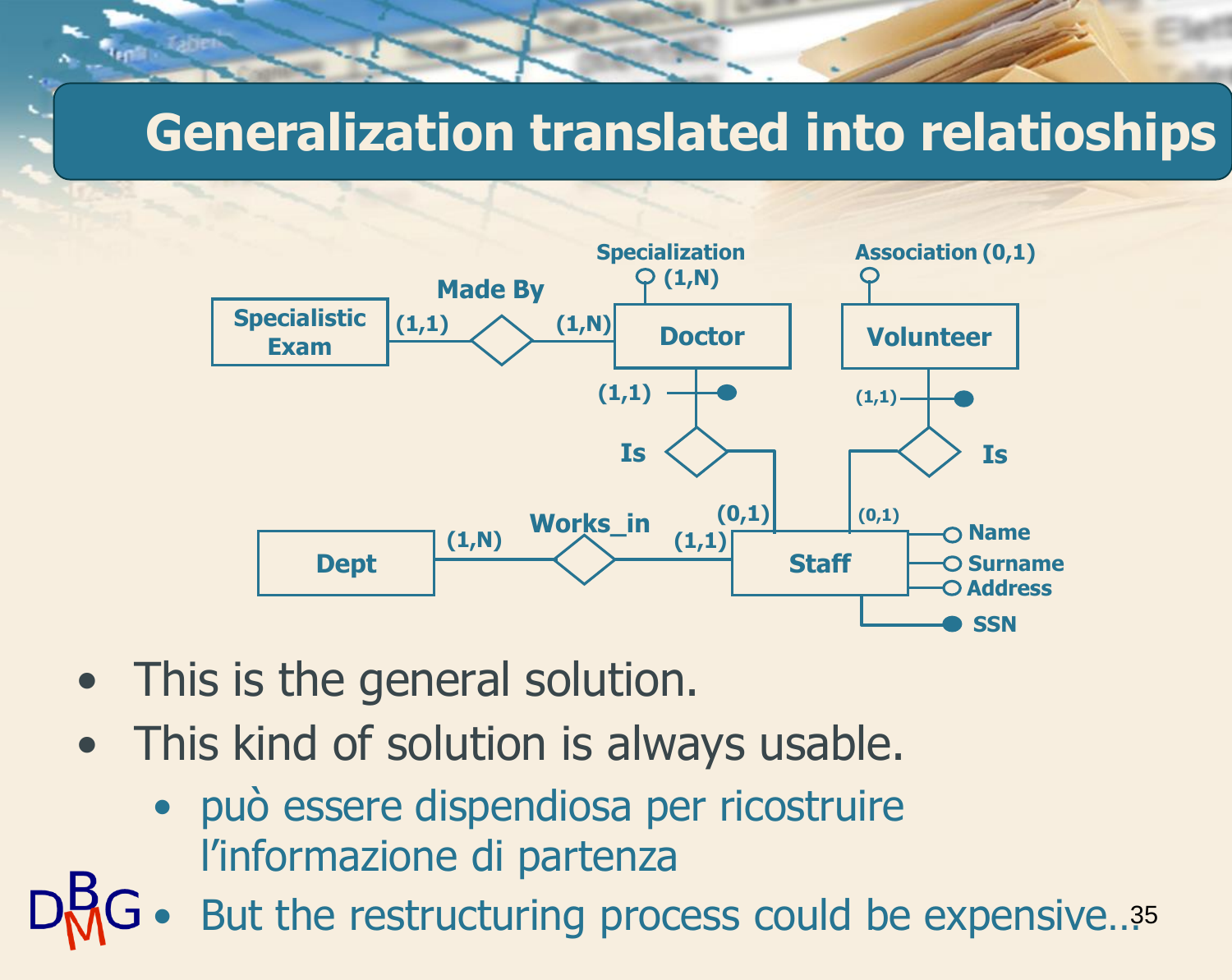- Merging child entities into parent entity is useful when:
	- The operations involve the occurrences and the attributes of child and parent entitites more or less in the same way (optimize data access).

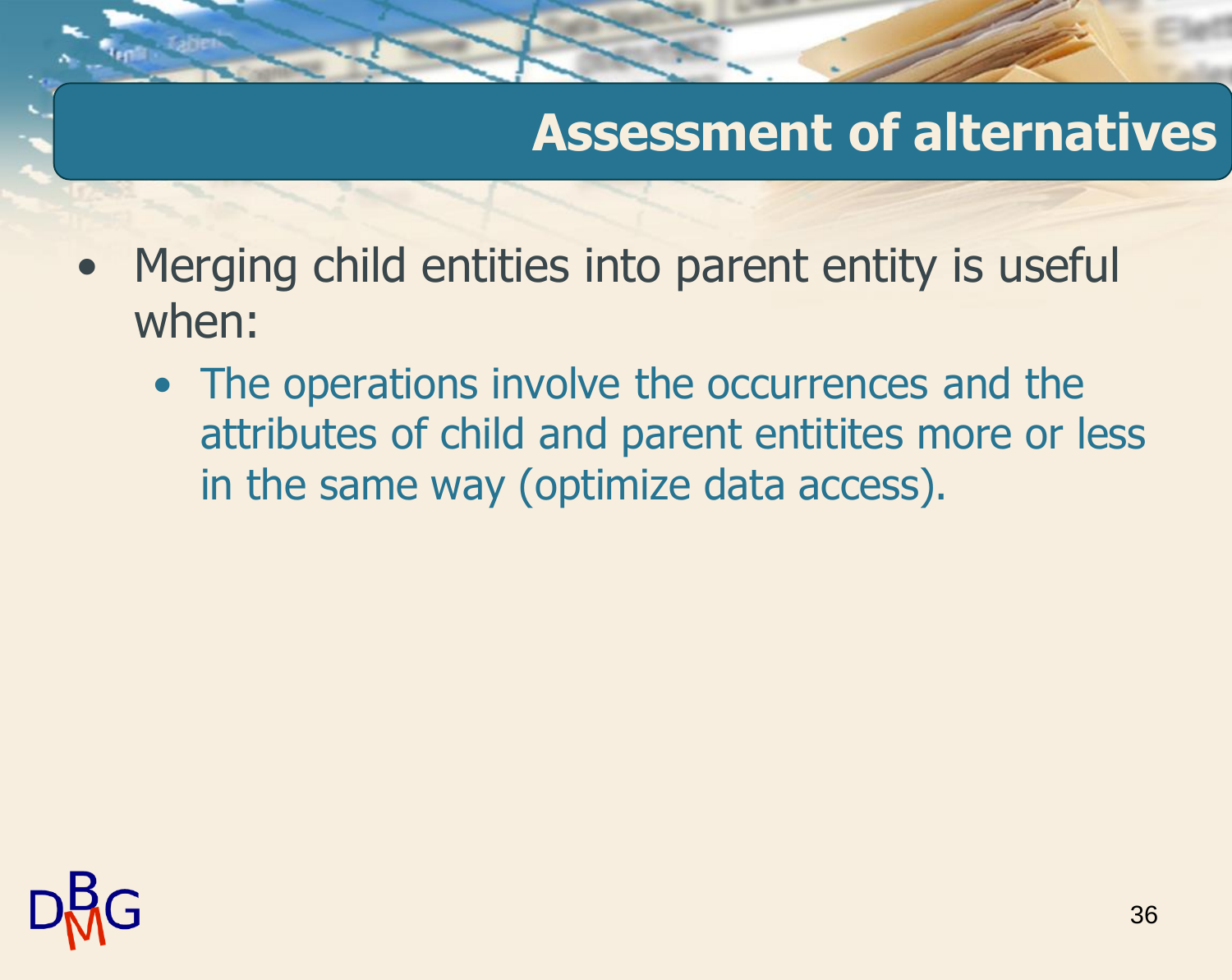- Merging parent entity into child entities is useful when:
	- The generalizzation is «total»
	- there are operations that refer only to occurrences of child entities and so they make distinctions between these entities (optimize data access).

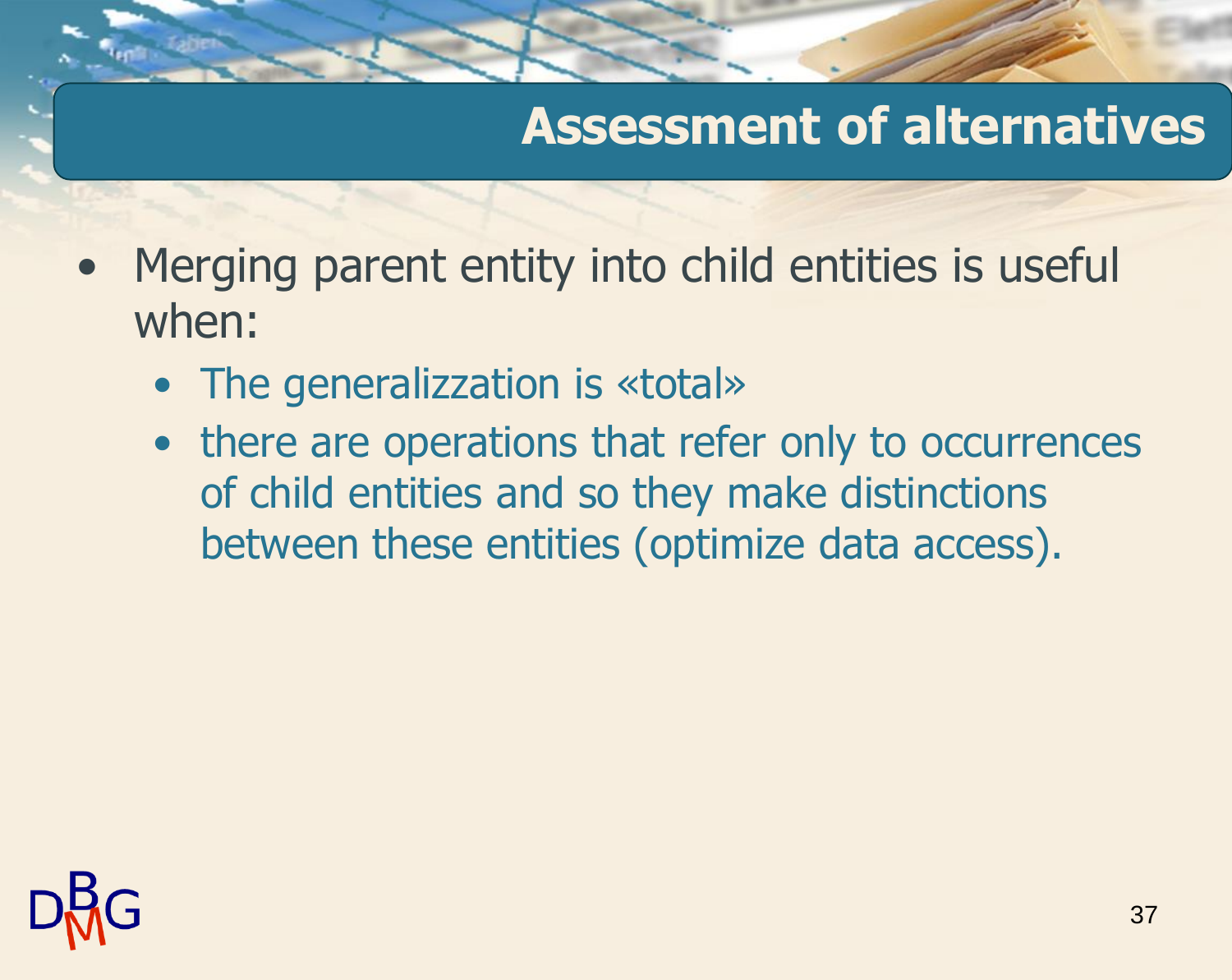- The various options can be combined
	- there are operations that refer only to occurrences of some child entities (optimize data access).

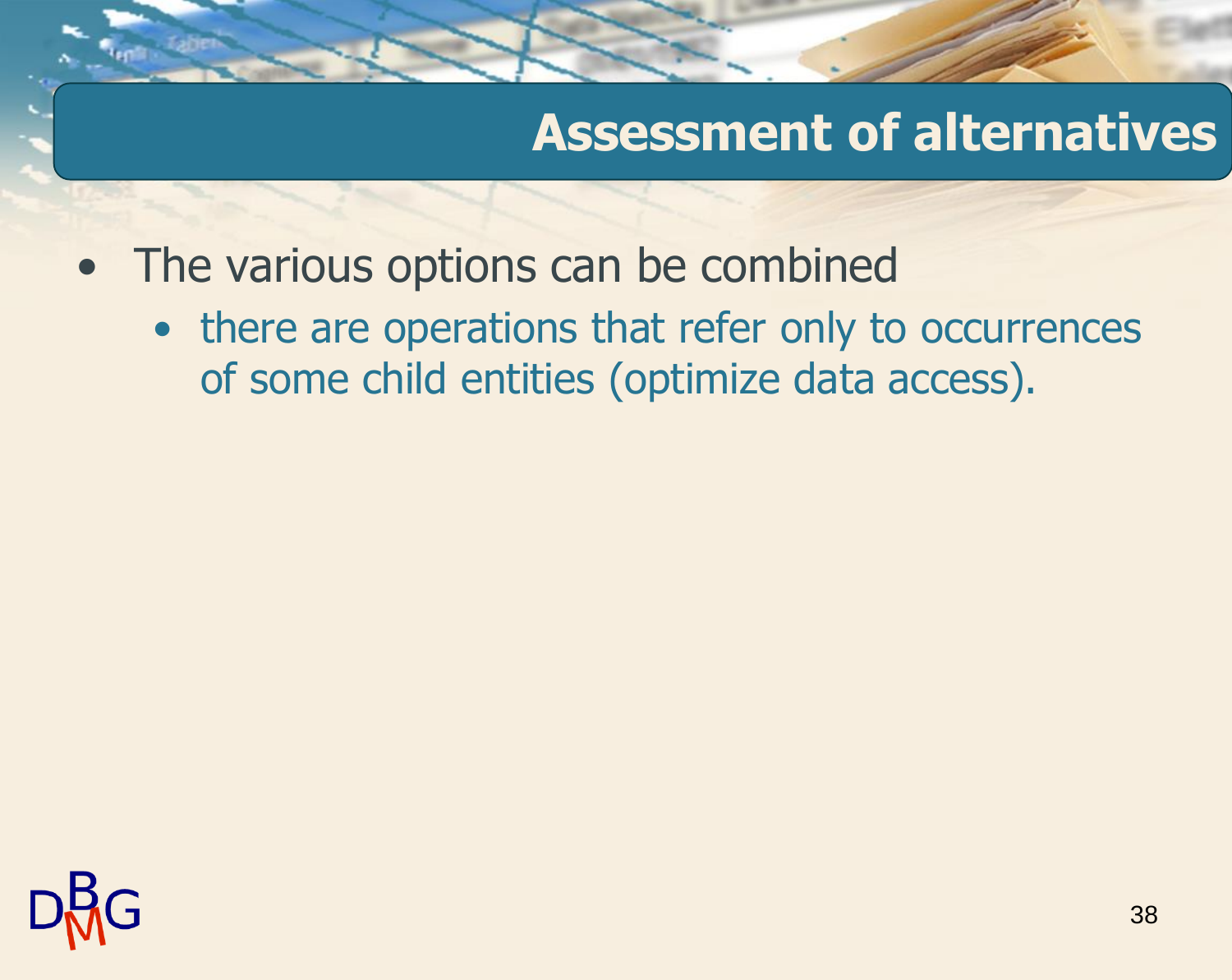- In presence of hieracy:
	- Procede in the same way
	- Start from the lower levels.

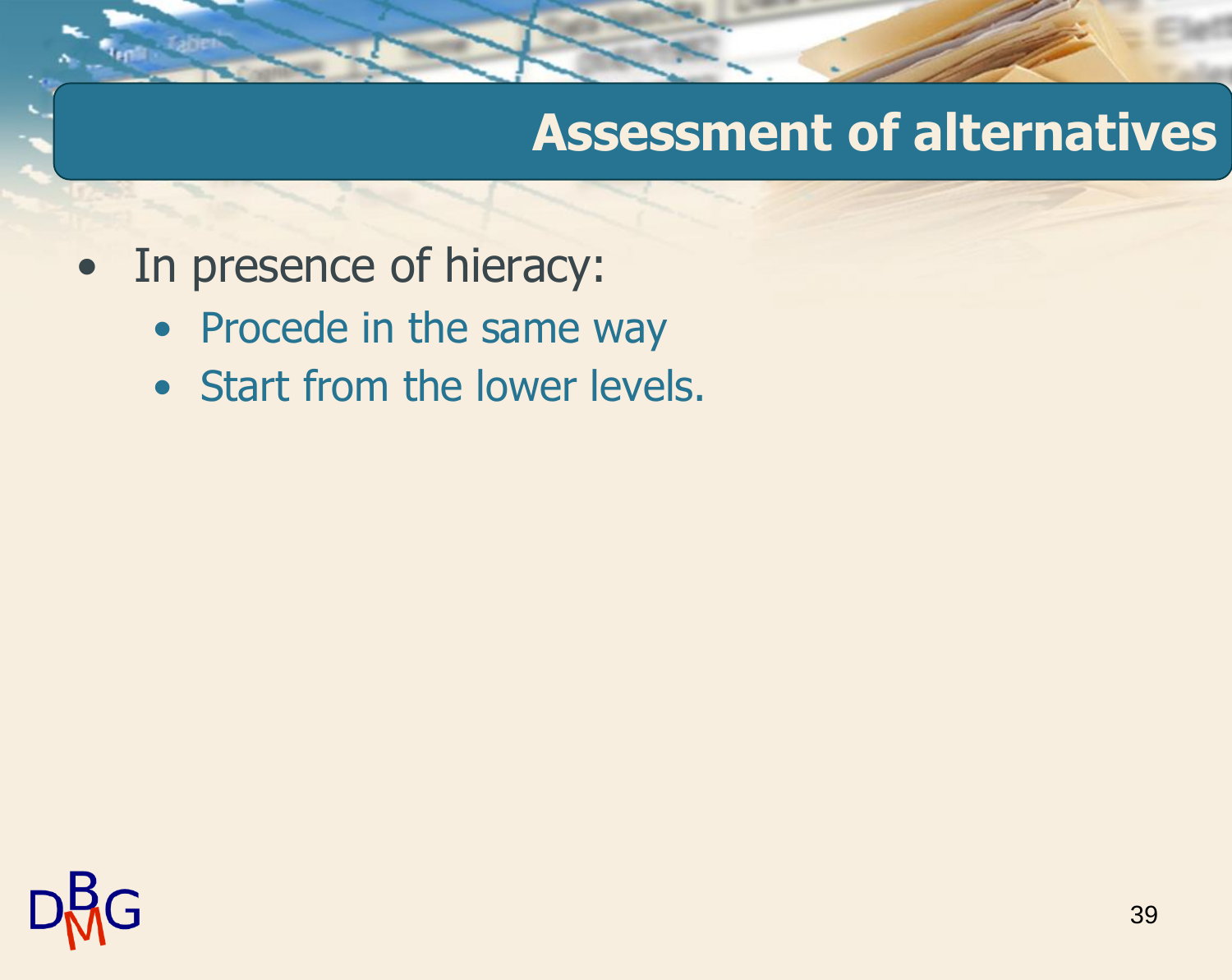

#### **Logical Design**

## Partitioning of concepts

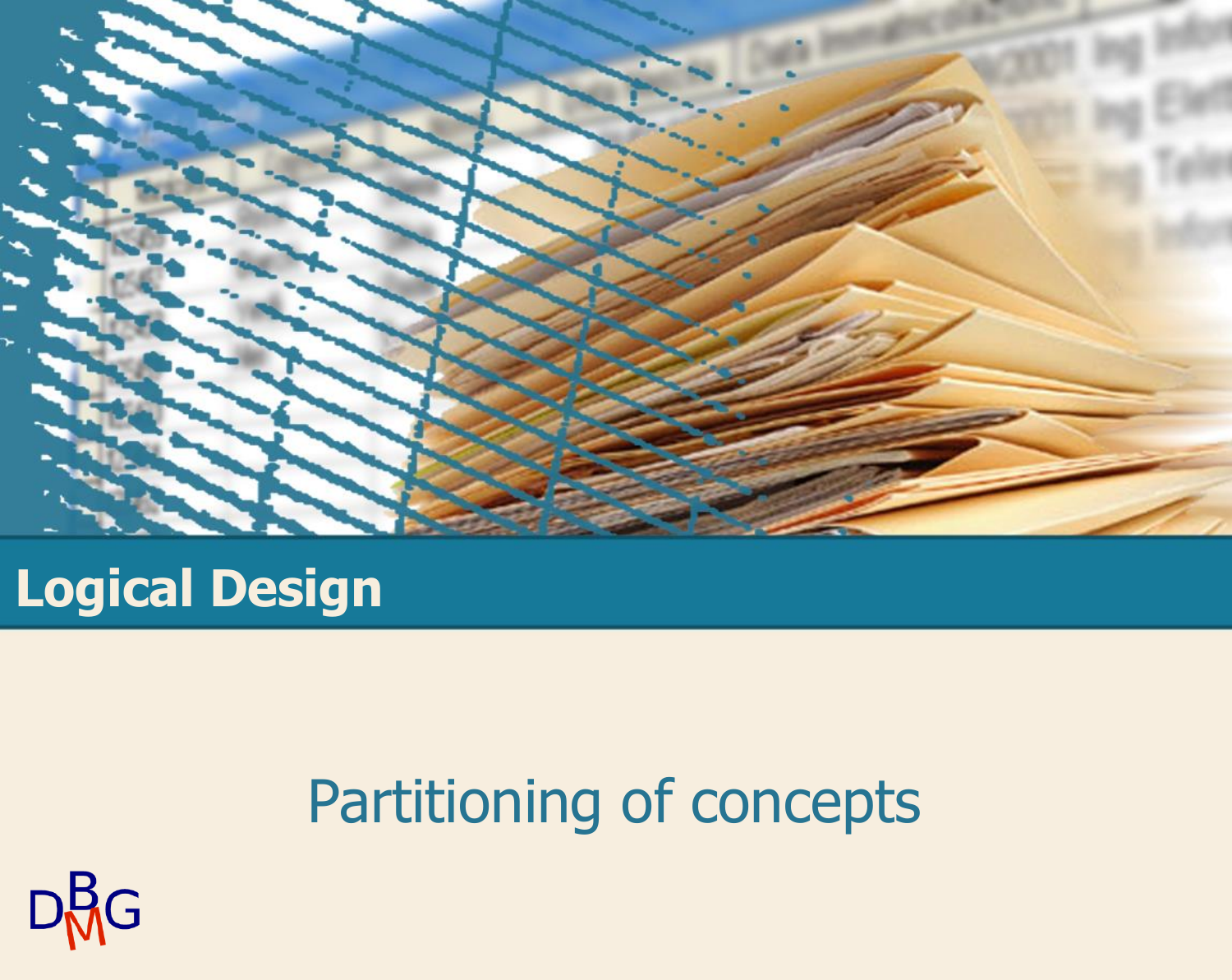#### **Partitioning of concepts**

- Partitioning of entities and relationships
	- Best representation of different concepts
	- Separating attributes of the same concept that are accessed by different operation
	- Improve the efficency of the operations.

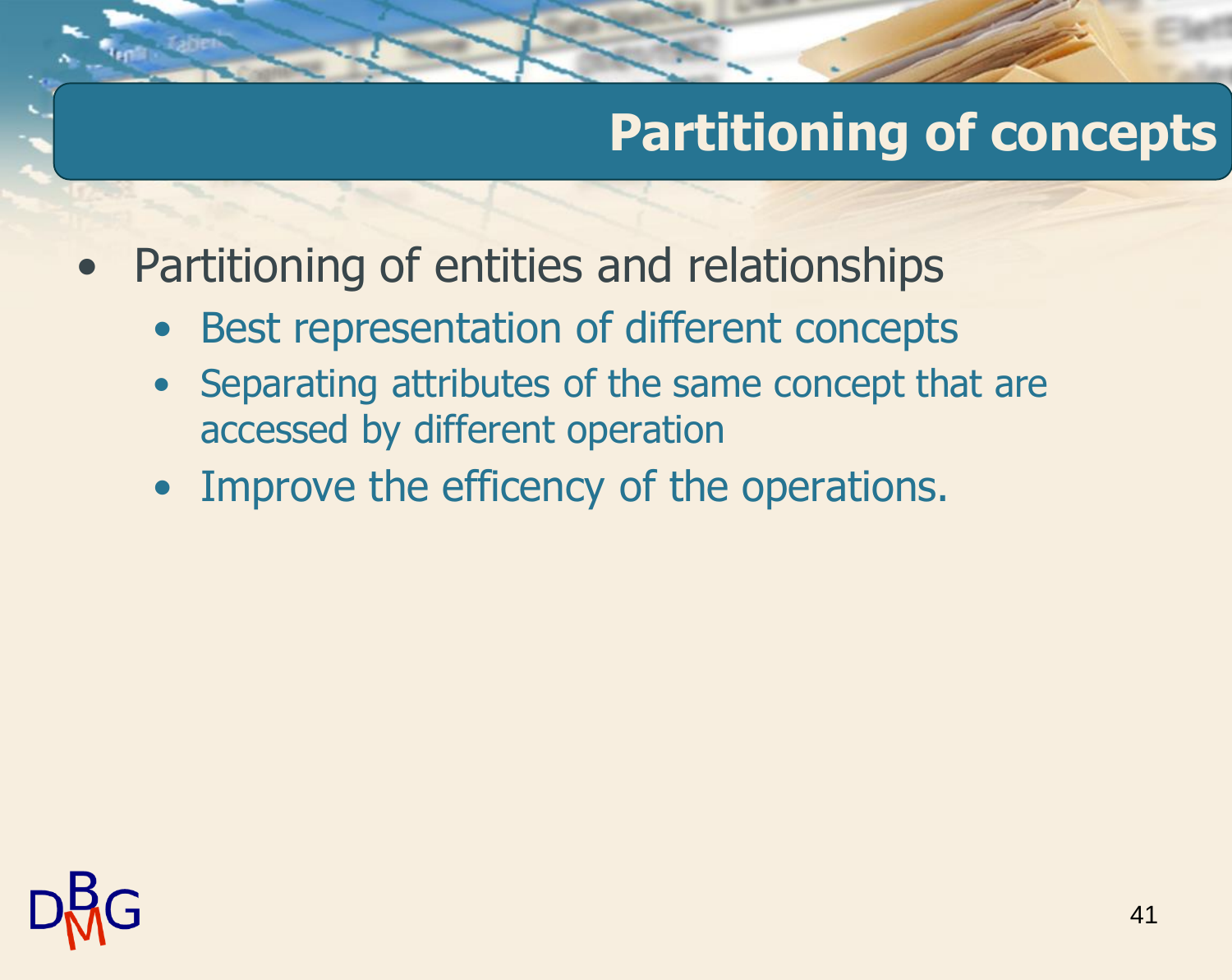#### **Partizionamento di entità**



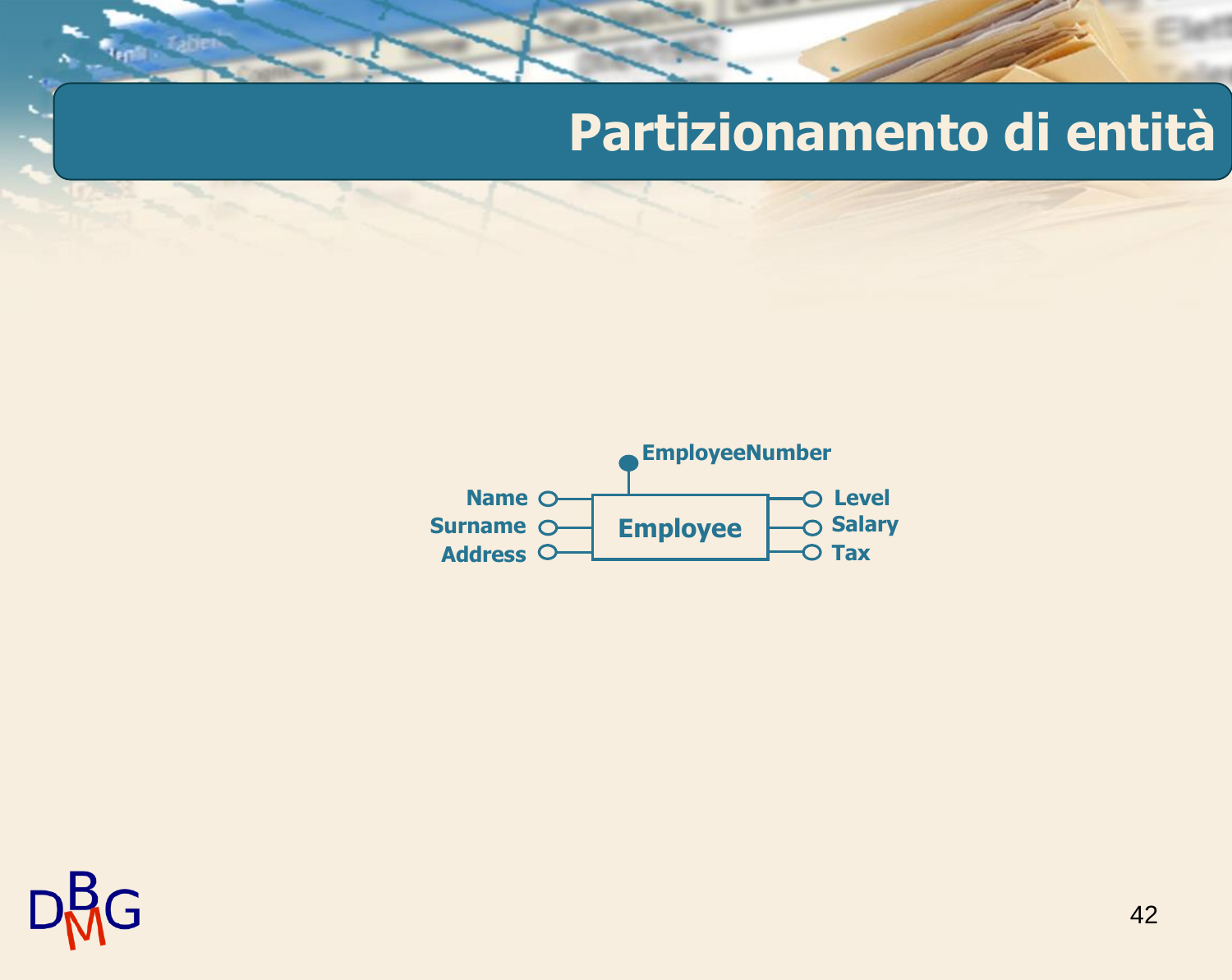#### **Partizionamento di entità**







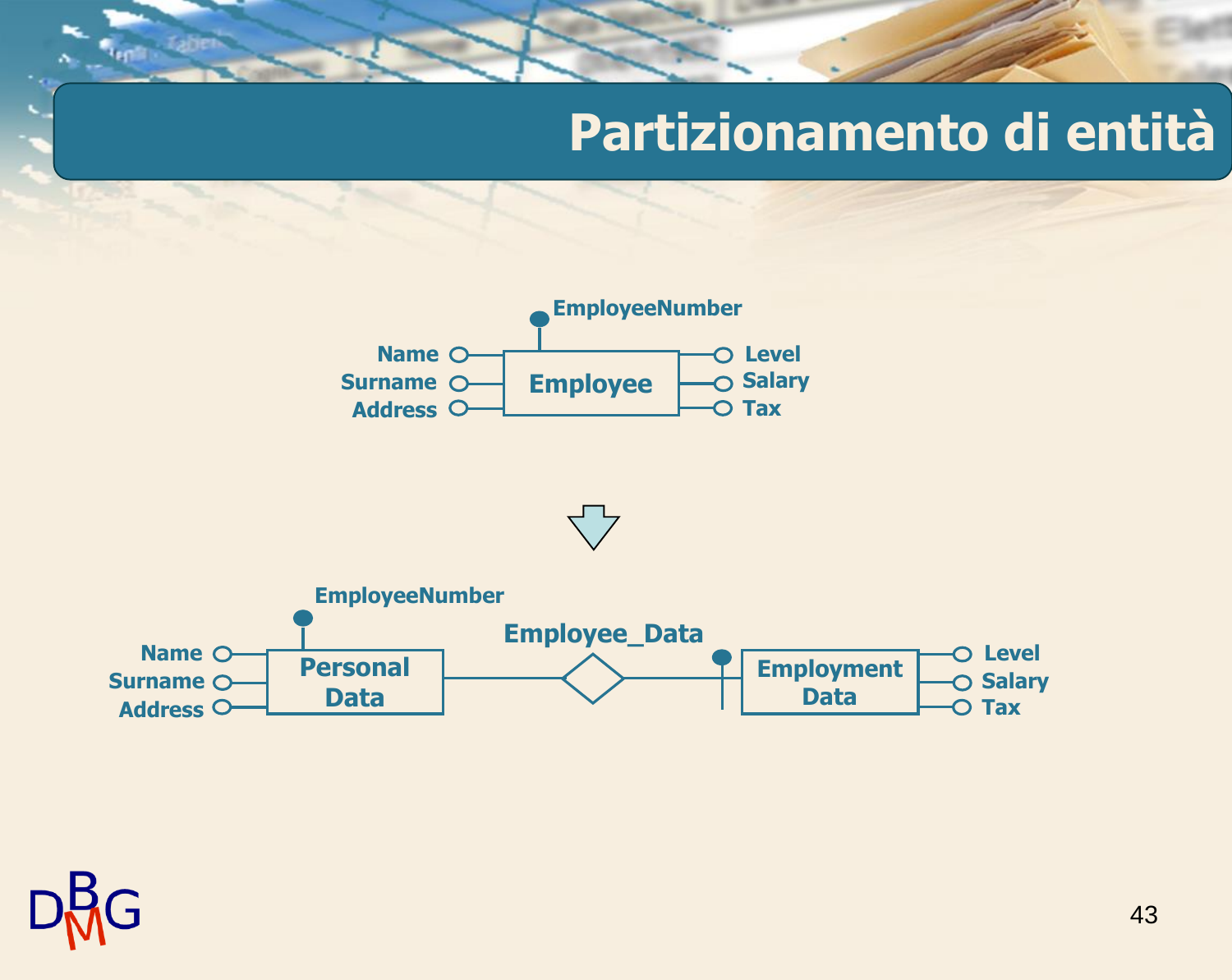#### **Cardinality of "Employment Data"**







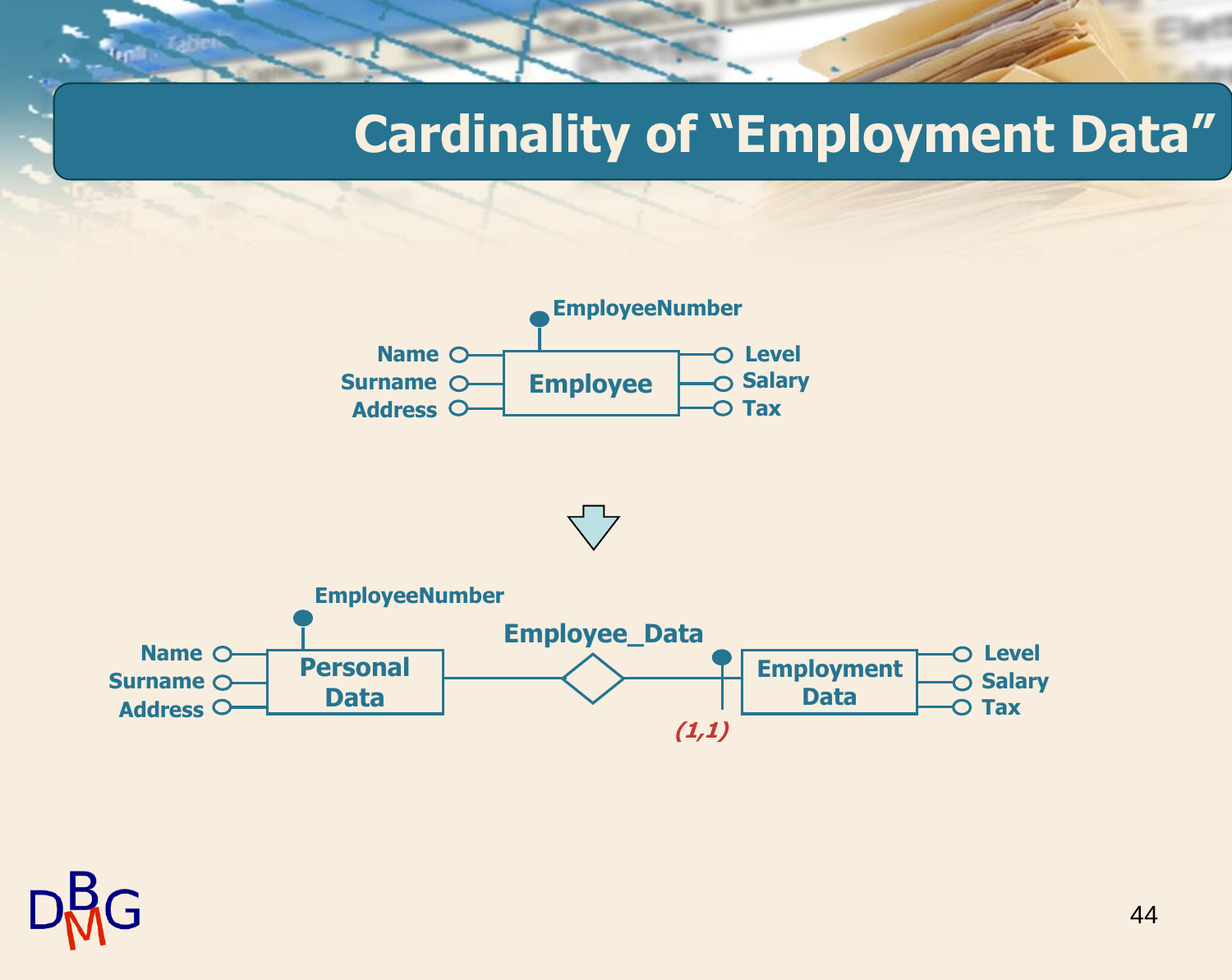#### **Cardinality of «Employement Data»**







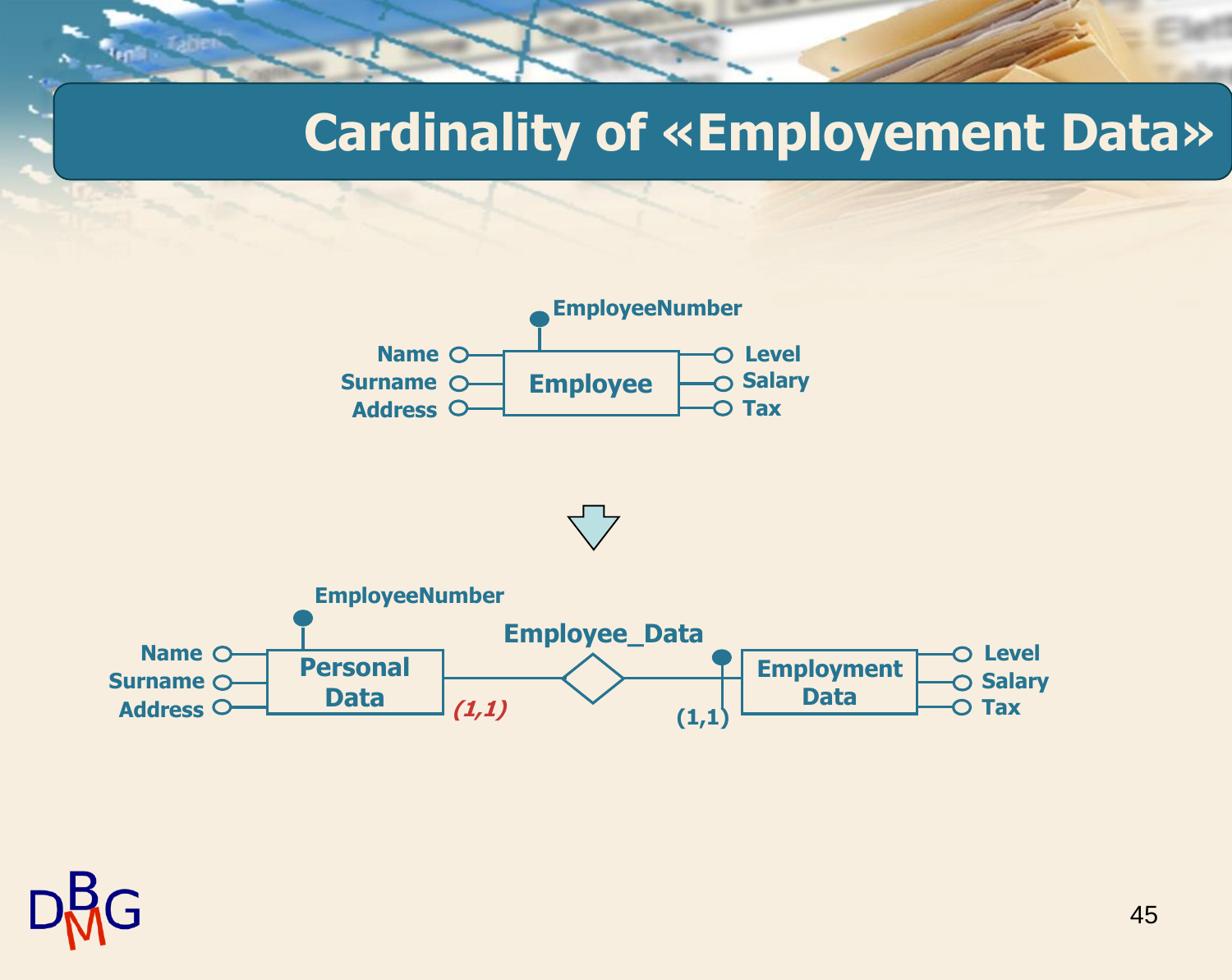#### **Relationships' partitioning**



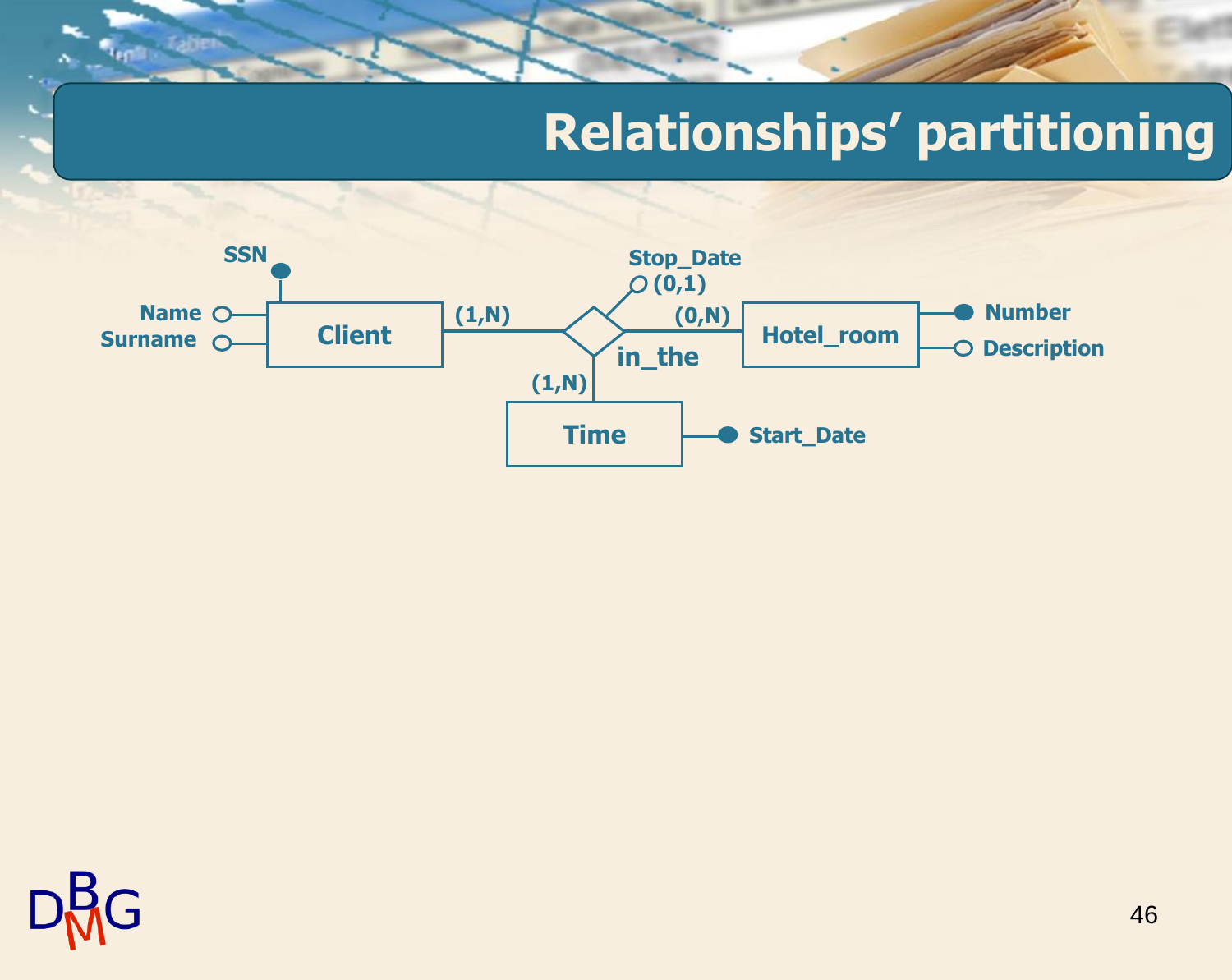#### **Relationships' partitioning**

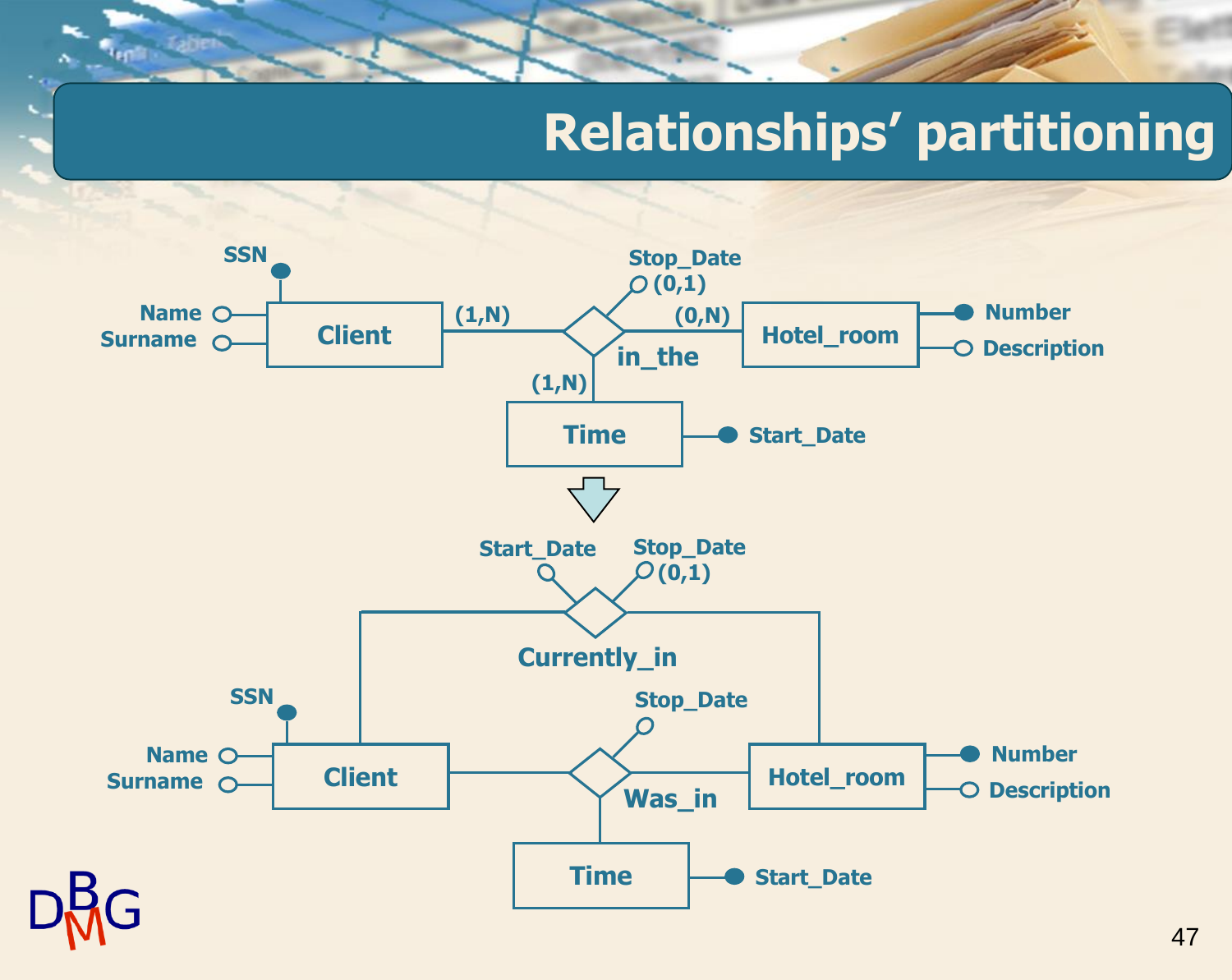#### **Cardinality of «Was in»**



48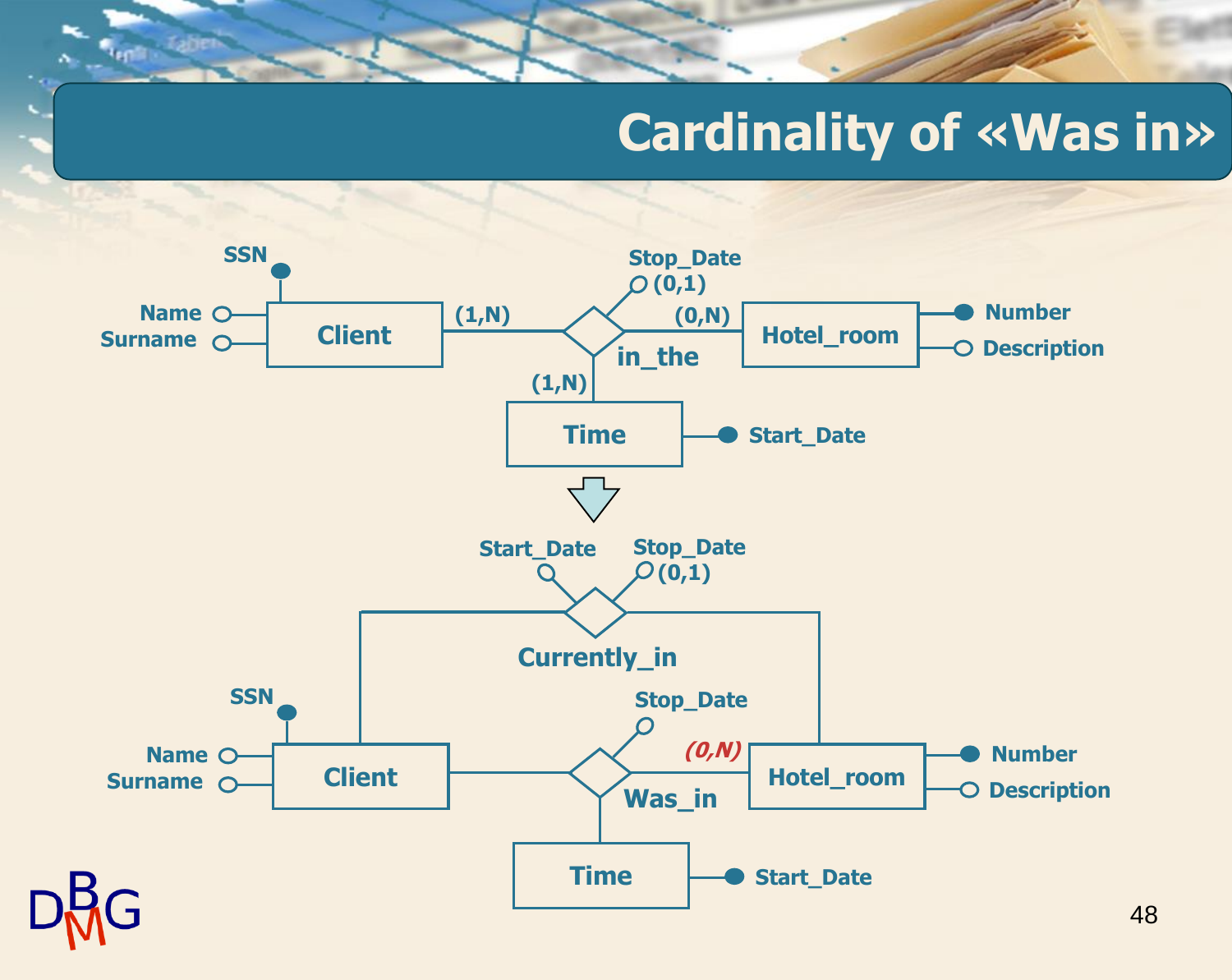#### **Cardinality of «Was in»**



49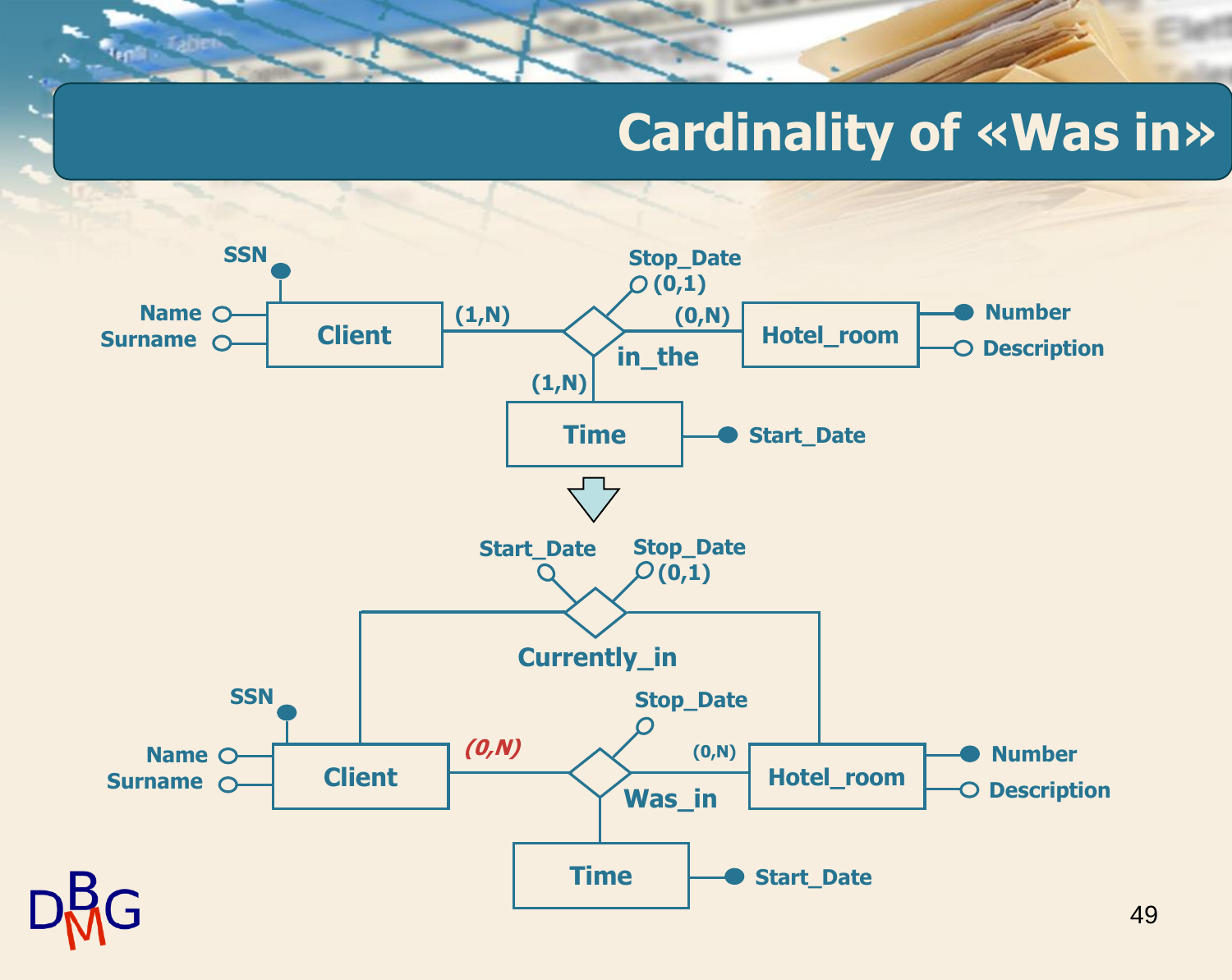#### **Cardinality of «Was in»**

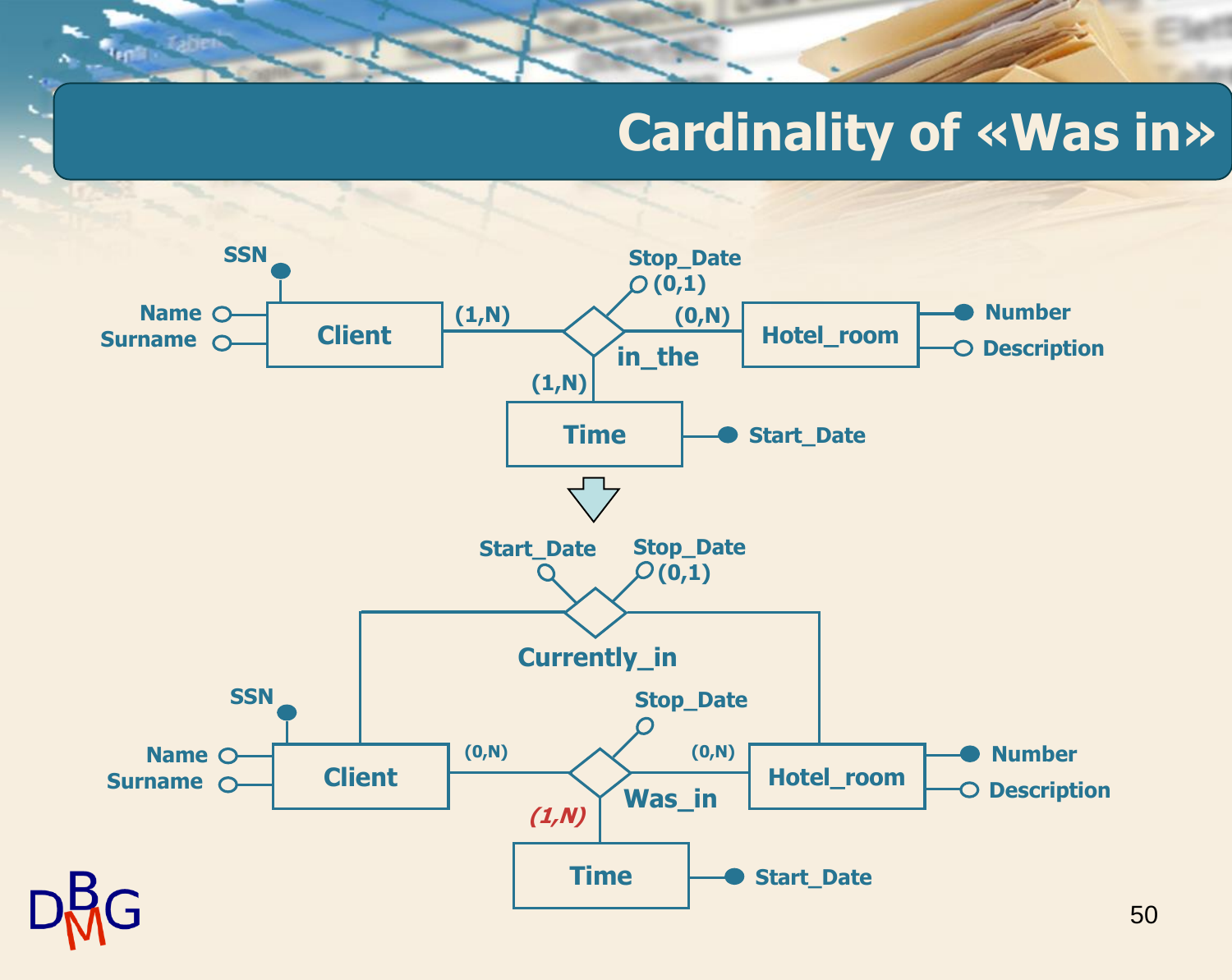#### **Cardinality of «Currently in»**

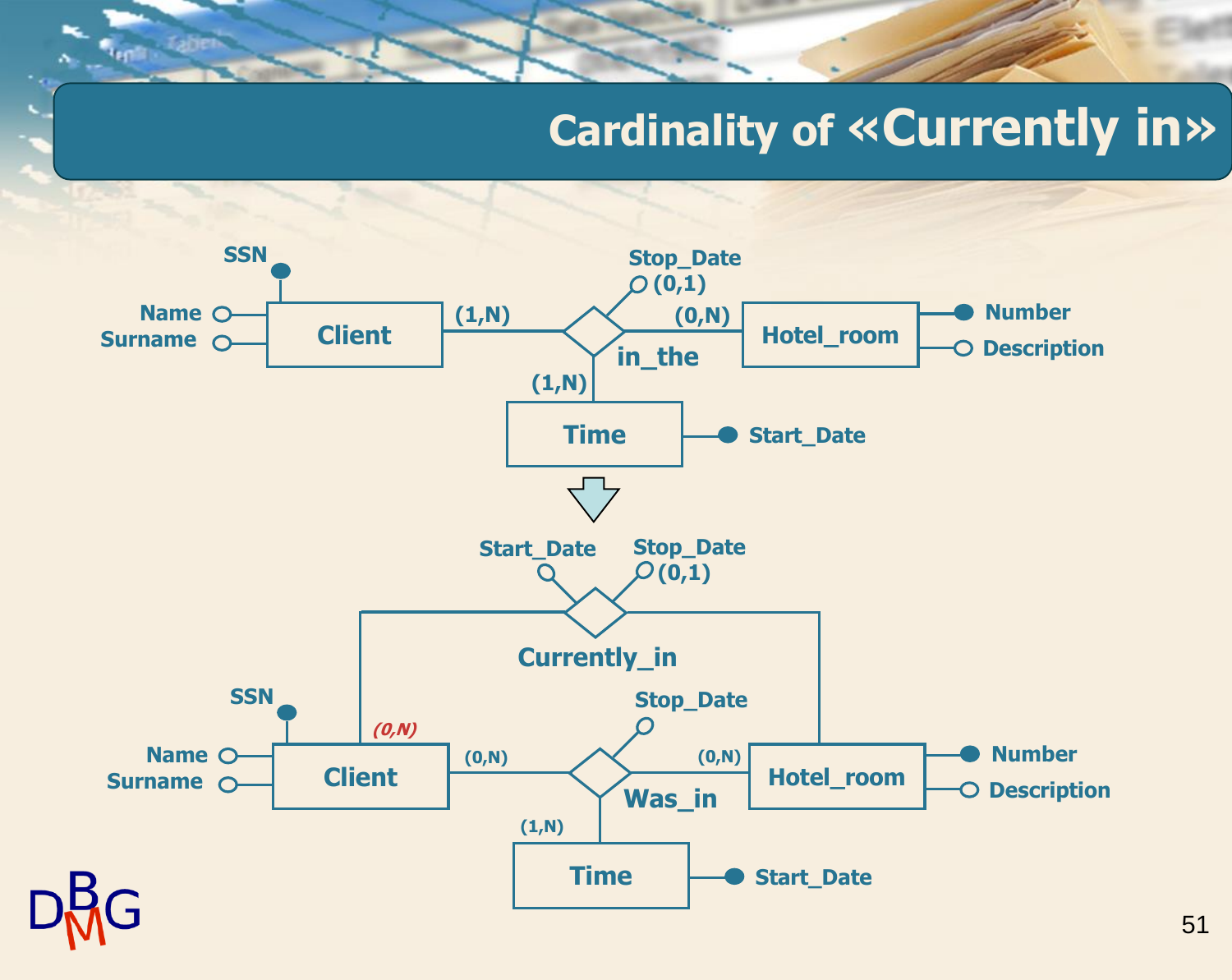### **Cardinality of «Currently in»**



52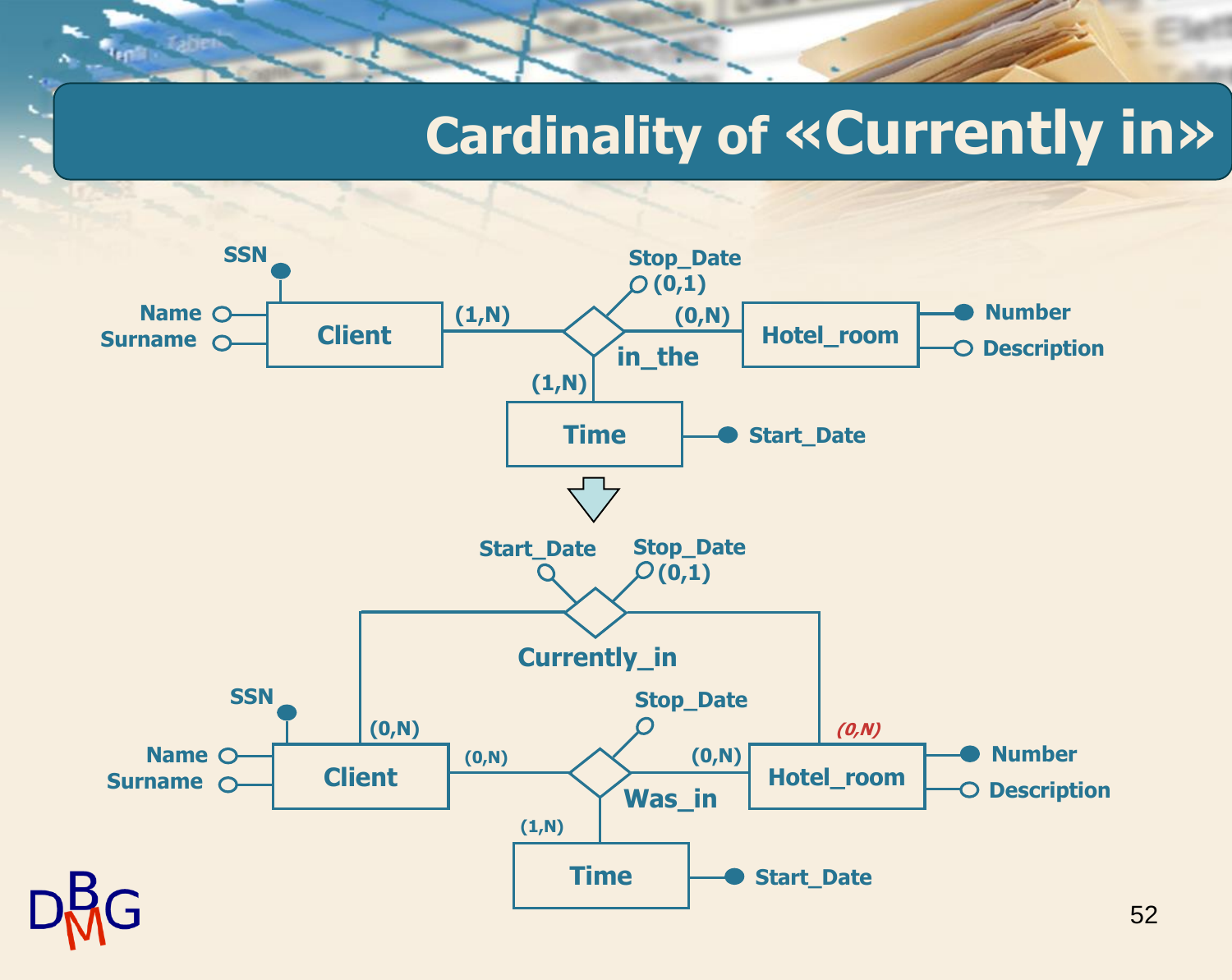

#### **Logical Design**

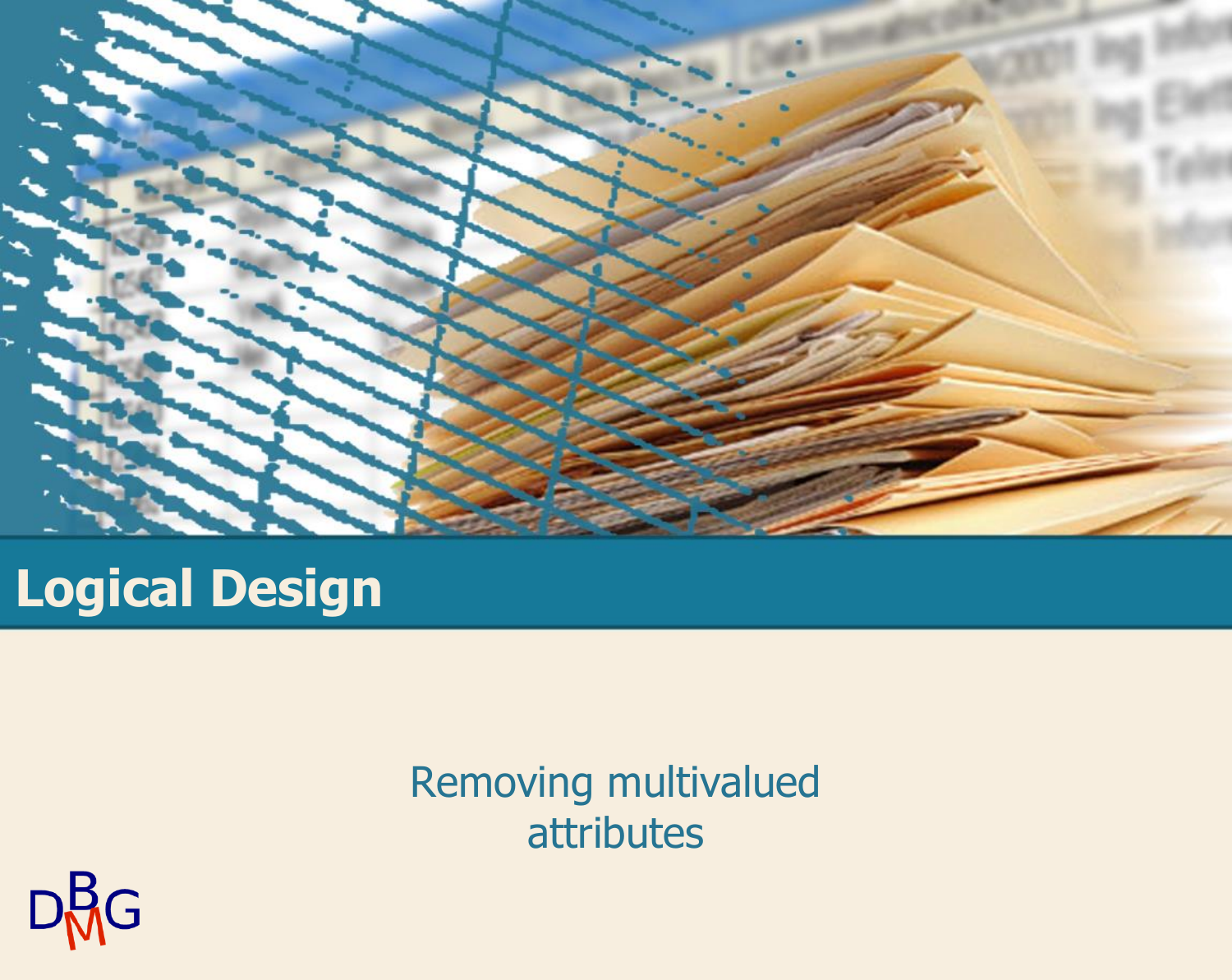- Multi-valued attributes are not representable in the relational model
- A multi-valued attribute is represented by a relationship between
	- the original entity
	- a new entity
- Pay attention to the cardinality of the new relationship

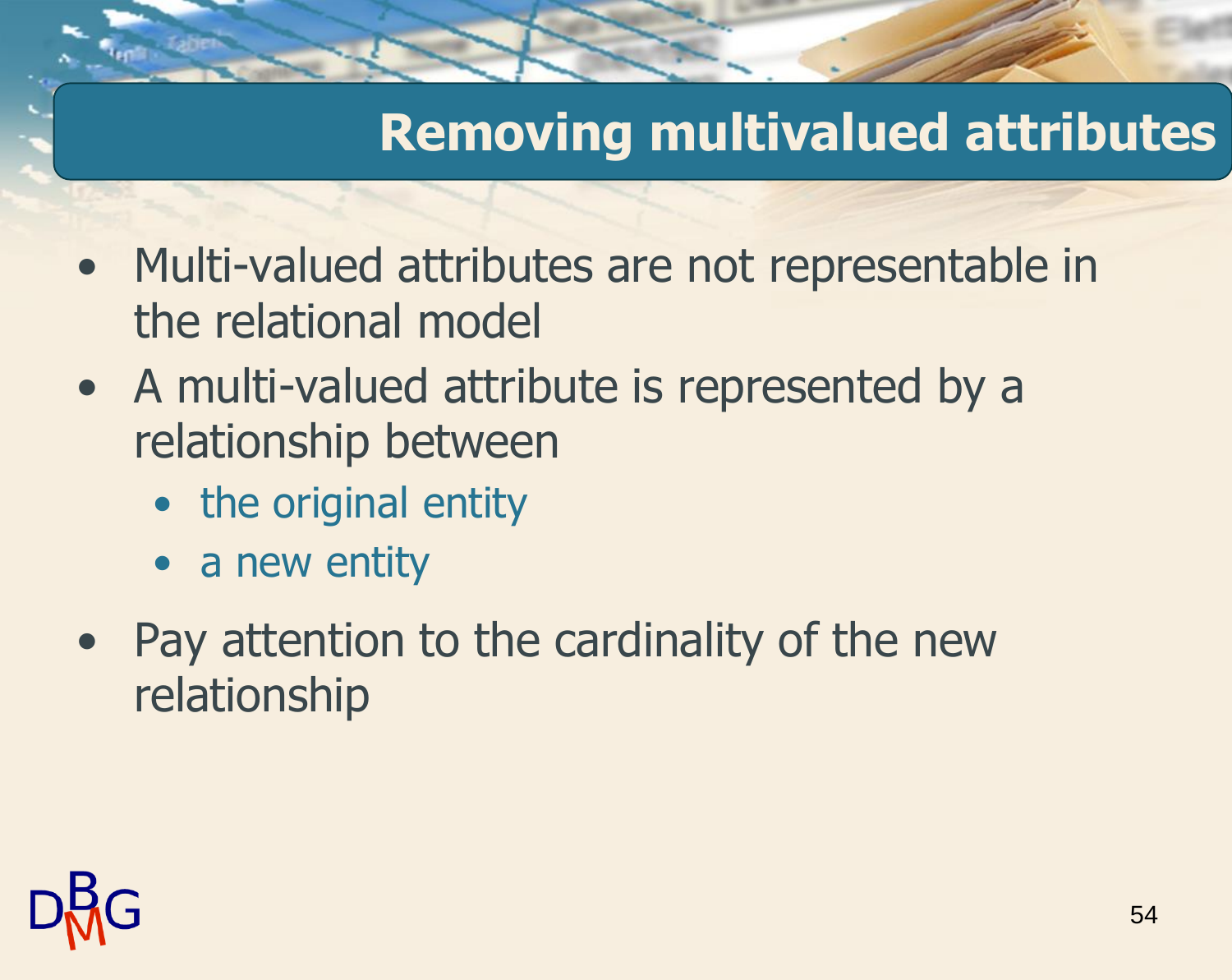

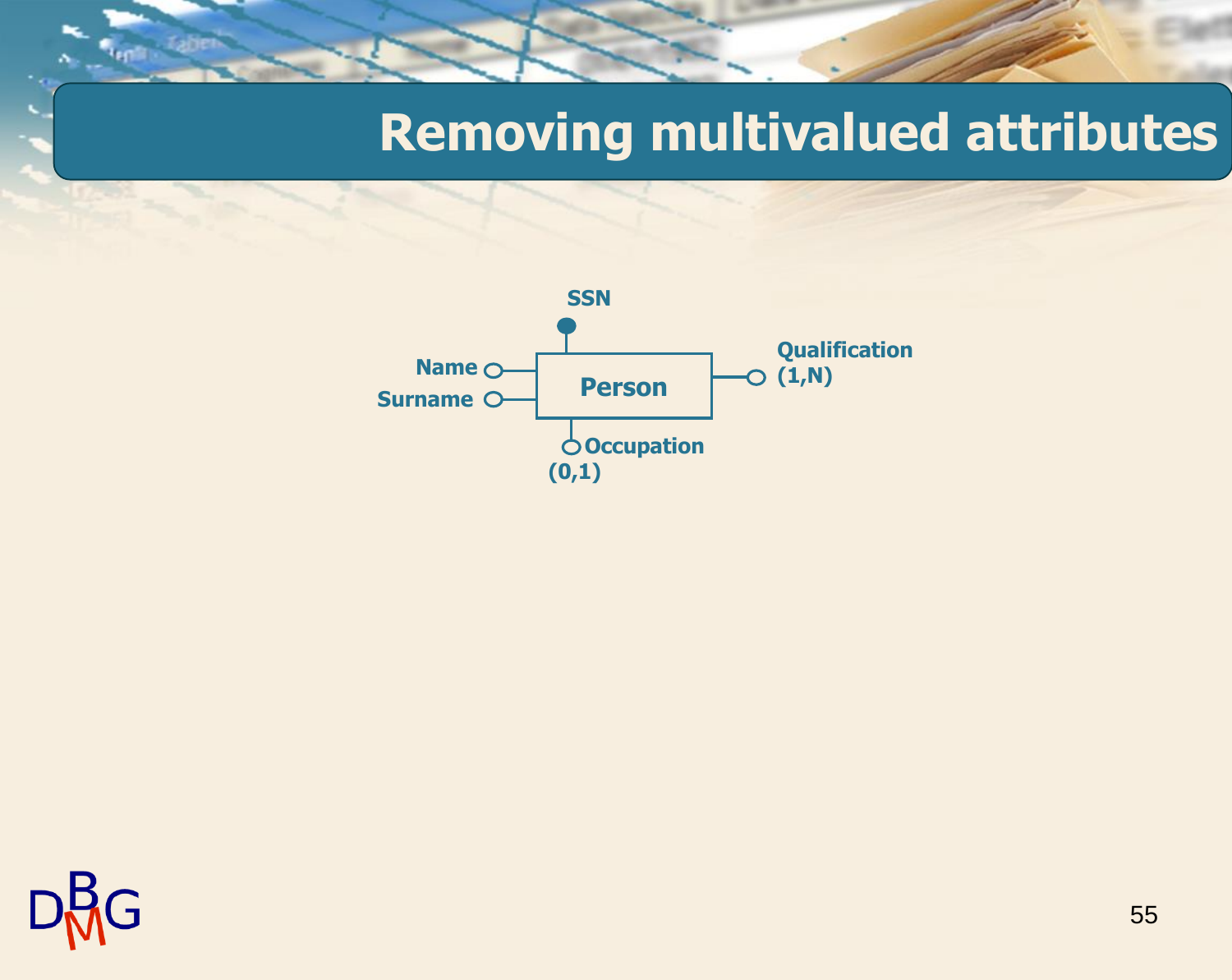

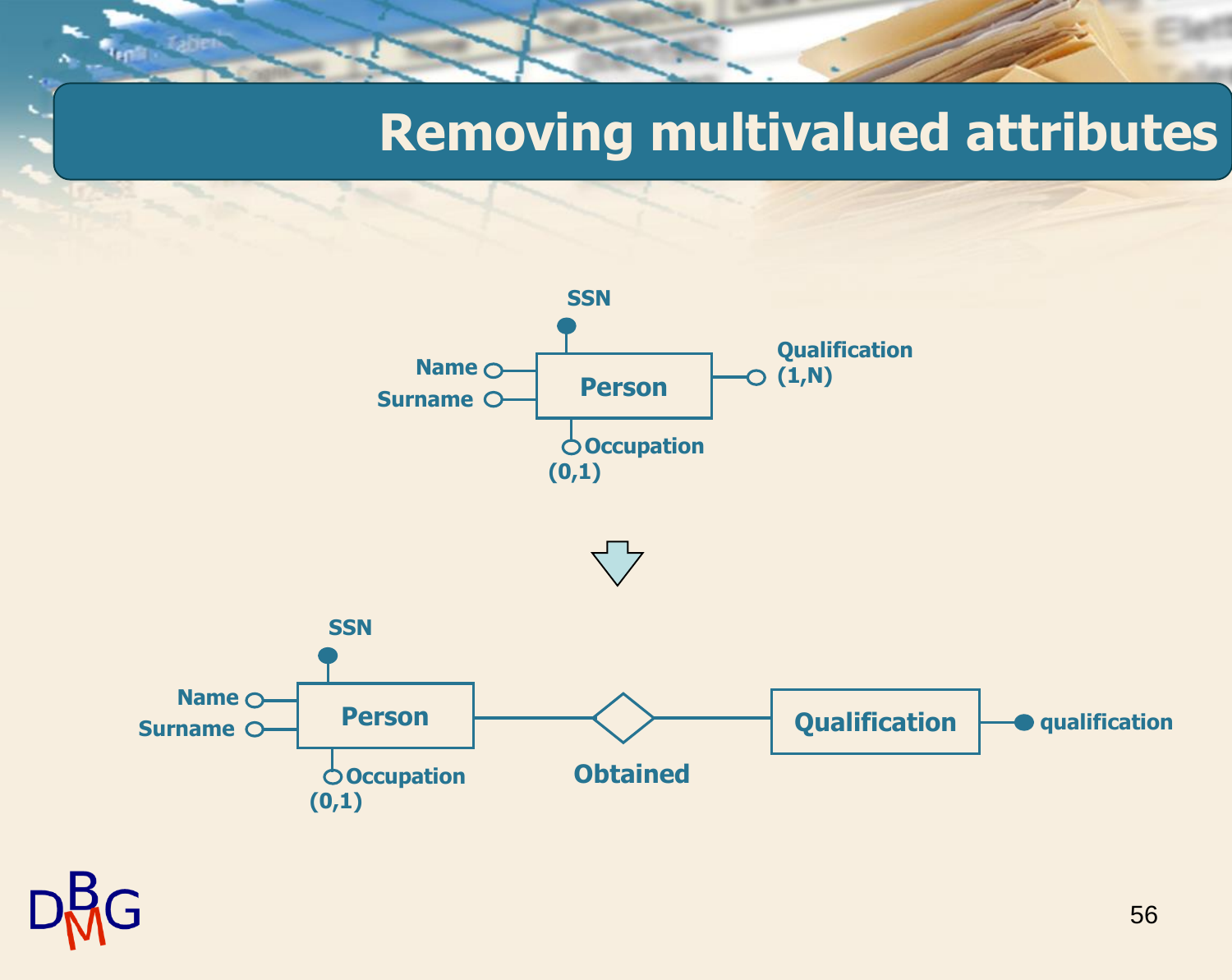#### **Cardinality of «Obtained»**

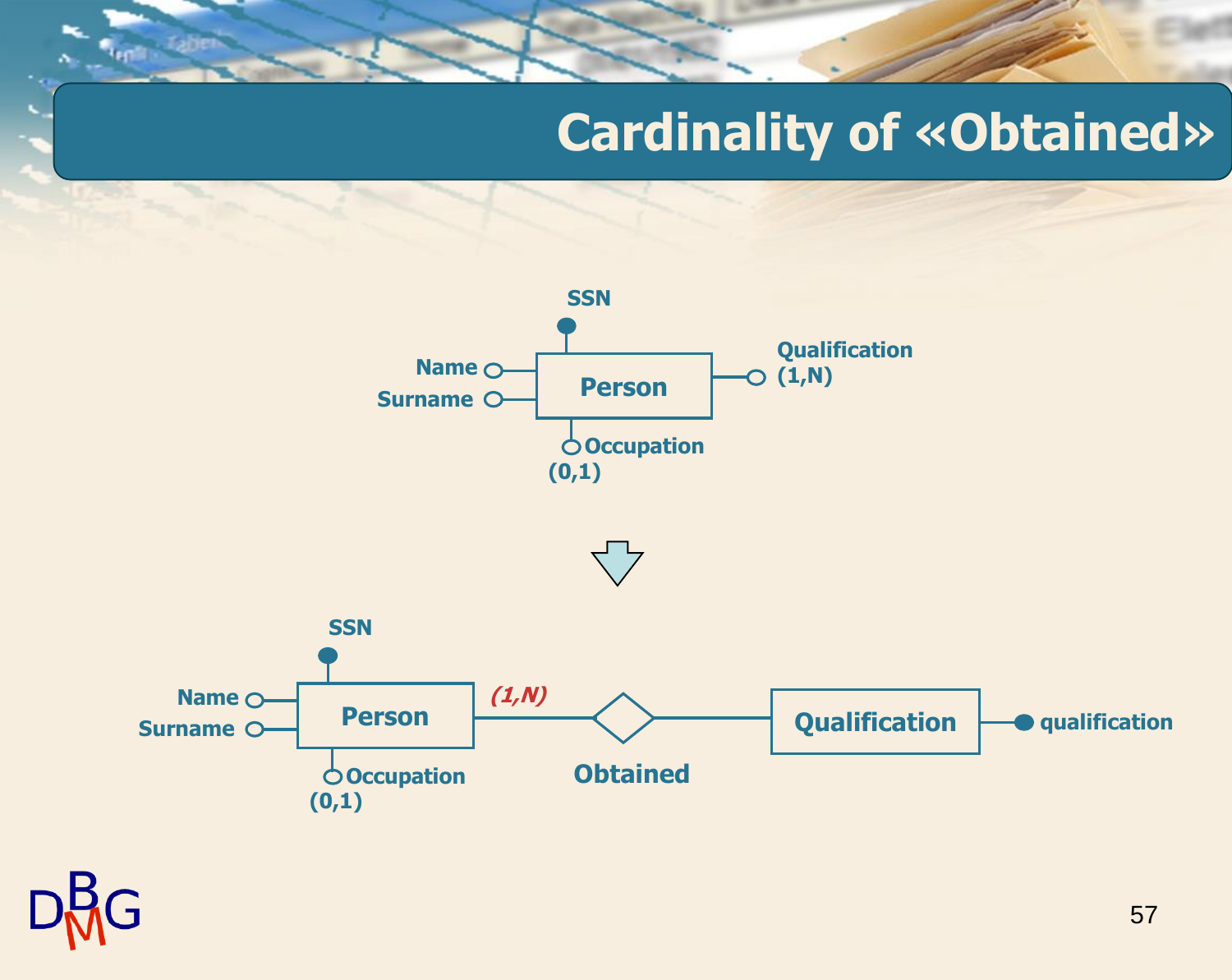#### **Cardinality of «Obtained»**

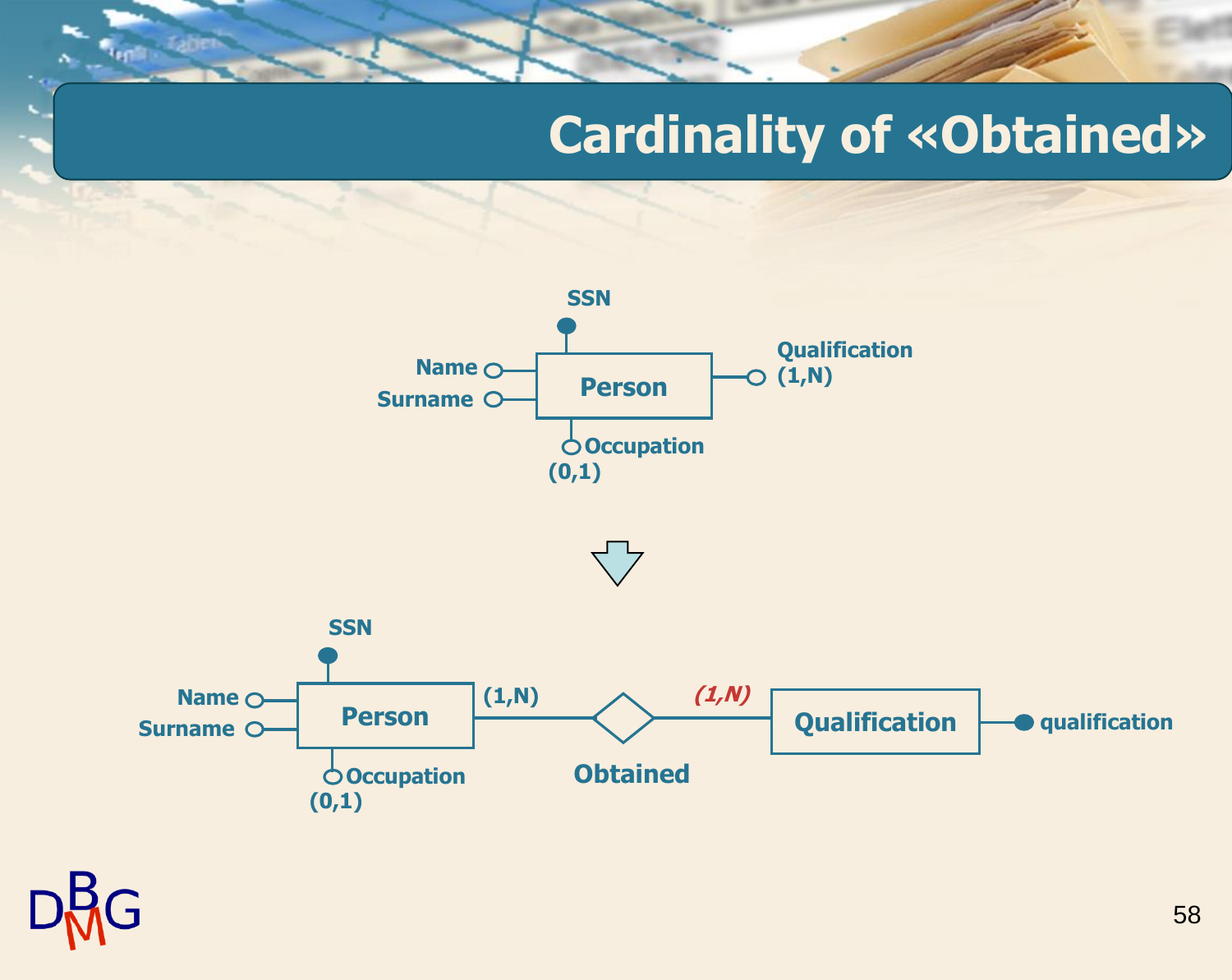

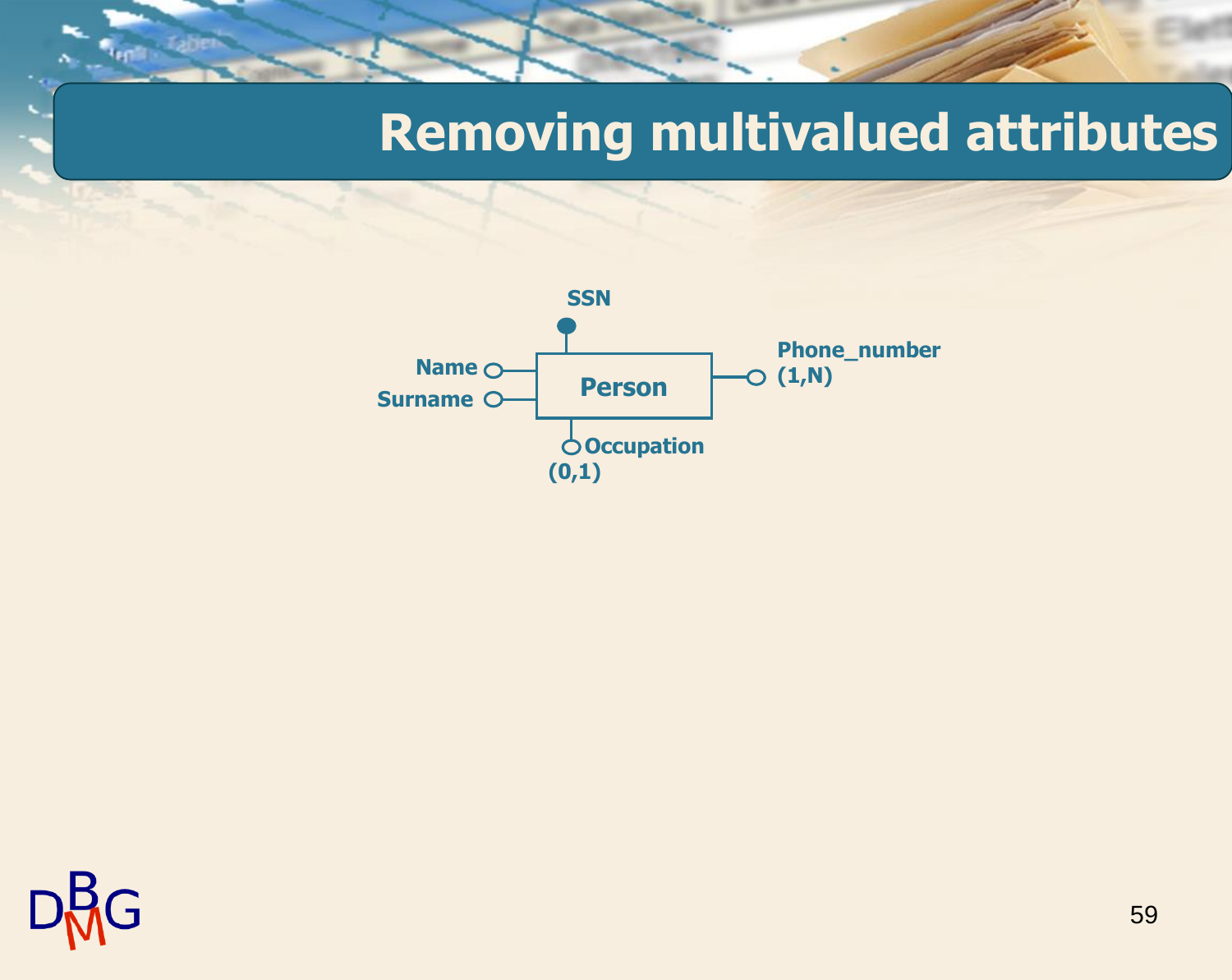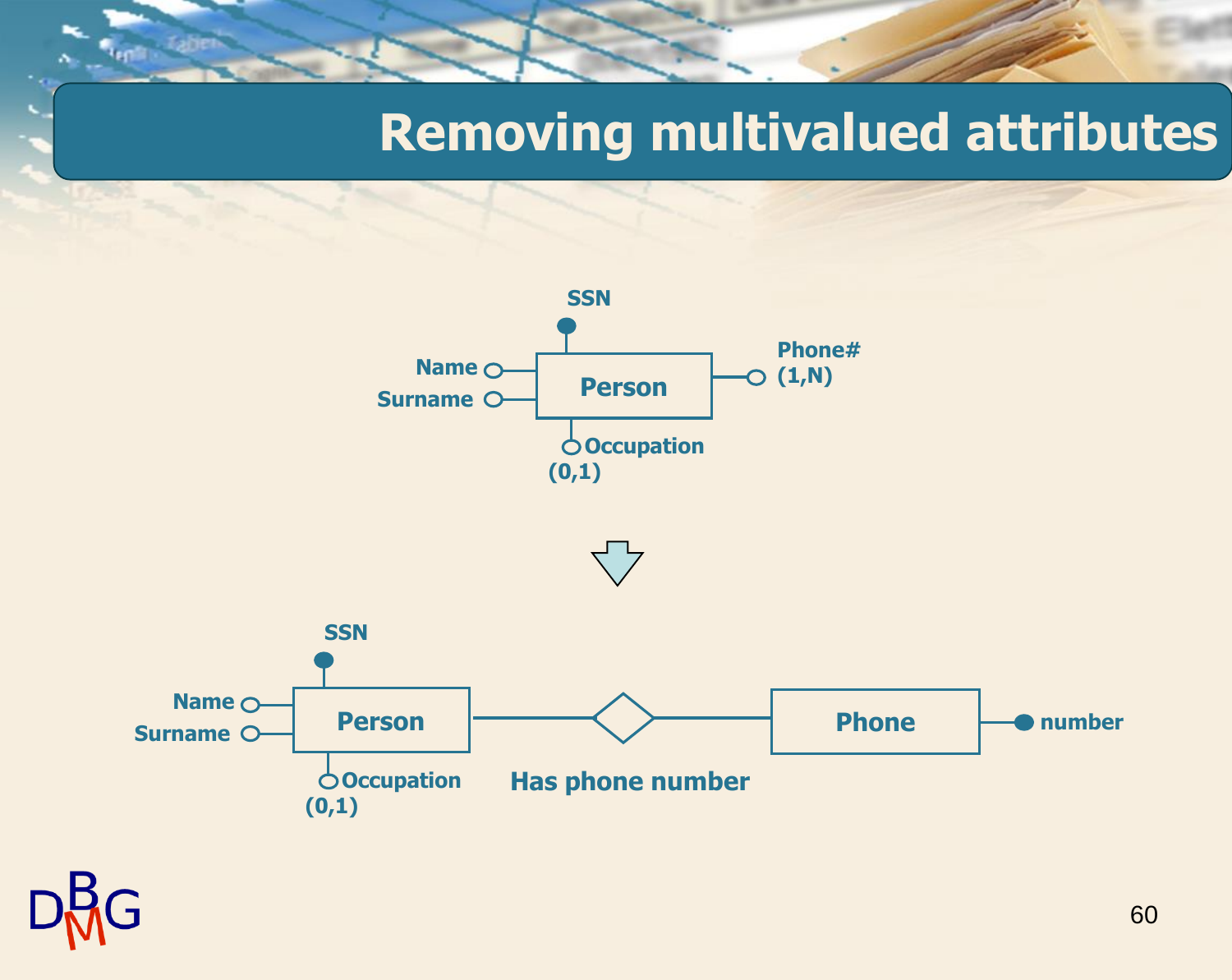**Cardinality of «Has phone number»**





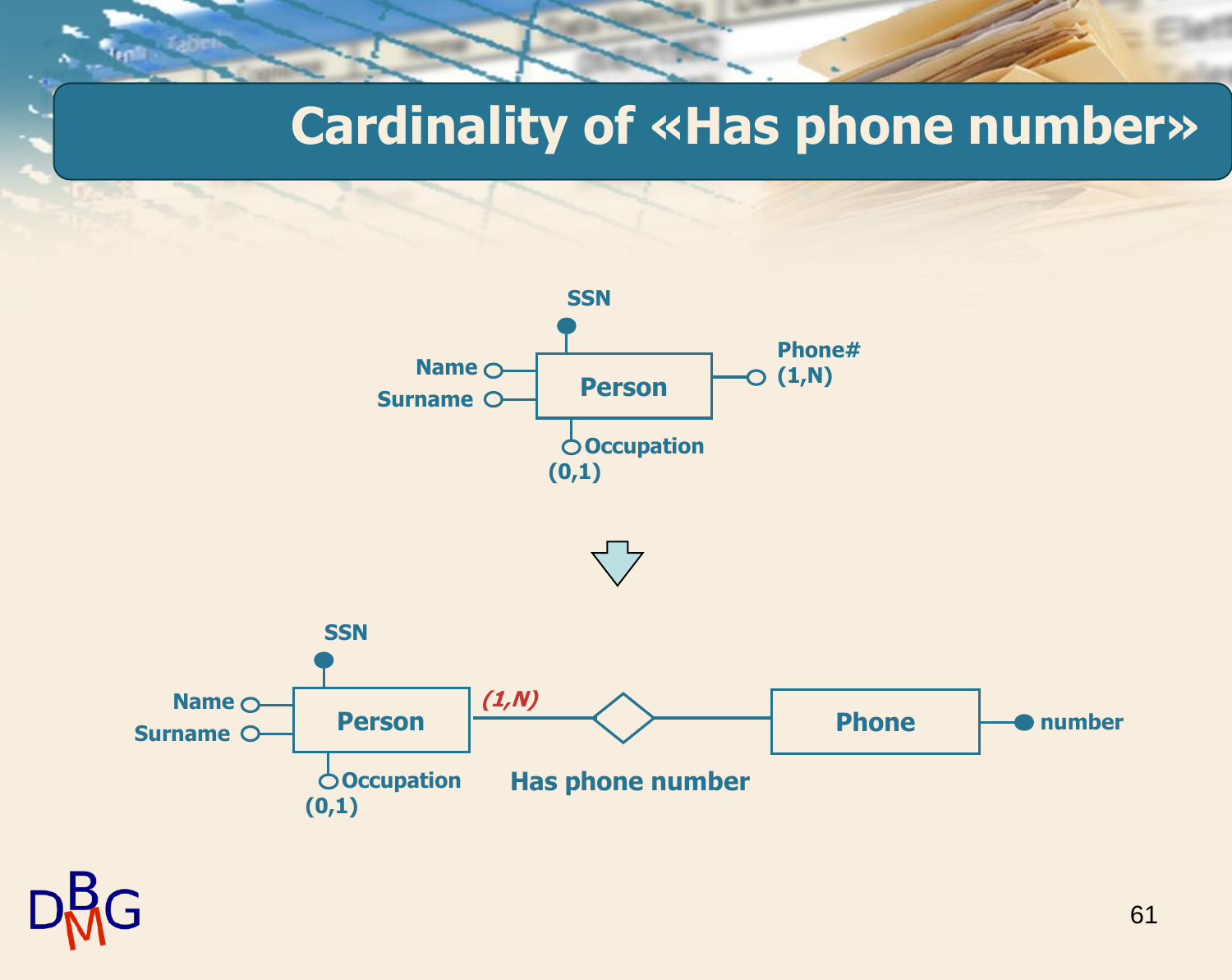**Cardinality of «Has phone number»**

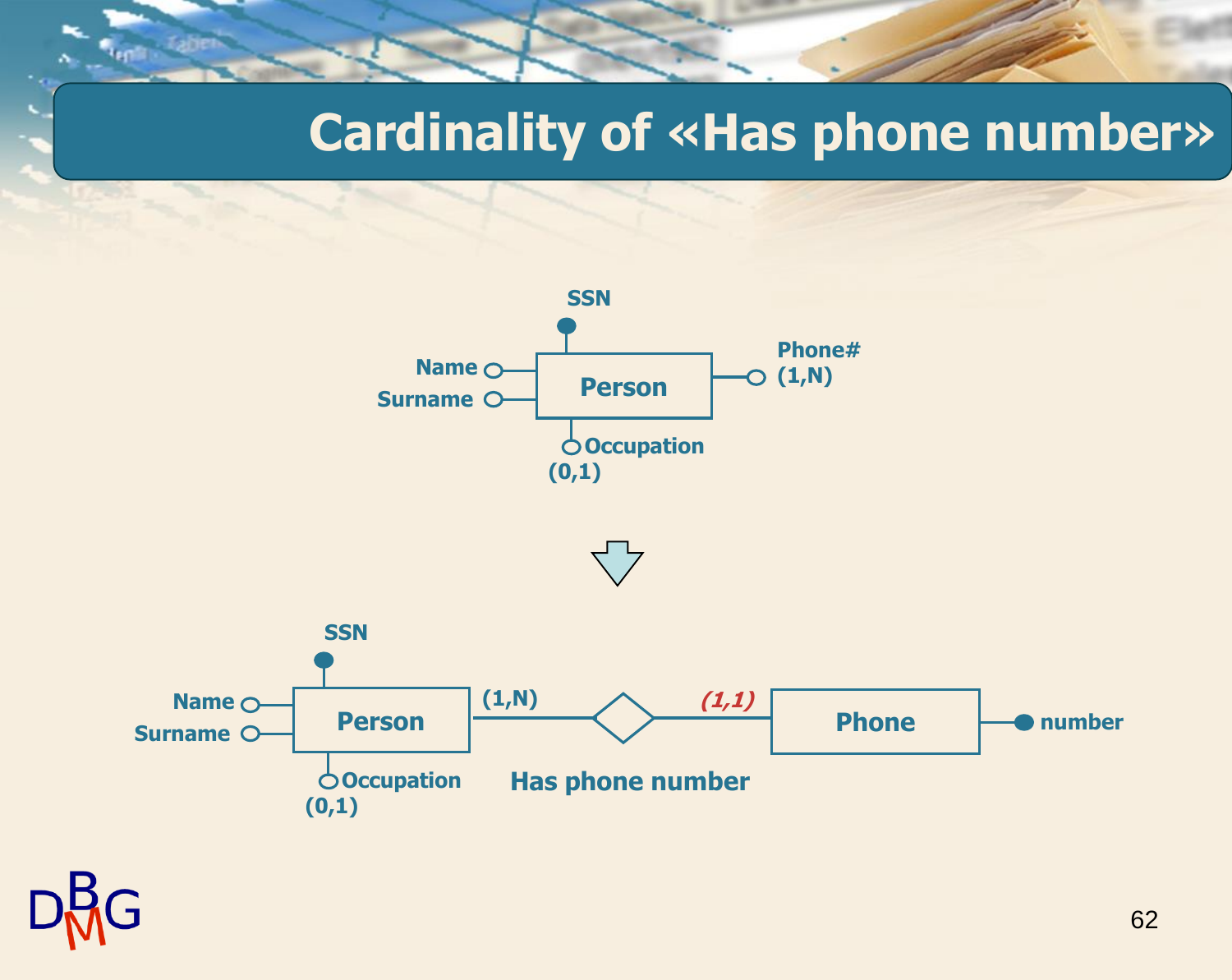

**Logical Design**

Removing composed attributes Selection of primary identifiers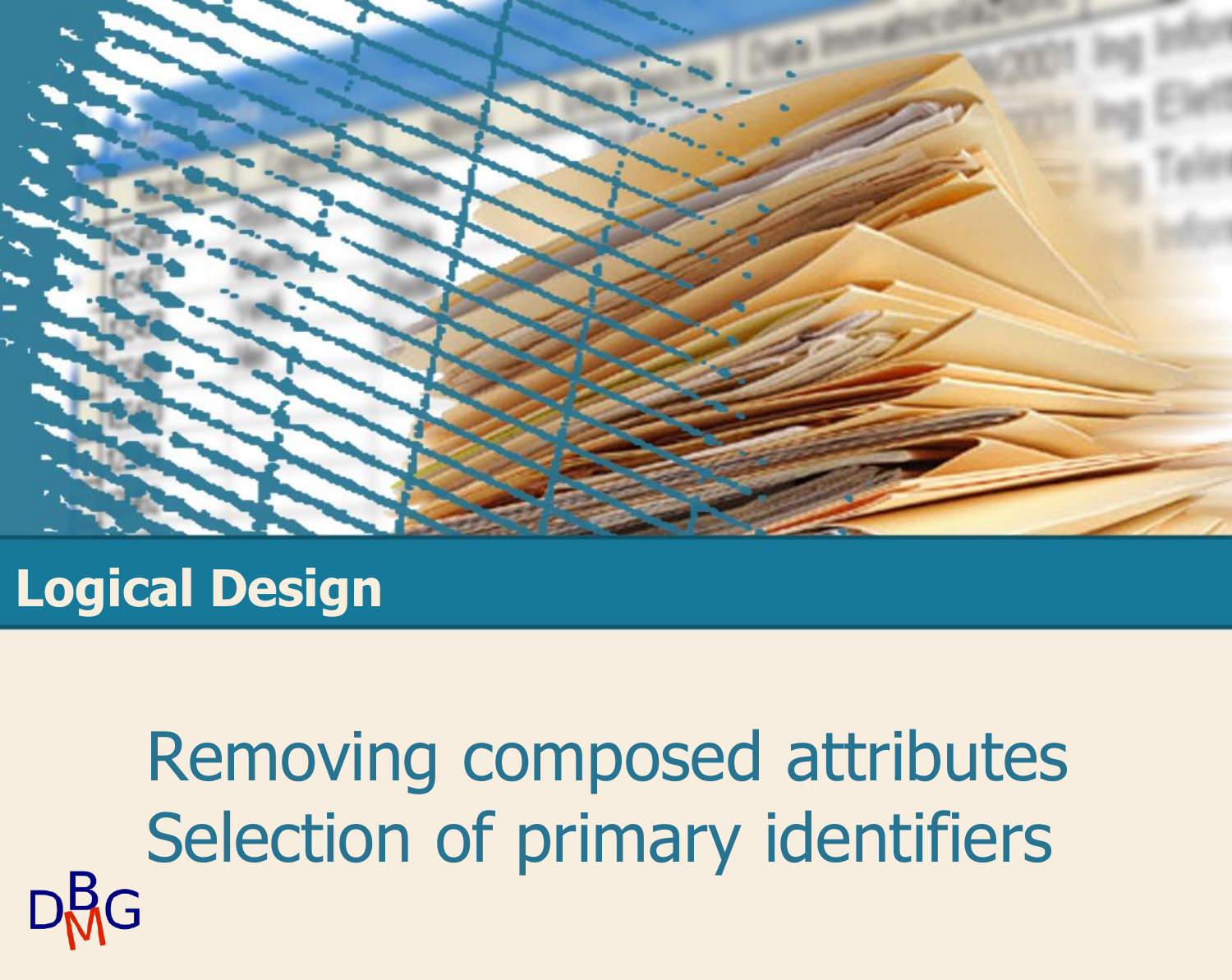#### **Removing composed attributes**

- Composed attributes are not representable in the relational model
- Two options
	- Split them in «individual» attributes
		- useful if you need to access each attribute separately

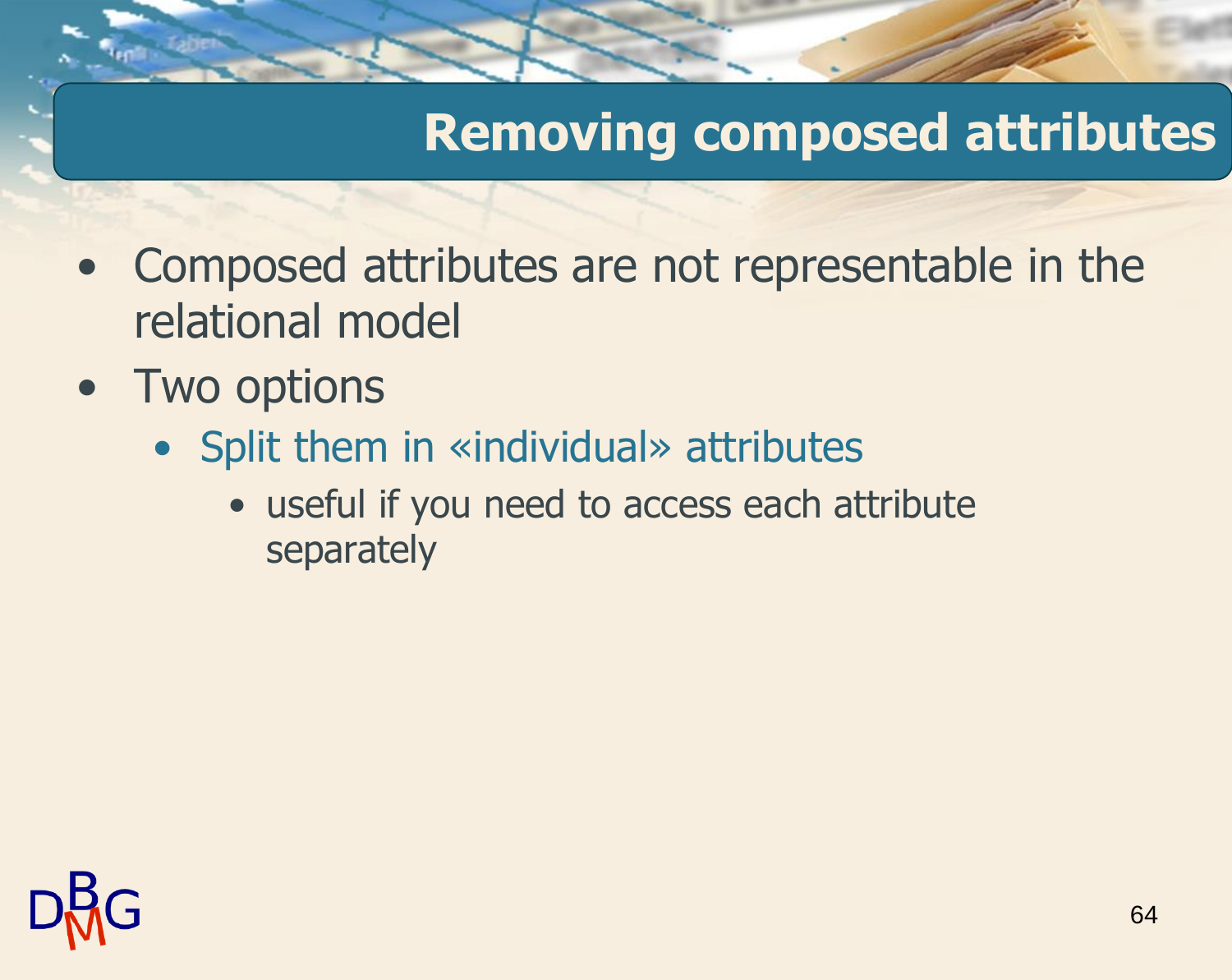#### **Split composed attributes**



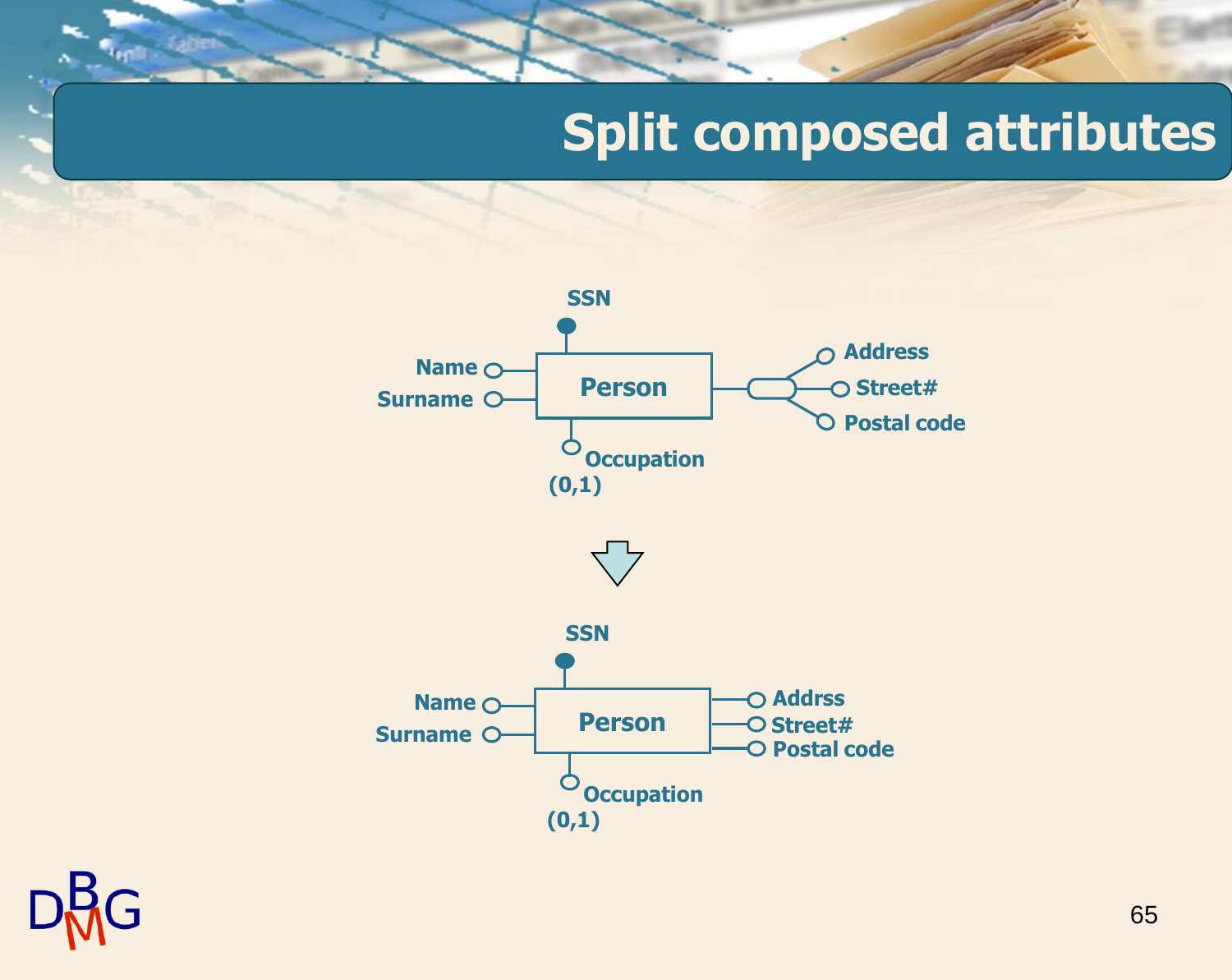#### **Removing composed attributes**

- Composed attributes are not representable in the relational model.
- Two ways:
	- Split them in «individual» attributes.
		- useful if you need to access each attribute separately.
	- Use one attribute as a «link»
		- useful if access to comprehensive information is enough

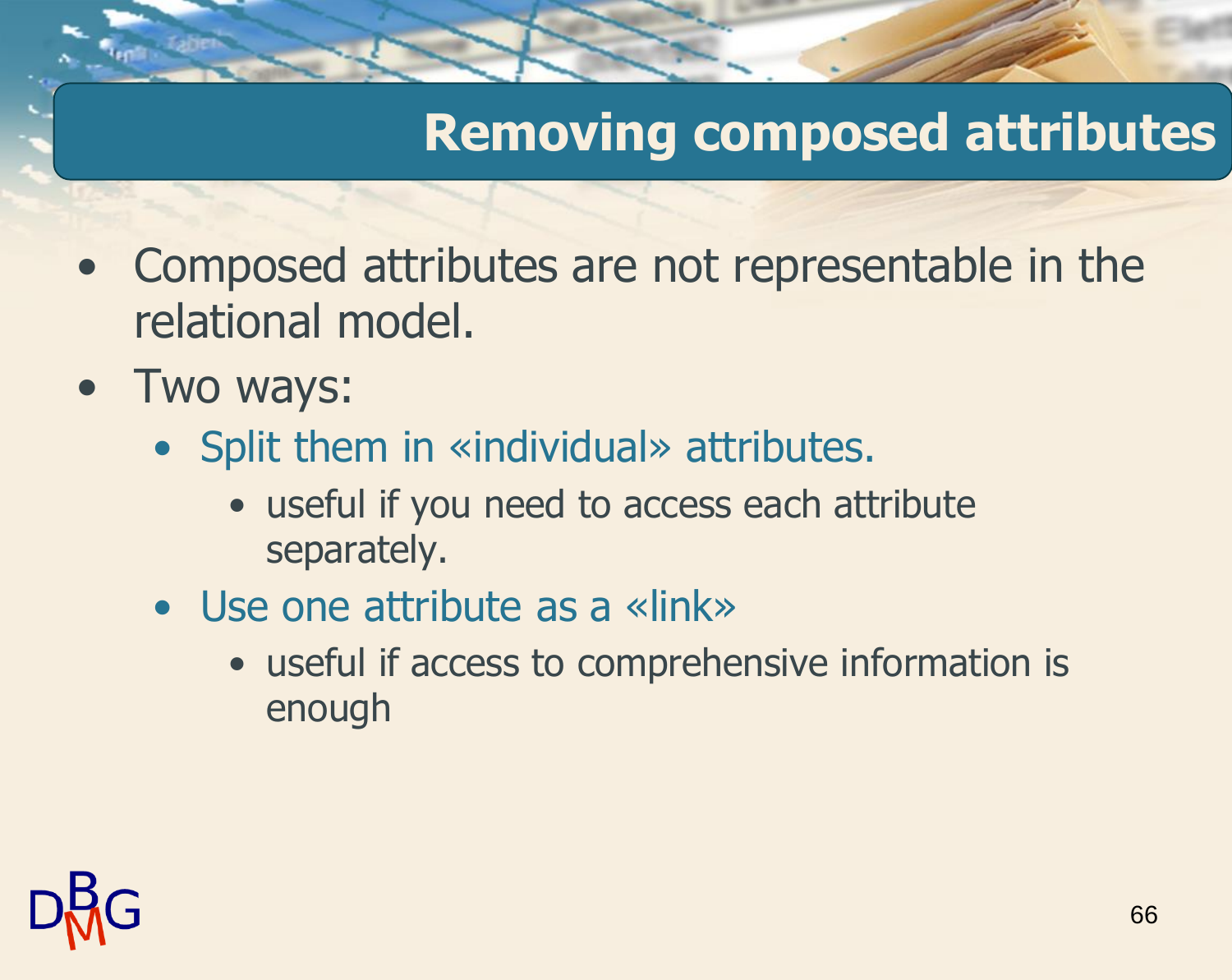#### **Example**